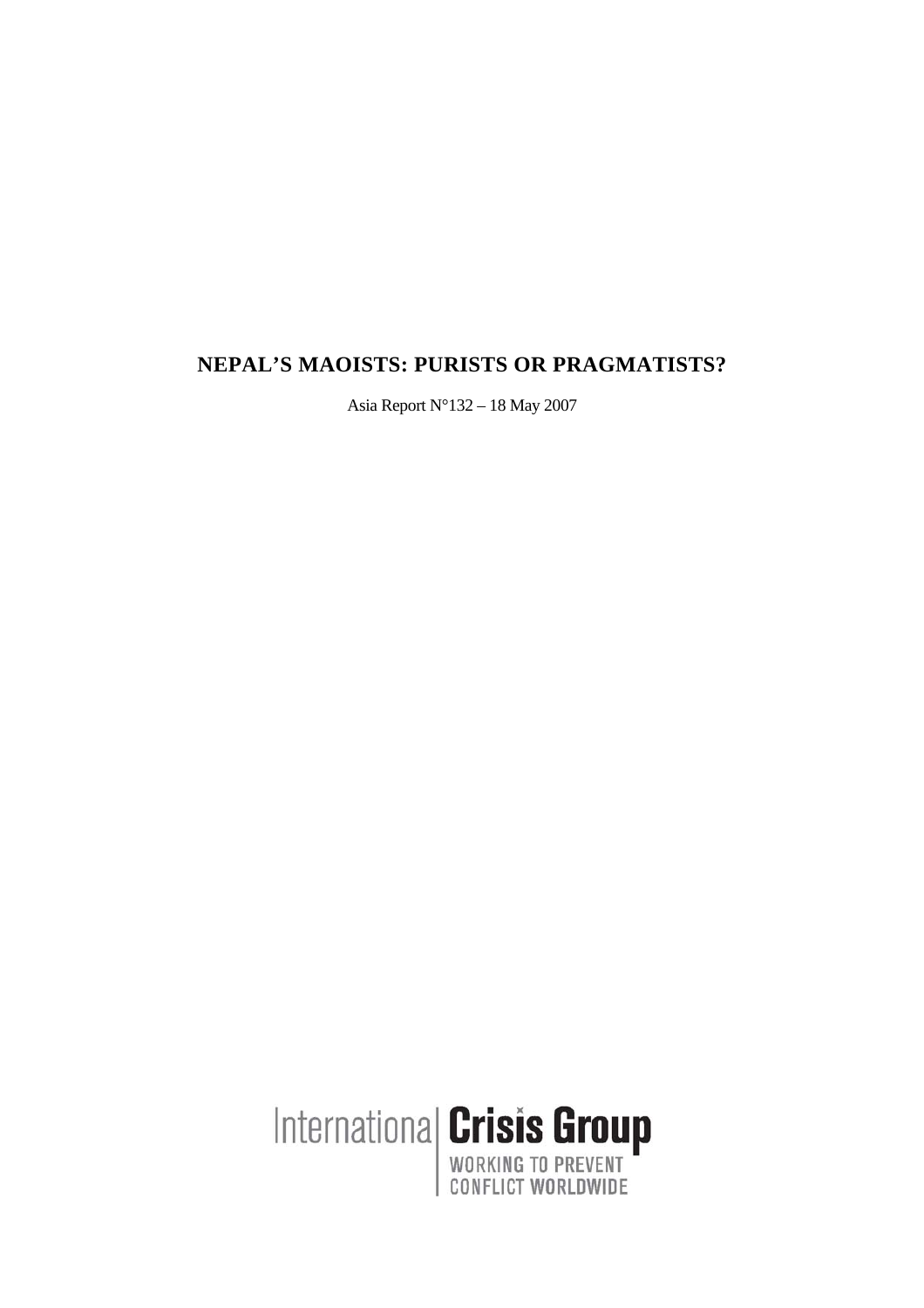# **TABLE OF CONTENTS**

| I.            |                   |                                               |  |  |
|---------------|-------------------|-----------------------------------------------|--|--|
| II.           |                   |                                               |  |  |
|               | A.                |                                               |  |  |
|               | <b>B.</b>         |                                               |  |  |
|               |                   | 1.                                            |  |  |
|               |                   | 2.                                            |  |  |
|               |                   | 3.                                            |  |  |
|               | $\mathcal{C}$ .   |                                               |  |  |
|               | D.                |                                               |  |  |
| III.          |                   |                                               |  |  |
|               | A.                |                                               |  |  |
|               | <b>B.</b>         |                                               |  |  |
|               | $\mathcal{C}$ .   |                                               |  |  |
|               |                   | 1.                                            |  |  |
|               |                   | 2.                                            |  |  |
|               |                   | 3.                                            |  |  |
| IV.           |                   |                                               |  |  |
|               | A.                |                                               |  |  |
|               |                   | 1.                                            |  |  |
|               |                   | 2.                                            |  |  |
|               | <b>B.</b>         |                                               |  |  |
|               | $\mathcal{C}$ .   |                                               |  |  |
|               | D.                |                                               |  |  |
| $V_{\bullet}$ |                   | COOPERATION, CONTENTION AND CONFRONTATION  17 |  |  |
|               | A.                |                                               |  |  |
|               | $\mathbf{B}$ .    |                                               |  |  |
|               | C.                | <b>TRANSITIONAL TENSIONS</b>                  |  |  |
|               | D.                |                                               |  |  |
|               | E.                |                                               |  |  |
| VI.           |                   |                                               |  |  |
|               | <b>APPENDICES</b> |                                               |  |  |
|               | A.                |                                               |  |  |
|               | <b>B.</b>         |                                               |  |  |
|               | $\mathcal{C}$ .   |                                               |  |  |
|               | D.                |                                               |  |  |
|               | E.                |                                               |  |  |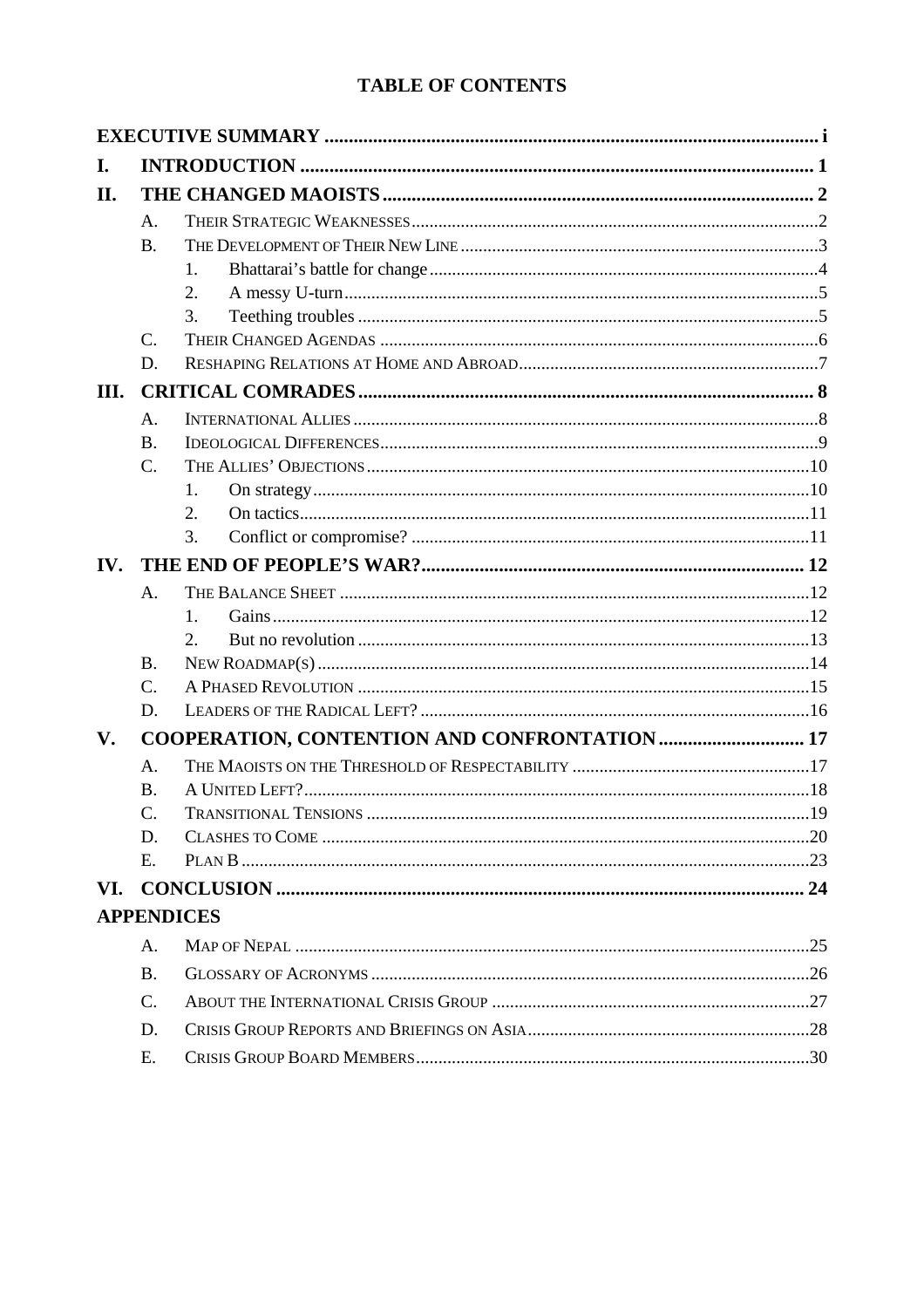**Asia Report N°132** 18 May 2007

# **NEPAL'S MAOISTS: PURISTS OR PRAGMATISTS?**

# **EXECUTIVE SUMMARY**

Nepal's Maoists have changed their strategy and tactics but not yet their goals. In 1996 they launched a "people's war" to establish a communist republic but ten years later ended it by accepting multiparty democracy; their armed struggle targeted the parliamentary system but they are now working alongside their former enemies, the mainstream parties, in an interim legislature and coalition government. Their commitment to pluralistic politics and society is far from definitive, and their future course will depend on both internal and external factors. While they have signed up to a peaceful, multiparty transition, they continue to hone alternative plans for more revolutionary change.

Maoist strategy is shaped by a tension between purity and pragmatism. Although they stick to certain established principles, they have long been willing to shift course if they identify strategic weaknesses. Their changed approach was demanded by recognition of three critical flaws in their original plan: (i) they concluded their belief in military victory had been misplaced; (ii) they acknowledged they had misread the likelihood of determined international opposition; and (iii) they woke up to the failures that caused the collapse of twentieth-century communist regimes.

Despite having an authoritarian outlook, the Maoists maintained a culture of debate within their party; key issues have been widely discussed and hotly contested. From the end of the 1990s, they have moved gradually toward a more moderate stance. They changed positions in acknowledging the 1990 democracy movement as a success (they had earlier characterised it as a "betrayal"), in abandoning the immediate goal of a Mao-style "new democracy" and, in November 2005, by aligning themselves with the mainstream parties in favour of multiparty democracy.

The Maoists have cultivated formerly hostile forces, such as the Indian government and the staunchly anti-Maoist Communist Party of India (Marxist), to the extent of alienating their foreign allies. Supporters such as the Revolutionary Internationalist Movement and Indian Maoists had backed their insurgency but have been vocally critical of the compromises made in the peace process. They think their Nepali comrades have betrayed

fundamental principles and thrown away the practical advantages they had secured through their armed struggle.

For Nepal's Maoists, however, the balance sheet at the end of ten years of "people's war" is more complex. They believe they have secured some lasting advantages, from their own dramatic rise to influence (with a support base and military force hardly imaginable in 1996) to their reshaping of the national political agenda (promoting formerly taboo causes such as republicanism and federalism). But the course of the war persuaded most of their leadership that they could not go it alone and would have to be more flexible if they were to build on these gains.

The peace process has forced practical and theoretical rethinking. Leaders have tried to present a more moderate image as they balance complex equations of domestic and international support and opposition. Maoist ministers have to cooperate with colleagues from other parties and work with the bureaucracy even as they plan a possible insurrection and plot to isolate "regressive" opponents. Ideologically, they define the peace process as a transitional phase in which they can destroy the "old regime" and restructure the state. They justify this by saying their acceptance of a bourgeois "democratic republic" is only a stepping stone on the way to a true "people's republic". Leaders argue that they can create a new form of "peaceful revolution" that is true to their communist aims but reflects the reality of Nepal's politics.

It is tempting to brand the Maoists as either rigid radicals or unprincipled opportunists but neither characterisation explains the whole picture. Their threats to revert to mass insurrection satisfy traditionalists in their own movement and cannot be ignored. But leaders who have fought hard to forge a new approach will be loath to turn their backs on the hard-won advantages they have secured through compromise. They know they face internal opposition but believe they can hold the line as long as the peace process maintains momentum and allows them to achieve some of their headline goals.

Their likely behaviour as the process moves forward, therefore, will depend upon the role of other political actors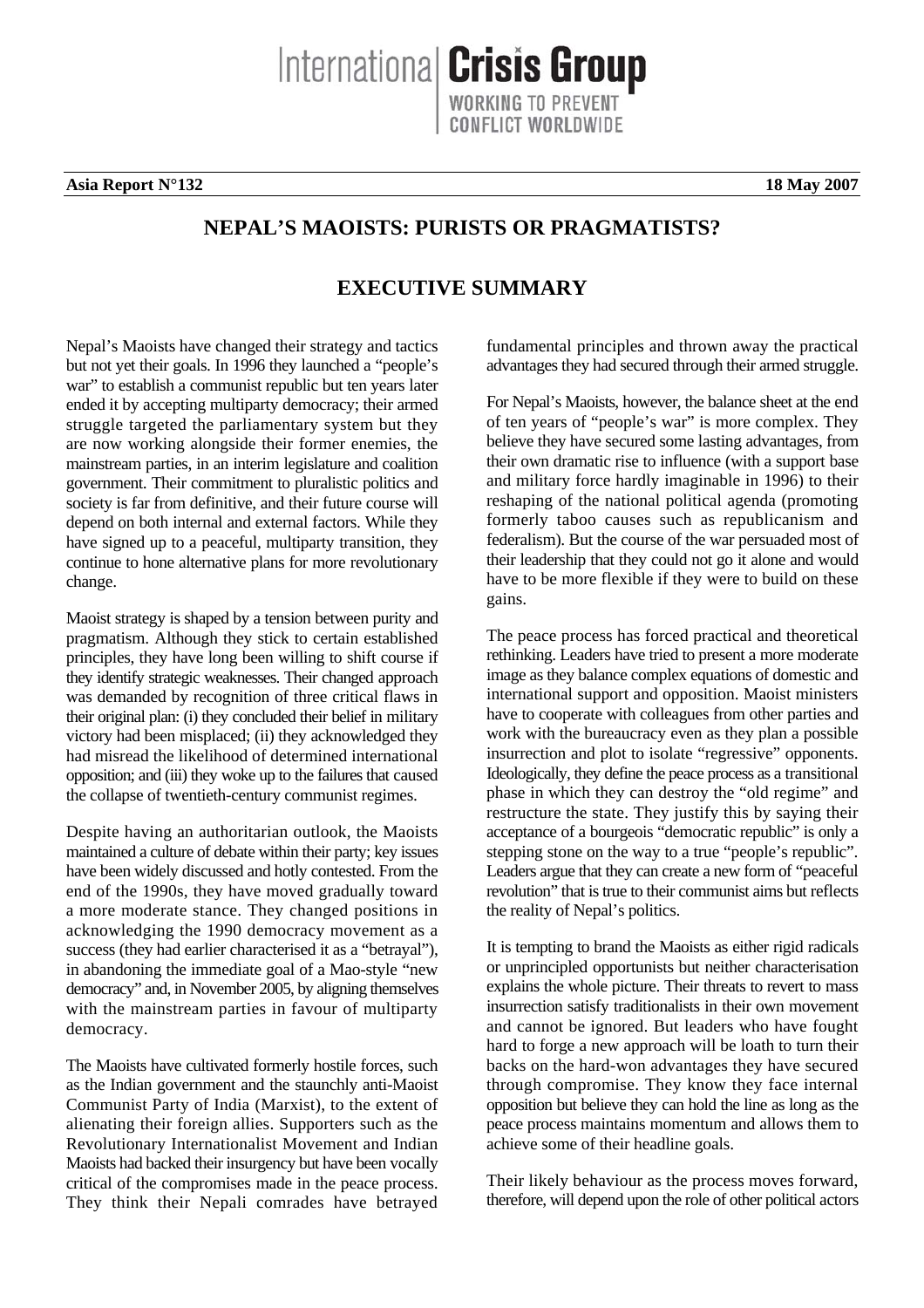as much as their own decisions. If the mainstream parties keep up a strong commitment to the constituent assembly process, the Maoists will find it hard to back out. If this route is blocked, the Maoists may find their effort at controlled rebellion slipping into renewed conflict beyond their leaders' control. If this were to happen, the Maoists themselves would be big losers. But so would the democratic parties and, even more so, the people of Nepal.

## **Kathmandu/Brussels, 18 May 2007**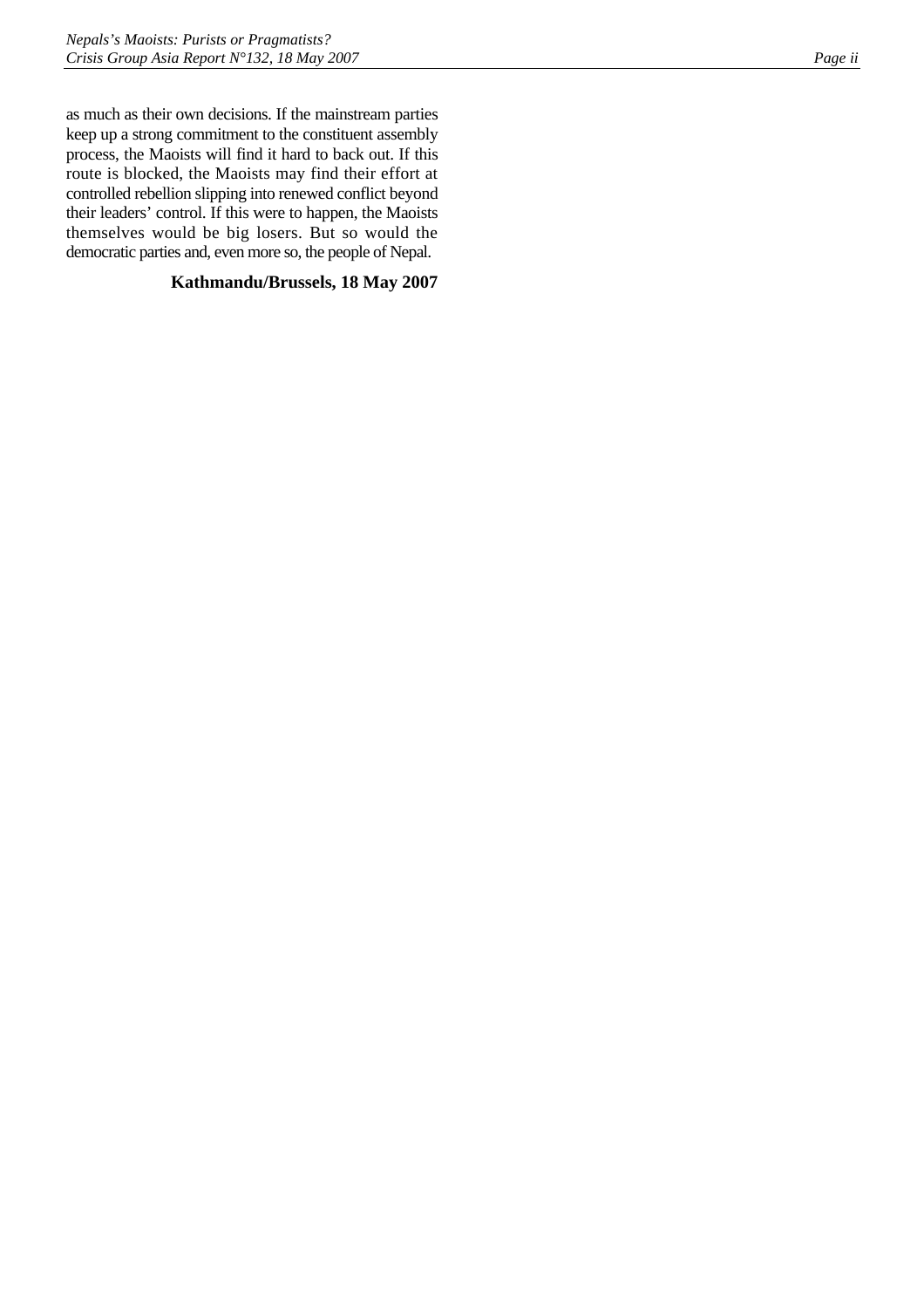Internationa **Crisis Group** 

### <span id="page-4-0"></span>**Asia Report N°132** 18 May 2007

# **NEPAL'S MAOISTS: PURISTS OR PRAGMATISTS?**

### **I. INTRODUCTION**

Nepal's Maoists are revising their methods and reconsidering their goals.<sup>[1](#page-4-1)</sup> Their most significant political shift has been a conditional acceptance of multiparty democracy – a fundamental ideological concession – and they have in effect abandoned central tenets of their people's war strategy. The move towards a more pluralistic approach has taken place over several years. While the Maoists' internal debate over ends and means has been more or less continuous, three major turning points stand out:

- **The decision "to defend the achievements of 1990 mass movement" (1999–2001).**<sup>2</sup>  [T](#page-4-2)hey had earlier labelled the 1990 compromise between the palace and major political parties a "betrayal" of the people. 2001 saw the first serious review of strategy. Their second national conference analysed the problems of the international communist movement and pinpointed the challenges for their own movement, in particular the difficulty of making progress with a purely rural focus.<sup>[3](#page-4-3)</sup>
- **The decision to abandon the immediate goal of "new democracy" (May 2003).** In its place they adopted "Development of Democracy in the Twenty-first Century" (DDTC), a concept that accepted political competition within a socialist

<span id="page-4-2"></span>mahattvabare", *Janadesh*, 17 August 1999. 3 *Mahan agragami chhalang: itihasko apariharya avashyakta*

system. 4  [T](#page-4-4)hey laid the ground for this move away from traditional communist thinking by criticising the weaknesses of their mentors, Mao and Stalin.

 **The decision to ally with the parliamentary parties for "full democracy" (November 2005).** In their twelve-point agreement with the mainstream Seven-Party Alliance (SPA),<sup>5</sup> [t](#page-4-5)hey accepted multiparty politics and made their immediate goal the formation of a democratic republic through an elected constituent assembly (CA).<sup>6</sup> [T](#page-4-6)his bourgeois/ capitalist republic would be a stepping stone on the way to a true "people's republic" embodying the classical Maoist principles of "new democracy".<sup>[7](#page-4-7)</sup>

After the April 2006 mass movement, which forced the king to relinquish power, the Maoists have tried to present a moderate image. Chairman and overall leader Prachanda even assured donor agencies that they had become"rightist communists".<sup>8</sup> But the Maoists' transition to democratic politics is far from complete and the compromise stance has failed to win backing throughout the party. They retain the end goal of a people's republic from which most liberal parties would be excluded, and they have done little to change their militaristic approach to politics, in which the exercise of force is an integral part. The threats of violent insurrection are partly bluster but should the peace process stall, they are both

<span id="page-4-1"></span><sup>&</sup>lt;sup>1</sup> For background on the Maoists, see Crisis Group Asia Report N°104, *Nepal's Maoists: Their Aims, Structure and Strategy*, 27 October 2005. Recent Crisis Group reporting on Nepal includes Crisis Group Asia Report N°115, *Nepal: From People Power to Peace?*, 10 May 2006; Crisis Group Asia Report N°126, *Nepal's Peace Agreement: Making it Work*, 15 December 2006; and Crisis Group Asia Report N°128, *Nepal's Constitutional Process*, 26 February 2007. As in past reports, for the sake of simplicity this paper uses the labels Communist Party of Nepal (Maoist) (CPN(M)) and "Maoist" more or less interchangeably. Strictly speaking, the CPN(M) is the guiding force of three separate elements that make up the broader Maoist movement: the party, the army and the united front. For an explanation, see Crisis Group Report, *Nepal's Maoists*, op. cit. 2 Baburam Bhattarai, "Aitihasik baithakko durgami

<span id="page-4-3"></span><sup>(</sup>CPN(M) Central Publications Department, 2001).

<span id="page-4-4"></span><sup>4</sup> "Present Situation And Our Historical Task", document adopted by May 2003 CPN(M) central committee meeting, at http://cpnm.org/new/English/worker/9issue/document.htm. 5

<span id="page-4-5"></span> $5$  The parliamentary parties that make up the SPA are the Nepali Congress (NC); Communist Party of Nepal (Unified Marxist-Leninist, UML); Nepal Sadbhavana Party (Anandidevi, NSP (A)); Nepali Congress (Democratic, NC(D)); Janamorcha Nepal; Nepal Workers and Peasants Party (NWPP); and United Left Front (ULF).

<span id="page-4-6"></span><sup>6</sup> See Crisis Group Asia Report N°106, *Nepal's New Alliance: The Mainstream Parties and the Maoists*, 28 November 2005. 7  $\frac{7}{1}$  For more on these terms, see below.

<span id="page-4-8"></span><span id="page-4-7"></span> $8$  Prachanda made this comment at a December 2006 donors conference hosted by the World Bank. "Prachandako naya path", *Budhabar*, 10 January 2007. Prachanda is both chairman of the CPN(M) and supreme commander of the Maoists' military wing, the People's Liberation Army (PLA); when Maoists speak of "party headquarters", in effect they mean Prachanda himself.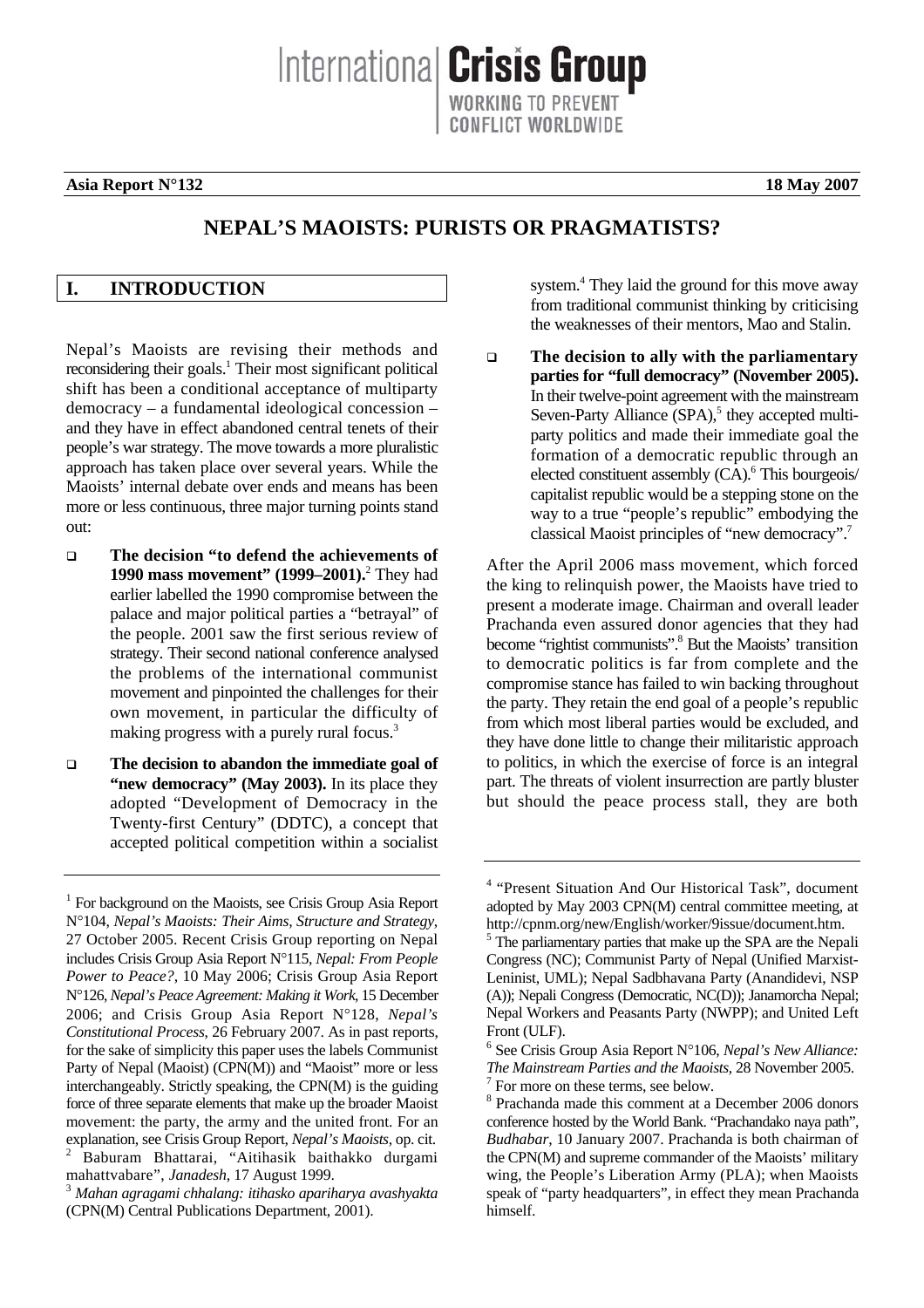<span id="page-5-0"></span>theoretically and practically prepared to revert to more traditional revolutionary tactics.

This report examines the Maoists' political culture and its development, drawing on detailed research in two main areas – Maoist internal politics and international linkages – to assess the movement's nature as well as possible scenarios as the peace process moves forward. Some observers have consistently warned that the Maoists will never change; others think they are ready for a trouble-free conversion to parliamentary politics along the lines of the transformation of the mainstream Communist Party of Nepal (Unified Marxist-Leninist, UML) in the early 1990s. Supporters can marshal convincing evidence but neither of these starkly opposing interpretations can accurately or adequately explain Maoist politics. The evolution of their strategy and behaviour has always been, and will continue to be, a complex process conditioned by internal debates and external conditions. It is too early to predict with confidence where this process will end. Instead, this report aims to clarify the factors and relationships that will shape it.

#### **II. THE CHANGED MAOISTS**

#### **A. THEIR STRATEGIC WEAKNESSES**

The Maoists were forced to revise their strategy because of its shortcomings. Prachanda has suggested two reasons lie behind the change in line: the unfavourable "international power balance" and the "overall economic, political and socialrealities of the country".<sup>9</sup> In fact, he and his colleagues slowly came to realise they had made miscalculations in three critical areas: (i) their belief that an overall military victory was possible was mistaken; (ii) their reading of the international environment had to change (especially after 9/11), and the antagonistic approach towards India was counterproductive; and (iii) their faith in previous communist systems eroded as they analysed the reasons for communist regimes' collapse.

**No military victory.** The major factor that forced a rethink was their realisation that military victory was impossible. During their campaign's first five years, they quickly overran the poorly armed police force and hoped to defeat the army with similar ease. They held sway over large areas of the countryside although, in line with their strategy, they focused on controlling the population, rather than winning territory. They set up parallel governments but had no permanent, protected base areas and could not capture and hold district headquarters.

This stalemate led to their first strategic rethink of the people's war approach. In 2001 they adopted a new line, Prachandapath, that added a Leninist twist of urban insurrection to the stagnating rural focus.<sup>10</sup> However, the Maoists have never had a wide support base in Kathmandu, and the government relatively easily thwarted their efforts to build networks. Similarly, the internationally-backed Royal Nepalese Army  $(RNA)^{11}$  proved a more stubborn foe than they had expected.<sup>12</sup> Thus, the twin-pronged Prachandapath plan also failed: they needed either vast

<span id="page-5-1"></span><sup>9</sup> Interview with Prachanda, *The Kathmandu Post*, 7 February 2006.

<span id="page-5-2"></span><sup>10</sup> Prachanda presented his new strategy to the CPN(M)'s second national conference in 2001, which approved it. See

<span id="page-5-3"></span>*Mahan agragami chhalang*, op. cit.<br><sup>11</sup> After the April 2006 movement, the RNA dropped the adjective "Royal" and is now simply the Nepalese Army (NA).

<span id="page-5-4"></span><sup>&</sup>lt;sup>12</sup> Prachanda said: "When we first attacked the feudal elements' royal army, we believed that we could conquer Kathmandu militarily. But later, when countries like the U.S., the UK and India started supporting the royal army militarily – against our people's war and the Nepali people's revolt – that posed some difficulties. That is why we believe that in today's world it is not possible to move forward only militarily". Prachanda, "Naya nepalko margachitra koreko chha", *Pratyakraman*, November 2006.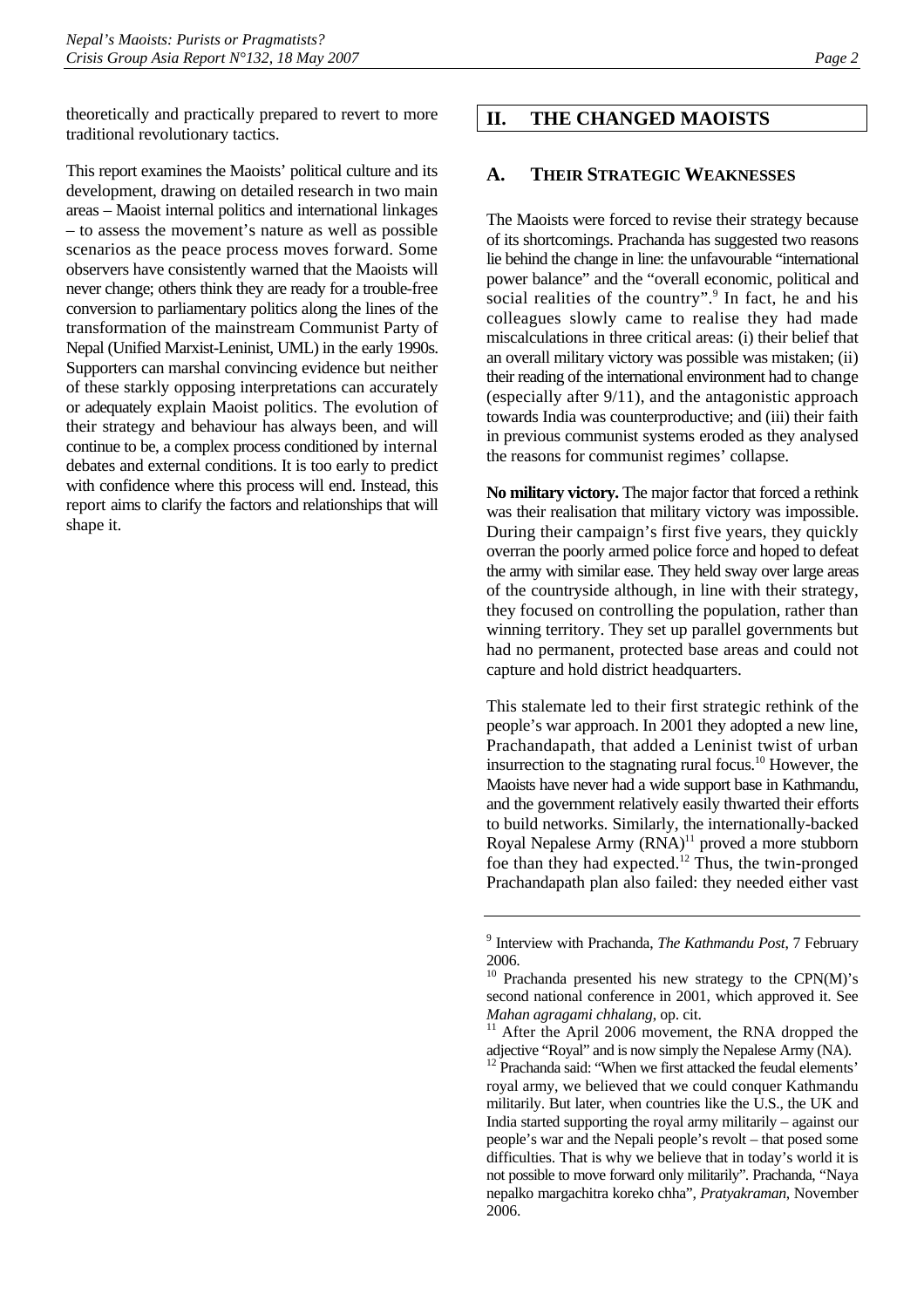<span id="page-6-0"></span>popular support or clear military superiority but they discovered they had neither. Maoist attacks within the Kathmandu valley in 2005 (Sankhu) and early 2006 (Thankot and Dadhikot) had some psychological impact but never seriously threatened the capital militarily.

**Hostile international environment.** The Maoists thought that their growing strength would force international players to live with them even if they did not like them. They believed domestic pre-eminence would even trump New Delhi's instinctive fears of a hard-line communist neighbour. Probably over-optimistic from the start, the prospect of international acceptance was definitively ended by the changed post-9/11 attitudes towards political violence. In 2001 the Nepali government branded the Maoists "terrorists", followed by India and the  $U.S.<sup>13</sup>$  $U.S.<sup>13</sup>$  $U.S.<sup>13</sup>$ 

The Maoist response to the changed scenario was counterintuitive and ultimately counter-productive: they chose to go on the offensive, breaking off talks and attacking the RNA directly to bring it onto the battlefield. This in turn invited international military aid to an army that could now portray itself as the last line of defence against a terrorist takeover. India, the U.S. and UK were happy to oblige; despite concerns about strategy and human rights violations, no outside power opposed the basic plan of defending the state against armed insurgents. The Maoists had long seen India as their greatest external threat, fearing that a military offensive to capture central power could prompt Indian intervention with U.S. support. $^{14}$  They chose to test this possibility – and discovered that a hostile international environment was enough to upset their plans without any resort to direct intervention.

**Shortcomings of communist models.** The Maoists were initially uncompromising supporters of the five luminaries of their communist heritage: Marx, Engels, Lenin, Stalin and Mao. However, they had always recognised that a successful revolution in Nepal would have to modify classical models. This provided cover to review the weaknesses of the international communist movement, a turning point coming when the 2001 second national conference of their Communist Party Nepal (CPN(M)) accepted that Stalin had committed serious mistakes.<sup>15</sup>

The May 2003 central committee meeting<sup>16</sup> further analysed why the Soviet and Eastern European communist regimes had collapsed and "counter-revolution" had occurred so easily.

While still underground, Prachanda had spoken publicly about this critical reassessment of classical models: "Why did the communist movement suffer such an enormous setback? Why did the Russian revolution get overcome by counter-revolution? Why did China also go down that path? This was a debate within the central committee for many years".<sup>17</sup> The Maoists concluded that they could not simply blame a "capitalist conspiracy"; rather, the weakness lay within the communist governance system and could only be addressed by allowing a degree of political competition. This paved the way for their revised policy on multiparty pluralism.

### **B. THE DEVELOPMENT OF THEIR NEW LINE**

The Maoists' decision to enter mainstream politics was not unprecedented. They had experimented with the parliamentary system, emerging as the third largest party (albeit with only nine seats) in the 1991 general election.<sup>18</sup> Throughout their armed insurgency, they maintained some relations with mainstream parties, civil society and the media, keeping an entry to open politics a viable option. But the prospect of such a radical change in strategy prompted a long intra-party debate and bitter clashes between those advocating a fresh approach and those who preferred to stick more closely to the original plan. Two senior leaders who might have played a part in these debates, Mohan Baidya (Kiran) and C.P. Gajurel (Gaurav), were out of the picture following arrest and imprisonment in India. The remaining key players were Chairman Prachanda, Baburam Bhattarai, Ram Bahadur Thapa (Badal), Posta Bahadur Bogati (Diwakar) and Krishna Bahadur Mahara. While Bhattarai urged a new line, he met with scepticism and resistance from most of his colleagues.

<span id="page-6-1"></span><sup>&</sup>lt;sup>13</sup> Indian ministers, led by then Foreign Minister Jaswant Singh, started to brand the Maoists terrorists from 2001; the U.S. government listed the Maoists under Executive Order 13,224 for terrorist activity on 31 October 2003; see www.state.gov/ documents/organization/83383.pdf.

<span id="page-6-2"></span> $14$  Crisis Group interview, CPN(M) central committee member, Kathmandu, January 2007.

<span id="page-6-3"></span><sup>&</sup>lt;sup>15</sup> The conference concluded that one third of Stalin's thinking and actions were wrong. See *Nepal kamyunist parti (maobadi) ko aitihasik dastavejharu* (CPN(M) Mechi-Koshi Regional Bureau, 2006), p.156.

<span id="page-6-4"></span><sup>&</sup>lt;sup>16</sup> The central committee, which has fluctuated in size from roughly three dozen to 100 members, is the CPN(M)'s primary decision-making body. Above it stood the politburo and, above that, the standing committee; both of these were dissolved in October 2005. For the membership of these bodies immediately prior to the reorganisation, see Crisis Group Report, *Nepal's Maoists*, op. cit., Appendix C.<br><sup>17</sup> Interview with Prachanda, *The Hindu*, published on 8, 9 and

<span id="page-6-5"></span><sup>10</sup> February 2006, at www.hindu.com/thehindu/nic/ maoist.htm.<br><sup>18</sup> Referentesting the insurange the Magista ware involved

<span id="page-6-6"></span><sup>18</sup> Before starting the insurgency, the Maoists were involved in parliamentary politics through the Samyukta Janamorcha, their above-ground wing led by Baburam Bhattarai.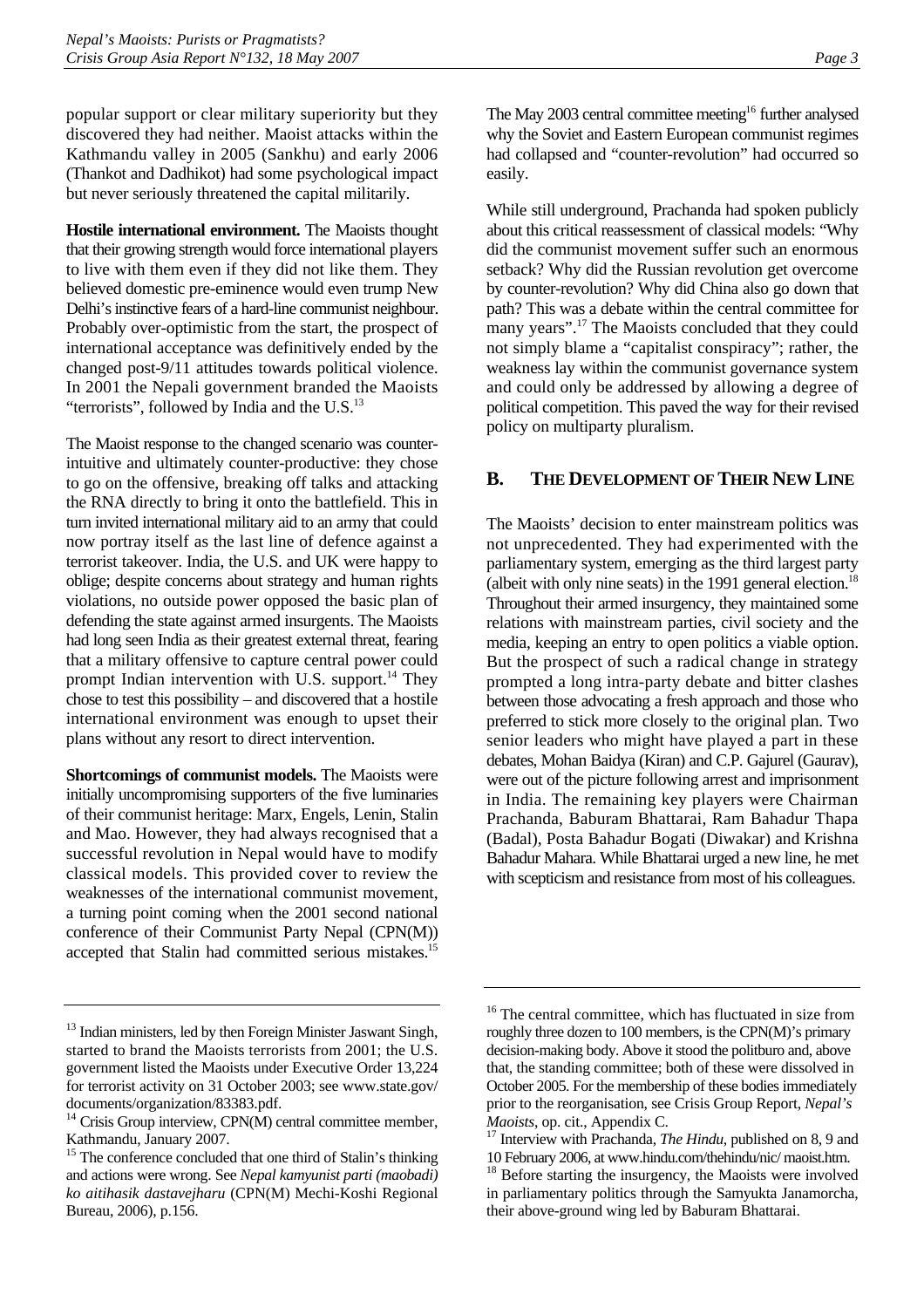#### <span id="page-7-0"></span>**1. Bhattarai's battle for change**

While they had been quite quick to recognise the weaknesses of the international communist movement, the Maoists hesitated to explore alternative lines. Although the CPN(M) was theoretically committed to developing policy through an ongoing debate within the party (the "two-line struggle"), in practice proponents of new ideas faced great obstacles.

The proposal for a constituent assembly, first developed for negotiations with the government in early 2001, was intertwined with the strategy debate. When it was adopted as a negotiating platform, there was little understanding of its significance in the wider party. Most of the leadership viewed it as only a tactical ploy to isolate the monarchy and use polarisation over the issue to open up the way for the long-planned "new democratic republic". However, Bhattarai and some other leaders<sup>19</sup> had a different plan, which emerged during the 2003 negotiations alongside the shift to the DDTC concept.[20](#page-7-2) Bhattarai saw the constituent assembly demand as a strategic turning point that could pave the way for a "new model of revolution".<sup>21</sup> He believed that an alliance with the parliamentary forces could win Indian support and form the basis for a mass republican movement. The constituent assembly could be one point of alignment with the parties, and he also argued that the Maoists should accept competitive multiparty politics. $22$ 

However, Bhattarai lost the argument. The August 2004 central committee meeting took the opposite line: instead of targeting the monarchy, it decided to enter the "strategic offensive" phase and considered reaching an understanding with "patriotic forces" (including the king) to counter "upcoming Indian intervention".<sup>23</sup> The meeting also passed a "centralisation of leadership" resolution appointing Prachanda supreme commander of the Maoist military forces as well as head of their shadow government, the United Revolutionary People's Council (URPC) – a position held by Bhattarai. Some leaders keen to reinforce their chairman's grip on the whole movement urged that Prachandapath should be developed into a more ambitious

ideology of "Prachanda Thought", implying he should stand alongside Mao in the pantheon of communist thinking.

Bhattarai disagreed with the centralised leadership and the tactical line of confronting India rather than the king. $^{24}$ In November 2004 he presented his reservations in a fourpoint letter and then in thirteen more detailed "questions for discussion" submitted to the party headquarters.<sup>25</sup> He argued that the recent decisions went against the spirit of the party's second conference and May 2003 central committee meeting that had called for the "creative development of Marxism, Leninism and Maoism"[.26](#page-7-8) A January 2005 politburo meeting rejected Bhattarai's arguments; after Prachanda presented a critique "on comrade Laldhoj's [Bhattarai's] letter and other activities", his colleagues concluded that Bhattarai had breached party discipline and was proposing a "rightist deviation". He was suspended from all party posts indefinitely.<sup>27</sup> Bhattarai tried to fight back, complaining that the decision went "against the accepted rules and norms of any revolutionary communist party".<sup>28</sup> But the leadership stood firm: there

<span id="page-7-6"></span><sup>24</sup> Bhattarai charged that "to exercise proletarian dictatorship in an effective manner by ensuring supervision, intervention and control of the mass over the party, the army and the state and to pave the path to communism through the means of continuous revolution, some ideas and methods were developed including that of not jumbling up…the party, the army and the state as in the past models of socialism. The recent central committee meeting has however, tended to go against those decisions". Baburam Bhattarai, "Questions for discussion", letter submitted to CPN(M) headquarters, 30 November 2006.

<span id="page-7-7"></span>25 His first letter was sent on 11 November 2004; his longer paper on 30 November. He had complained that "at times there appears a wrong thinking [among the party leadership], which regards feudalism as more progressive than capitalism". Ibid.

<span id="page-7-8"></span><sup>26</sup> Ibid. However, the party establishment suspected Bhattarai's disagreement stemmed more from his removal as head of the URPC than from ideological differences. In an internal document presented to the politburo, Prachanda did not pull his punches: "As long as [Bhattarai] was chief of the united front he had no problem with Marxism-Leninism-Maoism and Prachandapath or the development of ideology and development of democracy in the twenty-first century; but once his own position came into question he saw everything as retreat and regression". Prachanda, "On comrade Laldhoj's letter and other activities", document presented to and passed by the January 2005 CPN(M) politburo meeting.

<span id="page-7-1"></span><sup>&</sup>lt;sup>19</sup> Bhattarai's supporters were mainly those who, like him, had joined the Maoists in the early 1990s. They included figures such as Ram Karki, Haribol Gajurel, Hisila Yami and Dinanath Sharma (who only joined the party in 2001).

<span id="page-7-2"></span><sup>&</sup>lt;sup>20</sup> It was also at this time that they put forward specific demands for the kind of change a constituent assembly should effect.

<span id="page-7-3"></span><sup>21</sup> Baburam Bhattarai, "Royal Regression and the Question of a Democratic Republic in Nepal", *Economic and Political Weekly*, 9 April 2005.<br><sup>22</sup> Crisis Group interview, CPN(M) leader close to Baburam

<span id="page-7-4"></span>Bhattarai, Kathmandu, November 2006.

<span id="page-7-5"></span><sup>23</sup> Prachanda, press statement, 1 September 2004.

<span id="page-7-9"></span> $27$  Disciplinary action was also taken against two other leaders: Hisila Yami, Bhattarai's wife and now a minister in the interim government, and Dinanath Sharma.

<span id="page-7-10"></span> $^{\overline{28}}$  Bhattarai cautioned: "we have to see whether we will further develop Prachandapath by stepping ahead from the ideological mile-stones of our party, like [the] historical second national conference and the 'development of democracy in the 21st century', or whether we will make a historic blunder by pursuing a regressive path knowingly or unknowingly". Baburam Bhattarai, note of dissent presented to CPN(M) headquarters, 30 January 2005.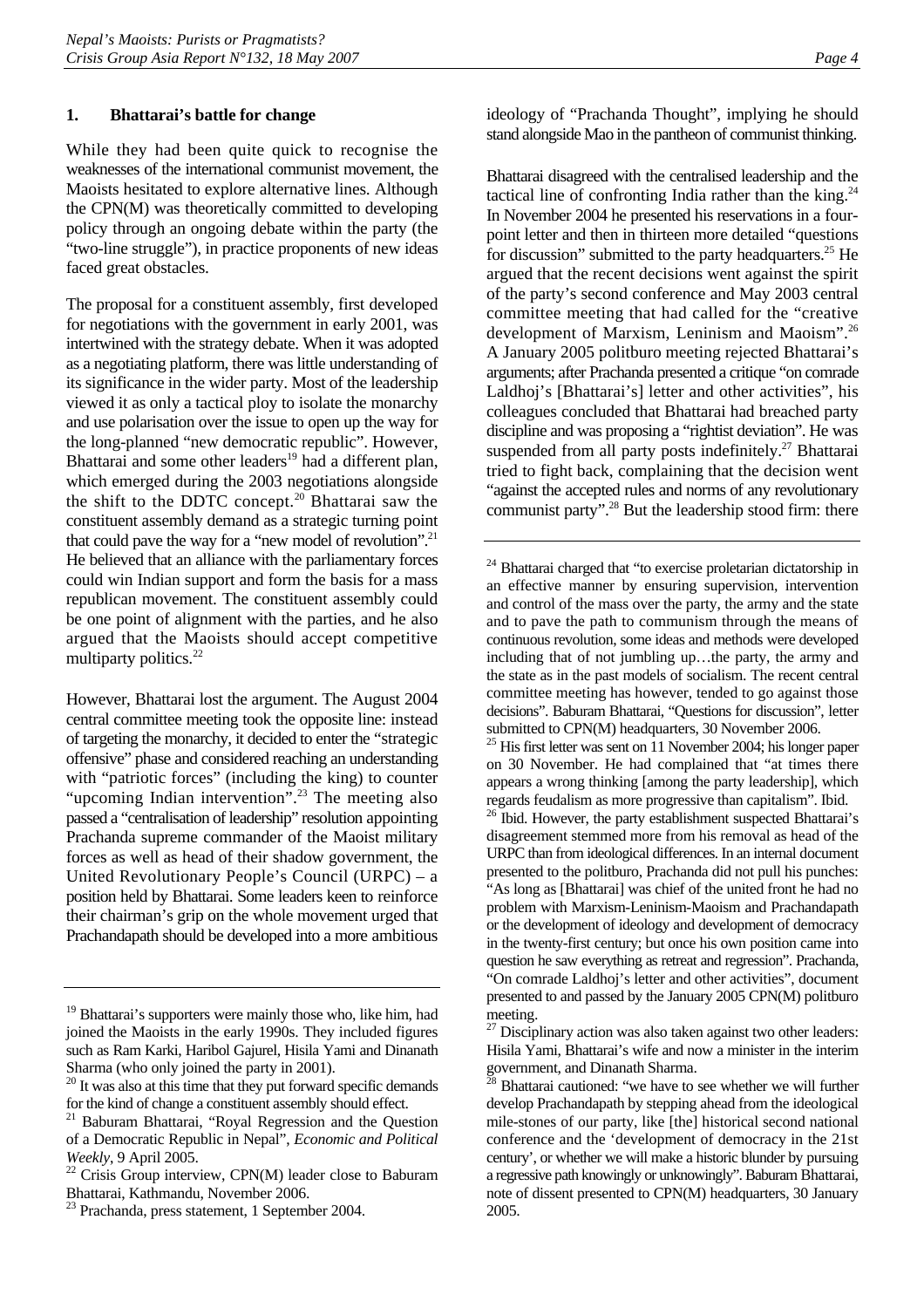<span id="page-8-0"></span>would be no change in strategy and no sympathy for their comrade's deviationist tendencies.

### **2. A messy U-turn**

The Maoists could have coped relatively comfortably with the fall-out from the dismissal of their de facto number two leader: Bhattarai did not command a wide support base in the party or military and was not in any case seeking the leadership. But significant shifts outside their movement rapidly forced a more positive reassessment of Bhattarai's case for change.

The February 2005 royal coup upset the plan to entice the palace into an anti-Indian alliance: it would have just been too hard to justify dealing with the king after such an autocratic step. Moreover, the coup also forced mainstream party leaders to recognise the weakness of their situation, that without allies they were at the mercy of both the king and the Maoists. This strengthened the hand of party activists (both NC and UML) who had been pressing their leaders to accept a constituent assembly and agree to limited cooperation with the Maoists to defeat royal rule. By May 2005 the major parties had accepted this and were privately urging the Maoists to be more flexible.

These pressures led to a quick Maoist U-turn. Prachanda decided to start talks with both the SPA and India.<sup>29</sup> He rehabilitated Bhattarai, entrusting him with the first negotiations in Delhi. This about-turn was caused largely by the lack of other good options. The Maoists realised they could not capture power single-handedly and feared that King Gyanendra might win the argument in Delhi and persuade India to put them under unbearable pressure.

After rounds of discussions with the parties and the Indian government, the CPN(M) held a central committee meeting in Chunbang (in their mid-west stronghold Rukum) in October 2005. It approved the plan of breaking the triangular stalemate with the monarchy and parliamentary parties through an alliance with the "capitalist parliamentary forces" against the "feudal monarchy".[30 I](#page-8-2)t also passed a new program for working towards a democratic republic through a multiparty system – the line condemned as "revisionist" only a few months before.

The upshot was that Prachanda accepted Bhattarai's political line and Bhattarai accepted Prachanda's primacy. The Chunbang meeting not only resolved the internal debate and restored Bhattarai to the leadership but also placed the Maoists much more firmly on a moderate path. It paved the way for the November 2005 twelve-point agreement with the SPA and the April 2006 mass movement. But the new line still had its critics.

### **3. Teething troubles**

Most of the Maoist top leadership supported Prachanda's case that the changed political context demanded a change in their own line. But some were deeply suspicious of accepting the multiparty system and did not back Bhattarai's rehabilitation. Politburo member Rabindra Shrestha, who was close to Prachanda and wanted to expel Bhattarai from the party, $31$  took the dissidents' case public. He was supported by Mani Dhwaj Thapa (Anukul), who shared similar dissatisfactions, albeit for different reasons.<sup>32</sup>

Shrestha and Thapa issued a joint statement on 13 March 2006 calling on party cadres to rebel against Prachanda and Bhattarai. Prachanda wasted no time in expelling them from the party and denouncing them as "traitors", "collaborators of the reactionaries" and "unnecessary byproduct of the revolution".[33 B](#page-8-5)ut their rebellion pointed to the difficulties of selling the new line throughout the Maoist movement. They offered two principal critiques: that Prachanda and Bhattarai's "anti-proletarian weaknesses" had led to "emerging negative trends" within the party<sup>34</sup> and that the whole movement was being dragged into a "rightist deviation". They rejected outright the proposition that multiparty competition should be viewed as a means of preventing counter-revolution.[35](#page-8-7)

Shrestha and Thapa set up their own "New Cultural Revolution Group" but their call for revolt had little impact within the Maoist movement.<sup>36</sup> Only one moderately senior activist, former alternative central committee member Tulasi Ojha (Anawarat) of Dhankuta, joined them; he was in any case already under disciplinary action.<sup>37</sup> Shrestha and Thapa's charge that their party was following a rightist deviation echoes the main complaint of non-Nepali Maoists, but their lack of organised support meant they could not win the backing of international allies. Ultimately their revolt undermined the suggestion that the Maoists' new line was just a cosmetic gesture: it illustrated that however weak their commitment to multiparty politics might be,

<span id="page-8-1"></span><sup>&</sup>lt;sup>29</sup> See Crisis Group Asia Report, *Nepal's New Alliance*, op. cit. <sup>30</sup> Prachanda, press statement, 28 November 2005.

<span id="page-8-2"></span>

<span id="page-8-3"></span> $31$  Crisis Group interview, CPN(M) central committee member, Kathmandu, December 2006.

<span id="page-8-4"></span> $32$  Anukul, a long-time Bhattarai supporter who had become frustrated with Maoist party politics, believed it would be better for Bhattarai to accept his expulsion and pursue his ideas with a new party.

<span id="page-8-5"></span><sup>&</sup>lt;sup>33</sup> Prachanda, press statement, 14 March 2006.

<span id="page-8-6"></span><sup>34</sup> Rabindra Shrestha and Mani Thapa, press statement, 13 March 2006.

<span id="page-8-7"></span><sup>35</sup> Ibid.

<span id="page-8-8"></span><sup>&</sup>lt;sup>36</sup> Shrestha and Thapa published their documents in a blog,

<span id="page-8-9"></span>http://maobadi.wordpress.com.<br><sup>37</sup> Anavarat, press statement, 2 May 2006.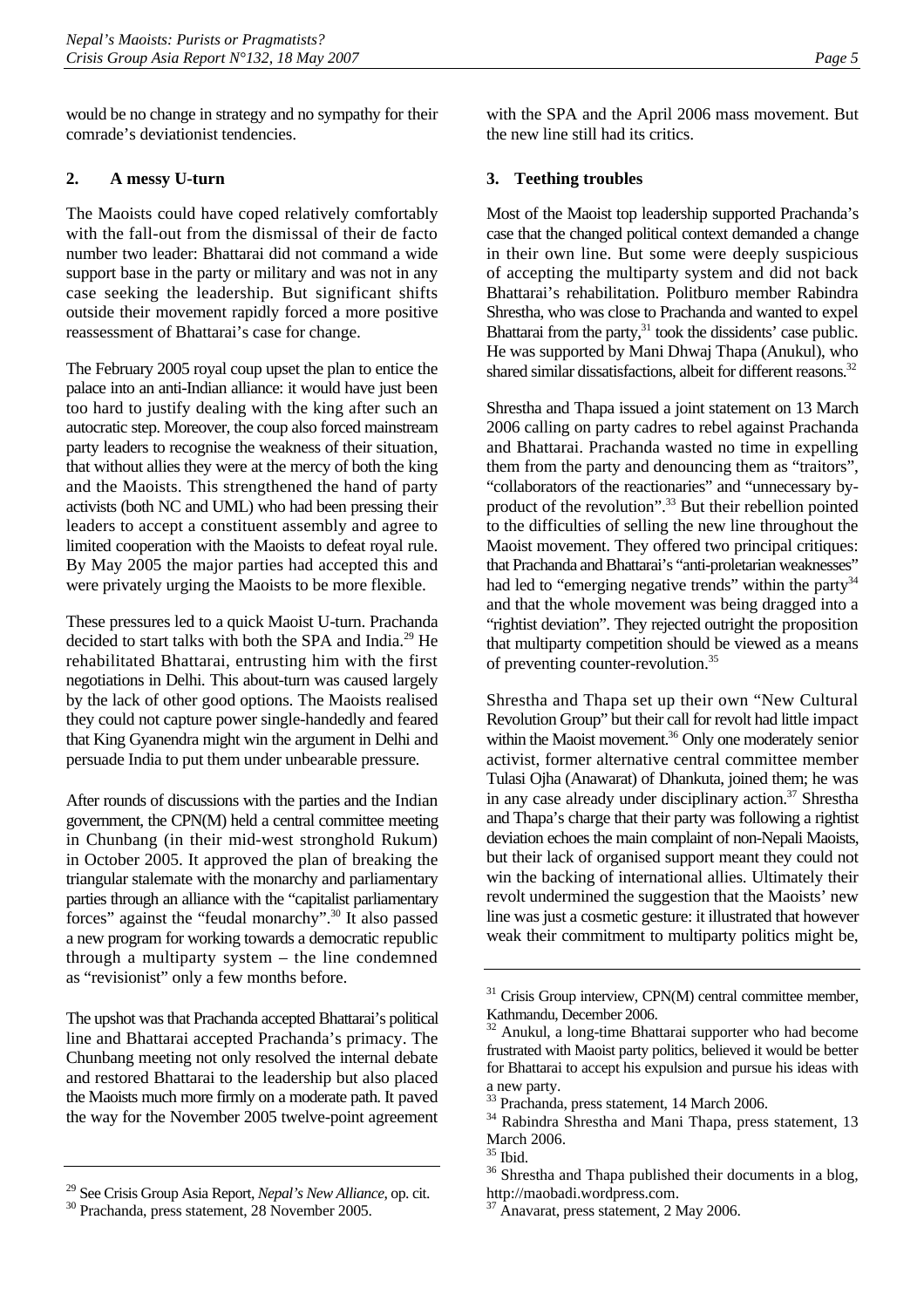<span id="page-9-0"></span>the party's leaders were engaged in a real debate over the course of their movement and were willing to face down internal opposition.

# **C. THEIR CHANGED AGENDAS**

The Maoists' original plan was that their people's war would achieve "new democracy" (*naulo janabad*). This was to be a form of dictatorship of the proletariat similar to that established by the Chinese communists, which would give way to socialism and ultimately communism.<sup>38</sup> In this their primary targets were the parliamentary system and the monarchy. The course of the conflict and the changing political context persuaded them to make major revisions to this initial strategy. They have adopted three significant new policies: a constituent assembly, a democratic republic and a multiparty system. The only tenet they have not abandoned is that of republicanism.

**Constituent assembly.** The Maoists had always demanded a new constitution but they did not initially call for a constituent assembly  $(CA)$ .<sup>39</sup> In February 2001, their second national conference decided "to increase the debate about the process of drawing up a people's constitution" but implied that it would not be drafted by specially elected representatives.[40 S](#page-9-3)till, when they entered talks soon afterwards, they demanded "interim government, CA election and institutional development of the republic".<sup>41</sup> They saw the CA proposal as a means to drive a wedge between monarchists and republicans. They dropped the republican agenda temporarily during the negotiations when it failed to gain public support but they kept the CA agenda. The fact that it was not acceptable to the palace or mainstream parties was one reason behind the failure of both the 2001 and 2003 talks.

The February 2005 royal coup changed political calculations. It appeared to prove the weakness of the 1990 dispensation and added to grassroots pressure within the mainstream parties to endorse constitutional change. For the Maoists, the CA proposal was a means for both moving from armed insurgency into mainstream politics and for restructuring the state.<sup>42</sup> For both sides it became the most attractive option to end the conflict and move forward.

**Democratic republic.** The October 2005 Chunbang meeting decided on the immediate goal of a multiparty democratic republic. This term is also acceptable to moderate parliamentary republicans but the concept holds a particular significance within the Maoists' longer term strategy.<sup>43</sup> Baburam Bhattarai defines it as a "transitional republic", more progressive than an Indian-style "parliamentary republic" but still a step short of a "people's republic". According to him, it is the supreme phase of "capitalist democracy", in which all elements of "formal democracy" (multiparty competition, voting rights, general elections, rule of law, press freedom and the like) will be accompanied by appropriate representation and participation of oppressed classes, castes, regions and women in state structures.<sup>44</sup> The Maoists would join such a multiparty competitive system in order to try to establish a people's republic peacefully through the electoral process.<sup>[45](#page-9-8)</sup>

**Multiparty system.** The Maoists only accepted the concept of competitive multiparty politics in May 2003, when their central committee approved a proposal for "development of democracy in [the] 21st century". While replacing the traditional concept of a one-party dictatorship of the proletariat, this only envisaged political competition among "anti-feudal" and "anti-imperialist" parties.<sup>46</sup> None of the major mainstream parties would meet these criteria: Prachanda has defined the NC and NC(D) as "most reactionary parties" and the UML as a "revisionist party"

<span id="page-9-1"></span><sup>&</sup>lt;sup>38</sup> Their aim was "completing the new democratic revolution after the destruction of feudalism and imperialism, then immediately moving towards socialism, and, by way of cultural revolutions based on the theory of continuous revolution under the dictatorship of the proletariat, marching to communism – the golden future of the whole humanity". "Theoretical Premises for the Historic Initiation of the People's War", in *Some Important Documents of Communist Party of Nepal (Maoist)* (Kathmandu, 2004). For details, see Crisis Group Report, *Nepal's Maoists*, op. cit.

<span id="page-9-2"></span><sup>39</sup> See Crisis Group Reports, *Towards a Lasting Peace in Nepal*, op. cit., pp. 24-25 and *Nepal's Constitutional Process*, op. cit., p. 3.

<span id="page-9-3"></span><sup>&</sup>lt;sup>40</sup> They called for multilateral talks, an all-party conference to form an interim government and a new constitution to be made by that government. *Nepal kamyunist parti (maobadi) ko* 

<span id="page-9-4"></span>*aitihasik dastavejharu*, op. cit., p. 206.<br><sup>41</sup> Following the June 2001 palace massacre, in which King Birendra and almost his entire immediate family were killed, the Maoists claimed that a republic had automatically been born and should be institutionalised. Baburam Bhattarai, *Monarchy vs. Democracy: The Epic Fight in Nepal* (New Delhi, 2005), p. 17.

<span id="page-9-5"></span><sup>42</sup> Crisis Group interviews, Maoist leaders, Kathmandu, November 2006.

<span id="page-9-6"></span><sup>&</sup>lt;sup>43</sup> The UML, Janamorcha and NWPP have signed up to the idea of a democratic republic but do not all define the term in the same way.

<span id="page-9-7"></span><sup>44</sup> For a detailed description of the Maoists' concept of a democratic republic, see Baburam Bhattarai, *Rajtantra ra loktantrik ganatantra* (Kathmandu, 2006). 45 Baburam Bhattarai, "Loktantrik ganatantrako gudi",

<span id="page-9-8"></span>*Mulyankan*, June 2006. Prachanda also said the Maoists would "go for the goal of the people's democracy through peaceful

<span id="page-9-9"></span>means". Interview with *The Hindu*, op. cit.<br><sup>46</sup> For the Maoists, royalist parties are "feudal" and pro-U.S. parties are "imperialist".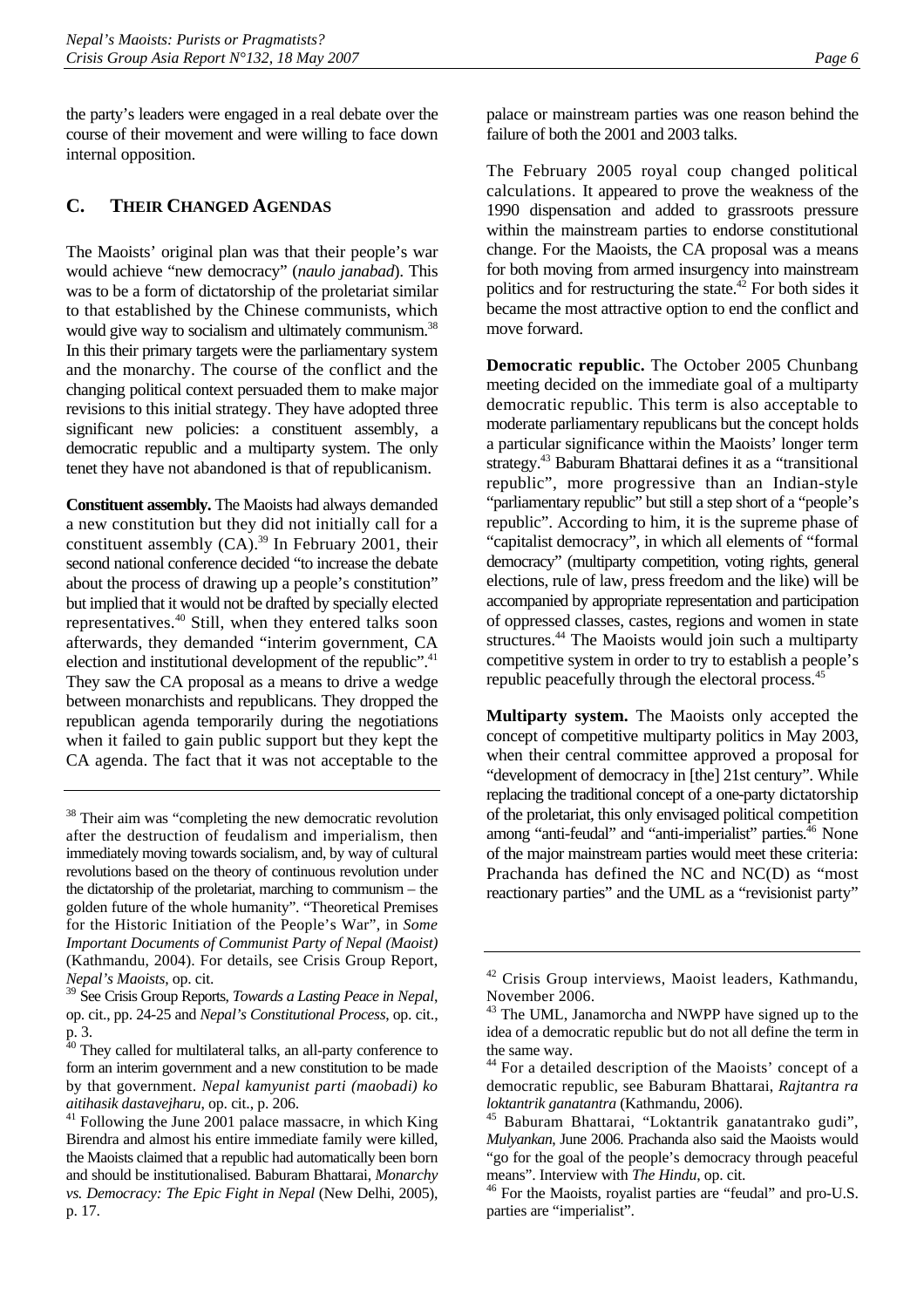<span id="page-10-0"></span>with a "very dual" role.<sup>47</sup> The Maoists recognise that they will not be able to restrict participation in a democratic republic but hope to implement their more narrowly defined system under a people's republic. But they are coy when pressed on exactly how their proposed restrictions would apply to Nepal's mainstream parties; Bhattarai only comments that "in every form of democracy there are rules on who can register as a political party – democracy does not mean freedom without limits".[48](#page-10-2)

There are two main reasons for the Maoists' acceptance of multiparty democracy. First, they realised that they could not overturn domestic and international insistence that political competition is synonymous with democracy. Secondly, their conclusion that earlier communist regimes had failed due to the lack of political competition (see above) provided a compelling argument within their own strategic framework. To avoid the danger of revolutionary change decaying into bureaucratic stagnation, they decided that "a situation must be created to ensure continuous proletarisation and revolutionisation of the communist party by organizing political competition within the constitutional limits of the anti-feudal and anti-imperialist democratic state".[49](#page-10-3)

# **D. RESHAPING RELATIONS AT HOME AND ABROAD**

Once they had realised that they could not win on their own, the Maoists turned their attention to relations with other power centres, particularly the mainstream parties and India. In this they were partly guided by the classical Maoist tactics of the "united front": to "*unite with all forces that can be united with* in order to fight a common struggle against the enemy and to win in revolution and construction".[50 T](#page-10-4)his provided rationale enough for a tactical alliance with the parties, just as it could have been stretched to justify an alliance with the palace had the plan to unite on a nationalist basis materialised.

However, the bid to reshape relations with other domestic and international players was also framed with the possibility of abandoning the underground struggle in mind. Even those pushing for greater engagement with mainstream forces knew that any process of going above ground would be difficult and dangerous. Cultivating powerful allies could ease the transition and help the Maoists reposition themselves to make the most of open politics. The key domestic constituencies were the major parties and civil society groups, although they also maintained quiet contacts with the palace and the army. Maoist leaders made increasing efforts to present a new public face to the world through more moderate press interviews and to win over elements of the international community.

The main thrust, though, revolved around the volte-face on relations with India. The August 2004 decision to confront "Indian expansionism" led to a campaign to dig trenches and bunkers across the country to prepare for a supposedly imminent "intervention". But less than a year later they were courting New Delhi and, to their Indian allies' even greater dismay, the Communist Party of India (Marxist) (CPM), which supported the Congress-led government and had long been fervently anti-Maoist.<sup>51</sup> India had tacitly maintained contacts with the Maoists and had its own interests in reciprocating their new attention. Apart from policymakers' increasing frustration with King Gyanendra, some security analysts suggested that the CPN(M)'s joining mainstream politics would benefit regional stability and could provide a model for their Indian counterparts. $52$ 

The Maoists' revised approach to India brought them some immediate benefits: it enabled the alliance with the SPA (whose top leaders had accepted Delhi's informal mediation<sup>53</sup>); encouraged India's move away from the king; went a long way to neutralising steadfast U.S. opposition; brought a degree of international legitimacy; and led to the release of more than 100 activists (including senior leaders Kiran and Gaurav) from Indian prisons. They believed, perhaps correctly, that they and India could build on at least one shared interest: that their limited cooperation would reduce the U.S. influence that had raised hackles among both Maoists and Indian policy-makers.

<span id="page-10-2"></span><span id="page-10-1"></span><sup>47</sup> Interview with Prachanda, *Hamro Jaljala*, September 2006. 48 Crisis Group interview, April 2006.

<span id="page-10-3"></span> $49$  The CPN( $\widehat{M}$ ) has concluded that, "Only by institutionalising the rights of the masses to install an alternative revolutionary party or leadership on the state if the party fails to continuously revolutionise itself can counter-revolution be effectively checked". "On the Experiences of History and Development of Democracy in the  $21<sup>st</sup>$  Century", document adopted by May 2003 CPN(M) central committee meeting, at http://cpnm.org/new/ English/worker/9issue/document.htm.

<span id="page-10-4"></span><sup>50</sup> Kwok-Sing Li (tr. Mary Lok), *A Glossary of Political Terms of the People's Republic of China* (Hong Kong, 1995), p. 451 [emphasis added]. See Crisis Group Report, *Nepal's Maoists*, op. cit, pp. 10-12.

<span id="page-10-5"></span><sup>&</sup>lt;sup>51</sup> See Crisis Group Report, *Nepal's New Alliance*, op. cit. <sup>52</sup> Maoism is a growing domestic threat for the Indian authorities.

<span id="page-10-6"></span>On 4 November 2004, Indian Prime Minister Manmohan Singh described it as "an even greater threat to India than militancy in Jammu and Kashmir and the Northeast". According to one study, Maoist violence affects at least 165 districts across fourteen Indian states, more than one quarter of its area. See "Maoist Assessment - Year 2006", www.satp.org/satporgtp/countries/ india/maoist/Assessment/index.html.

<span id="page-10-7"></span><sup>53</sup> Crisis Group interviews, SPA leaders, Kathmandu, November 2006.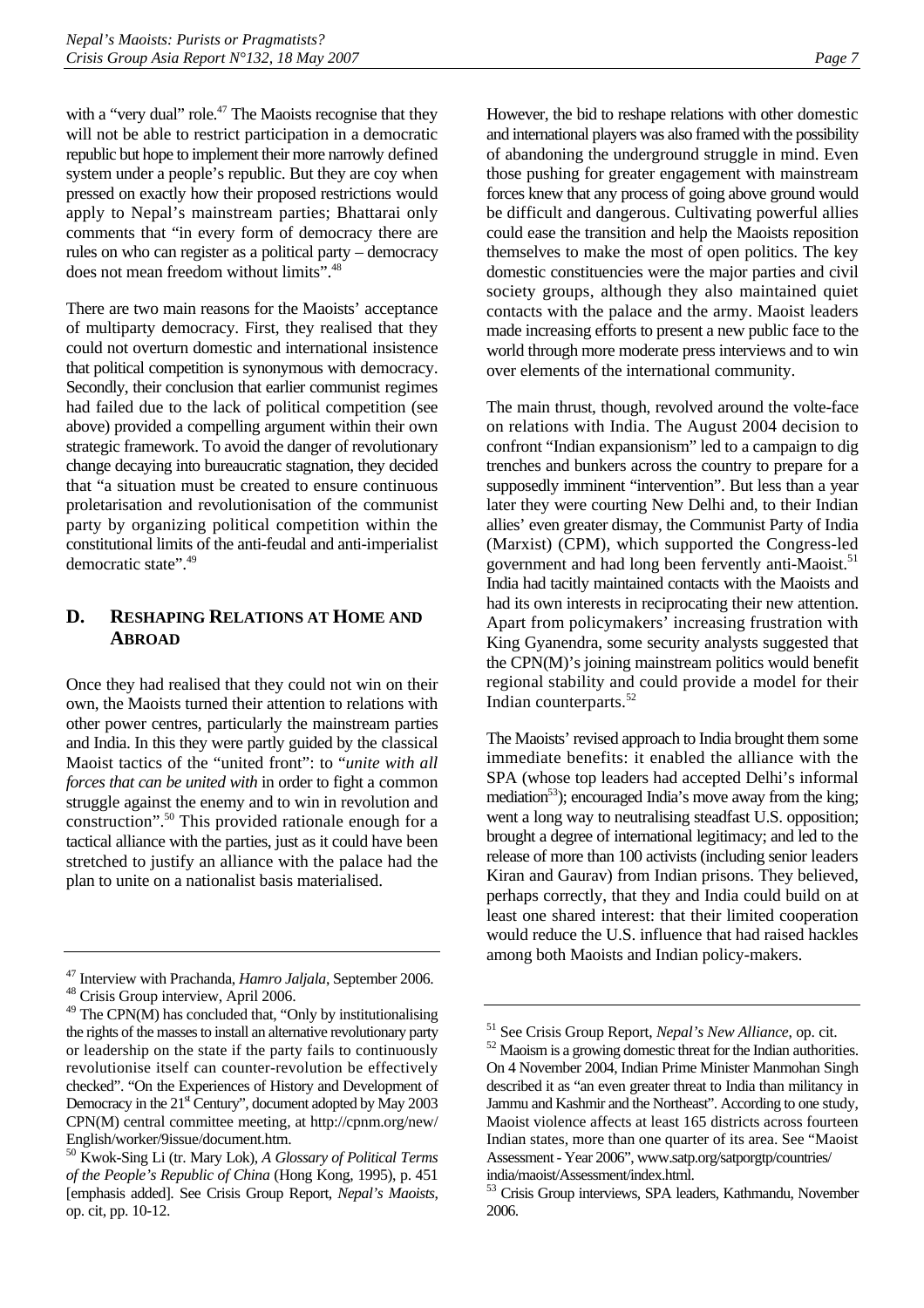#### <span id="page-11-0"></span>**III. CRITICAL COMRADES**

The Maoists had solid backing from international allies when they launched their campaign. Organisations such as the Revolutionary Internationalist Movement (RIM) came to see them as the global standard-bearer of oldfashioned Maoism. But as Nepal's Maoists moved away from their initially traditional strategy, they faced criticism from international supporters who could not accept their line of peaceful transition. They have had difficulty in selling their new line but they are ambitious: they believe that their experiment in compromise can set a new precedent for the global left.

Indian Maoists are the CPN(M)'s most immediate and influential allies, although their practical support has been low-level and not critical to sustaining the insurgency. Their sceptical stance towards the peace process is relevant insofar as it shows the distance the CPN(M) leadership has travelled from its original strategy and reflects unease that is only just starting to find a voice among Nepali Maoists themselves. Indian Maoist leader Ganapathy has warned that his comrades across the border must "either get co-opted into the system or abandon the present policy of power-sharing with the ruling classes and continue armed revolution to seize power. There is no Buddhist middle way. They cannot set the rules for a game the bourgeoisie had invented".<sup>54</sup> This argument has resonance across the revolutionary left – for Nepal's Maoists to succeed, they must not only overcome their parliamentary foes but win over the critics in their own camp.

### **A. INTERNATIONAL ALLIES**

Two groups have been particularly important in providing international backing for the Maoists:

**Revolutionary Internationalist Movement (RIM).** RIM sees itself as the guardian of Marxism-Leninism and Maoism's guiding principles. It was established in 1984 by groups in China wishing to protect Mao's legacy from counter-revolution following his death. Its official contact office in London is no more than a postal address but it brings out irregularly the magazine *A World to Win* and fosters contacts between Maoist groups from different countries. The CPN(M) is the only RIM member whose talk of revolution has been seriously put into practice.<sup>55</sup>

Nepal became a shining example for other Maoists, who glorified it as a successful demonstration of contemporary revolution. Adjusting to the CPN(M)'s redefined position has been difficult.

RIM played an important role in encouraging the Maoists to go ahead with their people's war strategy. In 1993 (the year of Mao's centenary), it declared that it followed "Maoism" rather than "Mao Zedong thought", a controversial line that the CPN (Unity Centre) backed in its "Mao Memorial".<sup>56</sup> One faction of the Unity Centre went on to become the CPN(M), including "Maoist" in its name to show allegiance to this position. $57$  (The CPN (Masal) led by Mohan Bikram Singh was also a member of RIM but it refused to accept the Maoist line and left the organisation in 1998.) RIM welcomed the start of the people's war in Nepal with a communiqué entitled "From the Andes to the Himalayas, people's war is the only way to liberation".<sup>58</sup> It then worked to generate international support for Nepal's Maoists by building an international profile and developing links in other countries.

According to Prachanda, there was "consistent international involvement" in the final stages of planning the people's war, "first and foremost" with the RIM Committee:<sup>59</sup> "There was important ideological and political exchange. From the RIM Committee, we got the experience of the PCP (Communist Party of Peru), the two-line struggle there, and also the experience in Turkey, the experience in Iran and the experience in the Philippines. We learned from the experience in Bangladesh and from some experience in Sri Lanka".<sup>60</sup> RIM also drove the establishment of the World People's Resistance Movement (WPRM), which aims to organise communists and non-communists against "American imperialism".<sup>61</sup> WPRM came to focus much of its attention on Nepal, running frequent propaganda

<span id="page-11-1"></span><sup>54</sup> Tilak Pokharel, "Indian Maoists urge CPN-M to wield arms",

<span id="page-11-2"></span>*The Kathmandu Post*, 16 May 2006. 55 RIM's members are: Ceylon Communist Party (Maoist), Communist Party of Afghanistan, Communist Party of Bangladesh (Marxist-Leninist), Communist Party of Nepal (Maoist), Communist Party of Peru, Communist Party of Turkey

Marxist-Leninist, Marxist-Leninist Communist Organisation of Tunisia, Maoist Communist Party [Italy], Marxist-Leninist Communist Organisation of Tunisia, Proletarian Party of Purba Bangla [Bangladesh], Revolutionary Communist Group of Colombia, Revolutionary Communist Party [U.S.] and Communist Party of Iran (Marxist-Leninist-Maoist). See www.awtw.org/rim/index.htm. 56 "Mao smarika" (CPN (Unity Centre) central office, December

<span id="page-11-3"></span><sup>1993).</sup> Even the Chinese Communist Party does not use the term "Maoism", as it does not believe that Mao's thought constitutes a complete ideology in itself.

<span id="page-11-4"></span> $57$  This issue was one of the disagreements leading to the CPN (Unity Centre)'s split in 1994. The faction that did not join the CPN(M) still adheres to "Mao Zedong thought" rather than "Maoism".

<span id="page-11-5"></span><sup>58</sup> RIM Committee, press statement, 1 May 1996.

<span id="page-11-6"></span><sup>59</sup> Li Onesto, "Red Flag Flying on Roof of the World" (interview with Prachanda), *Revolutionary Worker*, 20 February 2000. 60 Ibid.

<span id="page-11-7"></span>

<span id="page-11-8"></span><sup>61</sup> See www.wprm.org.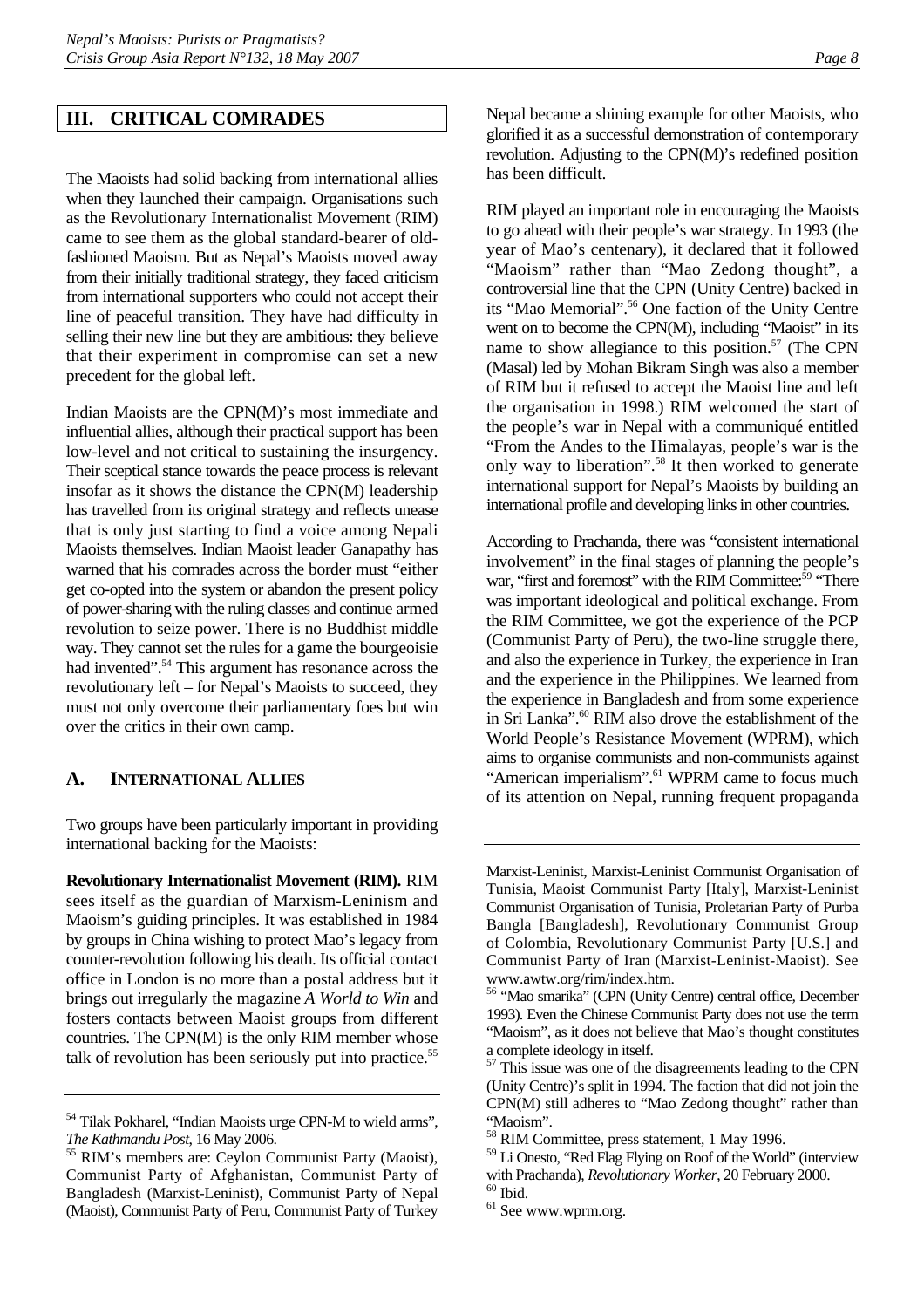<span id="page-12-0"></span>and publicity programs in European cities. $62$  Since November 2005 it has sent three groups of foreign volunteers to work on a Maoist road-building project in Rolpa district.<sup>63</sup> WPRM also has a South Asia branch;<sup>64</sup> its current coordinator is CPN(M) leader Suresh Ale Magar.

**Coordinating Committee of Maoist Parties and Organisations of South Asia (CCOMPOSA).** This committee was formed in July 2001 by nine Maoist outfits from India, Bangladesh, Nepal and Sri Lanka, formalising a previously loose relationship.[65 T](#page-12-4)he CPN(M) was a major force behind its formation, and Nepali Maoists have played a significant role in its leadership.<sup>66</sup> This regional coming together helped smooth the path for the September 2004 unification of India's two major Naxalite organisations – the CPI-ML(PW) and the MCC-I – as the Communist Party of India (Maoist). $67$  That merger went some way towards reuniting a movement that has been divided since Naxalite leader Charu Mazumdar's 1972 death, although the mainstream CPI-ML (Liberation) is one of a number of Naxalite groups that is resolutely opposed to the armed struggle endorsed by the CPI (Maoist).

CCOMPOSA helped the CPN(M) expand its South Asian contacts and form cooperative relationships with other like-minded groups. Nepal's Maoists had already developed a regional perspective with their February 2001 national conference resolution on "a new Soviet federation for South Asia".[68 T](#page-12-7)he conference concluded that India was the major

<span id="page-12-1"></span>62 Crisis Group interviews, WPRM activists, London, Frankfurt and Brussels, January, February and October 2005.

<span id="page-12-7"></span>68 Prachanda, *Mahan agragami chhalang*, op. cit., p. 24.

obstacle to any regional popular revolution, so any successful insurgency would eventually have to fight with India. This justified building a stronger common front between otherwise disparate national groups, hence CCOMPOSA's twin aims of "struggling for the achievement of people's power in one's own country" and "fighting against American imperialism and Indian expansionism". $69$ 

### **B. IDEOLOGICAL DIFFERENCES**

Most RIM and CCOMPOSA members have been very sceptical about the CPN(M)'s strategic review. Some have aired their criticisms publicly; others have expressed doubts privately. The debate is not hostile but it has sometimes been bad-tempered, and several rounds of meetings have yet to bridge differences. Nepal's Maoists insist they are viewing their international friends' objections as constructive criticism but there has been some trading of snide comments and harsh words.

The main difference between Nepal's Maoists and their international allies is over how to put ideology into practice. The CPN(M) has concluded that revolution cannot be achieved by classical strategy and tactics; Prachanda has coined a new mantra: "the repetition of revolution is impossible, only its development is possible".<sup>70</sup> This explains their departure from the established formulas of Marxism, Leninism and Maoism and justifies their attempt to develop a new approach suited to contemporary Nepal. Most of their international allies see this as revisionism – a harsh charge among communists.<sup>71</sup> Indian Maoist leaders complain that the CPN(M) makes dramatic tactical shifts without consultation and employs a confusing mix of strategy and tactics.<sup>72</sup> But for Nepali Maoists, their foreign comrades are "dogmatic" and do not understand

<span id="page-12-2"></span><sup>63 &</sup>quot;Nepal: building a road into the future. Provisional report of the First International Road Building Brigade to the Magarat autonomous republic of Nepal", at www.pcr-rcpcanada.org.

<span id="page-12-3"></span><sup>64</sup> This was established by Nepali, Indian, Bangladeshi and Sri Lankan representatives at a secret meeting held on 2–4 October 2002 somewhere in South Asia. Interview with "Com Munir", convenor of WPRM South Asia, at www.wprm.org/wprm\_sa/ wprm\_sa/interview\_sa.htm.

<span id="page-12-4"></span><sup>&</sup>lt;sup>65</sup> Sudheer Sharma, "Deep Red in the Heartland", Himal South Asian, January 2002. CCOMPOSA's founding members were: Communist Party of India-Marxist Leninist (People's War) (CPI-ML(PW),commonly known as the People's War Group or PWG), Maoist Communist Centre of India (MCC-I), Revolutionary Communist Centre of India (Maoist), Revolutionary Communist Centre of India (MLM), Bangladesher Samyabadi Dal (M-L), Purbo Bangla Sarbahara Party (CC), Purbo Bangla Sarbahara Party (MPK), Ceylon Communist Party (Maoist) and Communist Party of Nepal (Maoist).

<span id="page-12-6"></span><span id="page-12-5"></span><sup>66</sup> Crisis Group interviews, RIM sources, London, January 2005. 67 Nihar Nayak, "Naxalites: A Compact of Fire", *South Asia Intelligence Review*, 18 October 2004. See also "Top Naxals pledge no action during truce", *The Hindu*, 15 October 2004. "Naxalite" is the name normally given to Indian Maoists; it refers to the village of Naxalbari in India's West Bengal (on the Nepal border), which was the cradle of a late-1960s Maoist uprising.

<span id="page-12-8"></span><sup>69</sup> CCOMPOSA, press statement, 24 September 2001. The call for the creation of a new Soviet-style federation in South Asia was a controversial policy, criticised by other leftists as counterproductive and likely only to increase India's expansionist ambitions as a regional power. Interview with UML General Secretary Madhav Kumar Nepal, *Dishabodh*, April 2001. 70 "Aitihasik sambhavana ra aitihasik chunauti", *Sanshleshan*,

<span id="page-12-9"></span>October 2006.

<span id="page-12-10"></span><sup>71</sup> Crisis Group interview, Maoist leader, Kathmandu, November  $\frac{2006}{72}$  CF

<span id="page-12-11"></span><sup>72</sup> CPI (Maoist) General Secretary Ganapathy expressed his concerns to a CPN(M) cadre: "While it is a good thing that your party has been taking up tactics quite boldly, there is also the problem of oversimplification of some situations and, at times, taking tactics based on an overestimation of the situation such as the intensity of the contradictions between India, China and the U.S.". "South Asia is indeed becoming a storm centre of world revolution", interview with CPI (Maoist) General Secretary Ganpathy by a CPN(M) associate, mid-2006, made available to Crisis Group by email.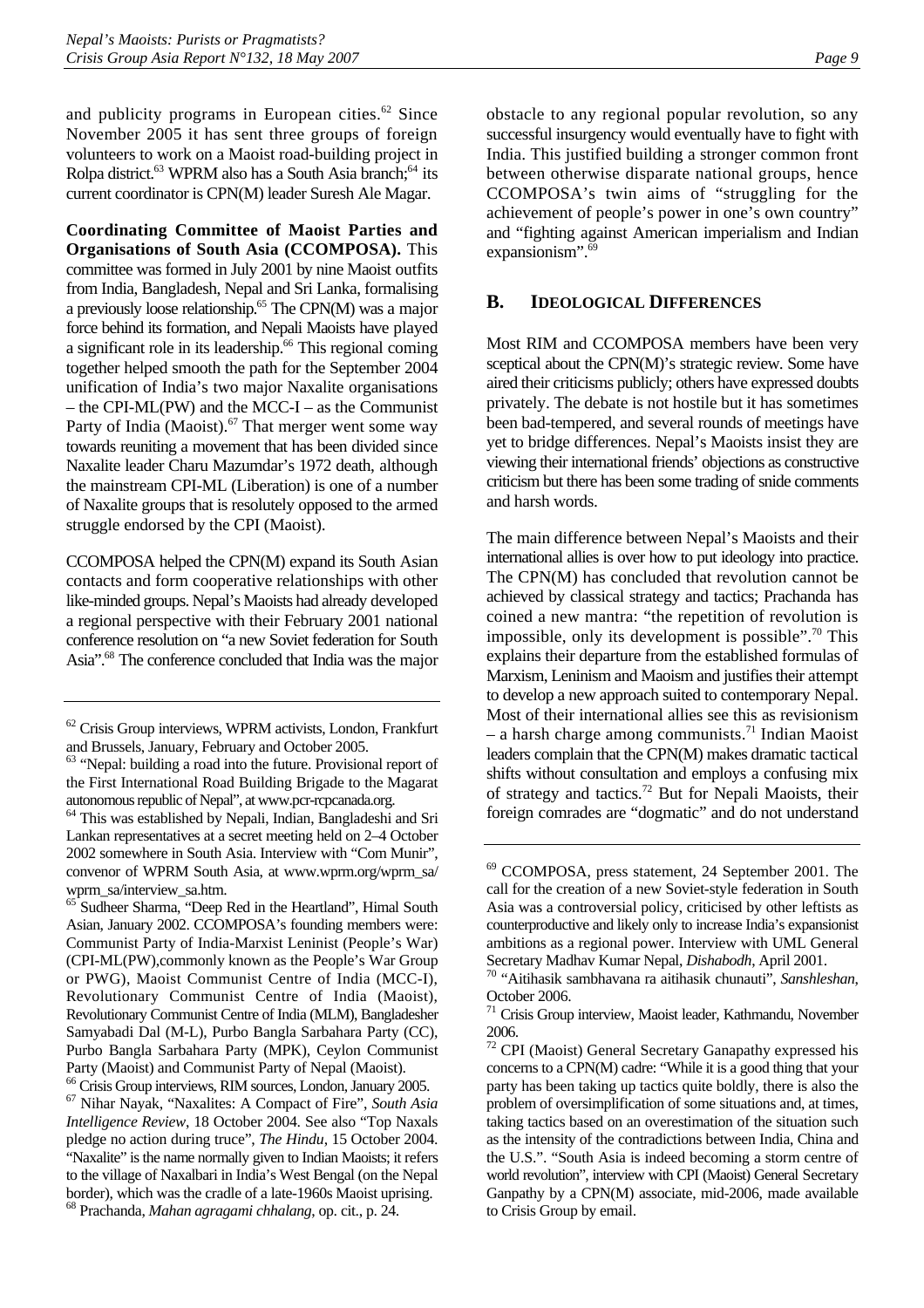<span id="page-13-0"></span>Nepal's reality. A senior CPN(M) leader observed: "We have reached the counter-offensive phase, while our Indian friends are still struggling on the defensive phase; how can they understand the challenges that we are facing?"[73](#page-13-1)

Policy wrangles with RIM date from the CPN(M)'s May 2003 adoption of DDTC.<sup>74</sup> Here the main clash is with the U.S. Revolutionary Communist Party, which has traditionally dominated RIM. However, differences and debates with Indian Maoists, mainly represented by the CPI (Maoist), are more significant, not least because of their geographic proximity and their decades-long bilateral relations. Indian Maoists have bridled at their Nepali counterparts' arrogance and the development of Prachandapath and its promotion as a near-sovereign ideology. CPI (Maoist) General Secretary Ganapathy offers a typical put-down: "We found that there is a certain degree of over generalisation with regard to some of the achievements of the people's war in Nepal, such as attributing universality to some things that are basically a feature of the revolution in an extremely backward country."[75](#page-13-3)

The CPI (Maoist) is the only fraternal party to have continuously and openly criticised the CPN(M)'s new line. (The relationship between Nepali and Indian Maoists has always been rocky, featuring a number of policy disagreements.[76\)](#page-13-4) When Nepal's Maoists signed the

<span id="page-13-4"></span>76 When Nepali Maoists participated in the 1991 general election and became the third largest parliamentary party, Indian Maoists accused them of rightist deviation. Crisis Group interview, Nepali Maoist leader, Kathmandu, November 2006. When they launched their people's war they were applauded by some colleagues across the border but others warned they had misread the situation and the insurgency was doomed to failure. The CPN(M) vigorously fought its case, Prachanda complaining that India's Maoist movement had "no vision": "Some groups say guerrilla zone, guerrilla zone, guerrilla zone. For 25 years they say guerrilla zone, but there is not any perspective, real perspective". Li Onesto, "Red Flag Flying on Roof of the World", op. cit. Shortly afterwards, representatives from both sides of the border patched up their differences. "The people of both countries, led by their Maoist parties, have been heroically fighting back the state offensive, and are advancing towards genuine liberation and freedom…it is the genuine Maoist revolutionary forces who are leading the people's war for total emancipation". CPN(M) and CPI-ML(PW), joint press statement, 14 July 2000. Arguments broke out again over the CPN(M)'s willingness to engage in peace talks in 2001 and 2003. But following the return to war, the CPN(M) helped mediate the unification of India's two largest Maoist groups – the CPI-

Comprehensive Peace Agreement (CPA) with the government, CPI (Maoist) Spokesman "Comrade Azad" reacted: "We appeal to the CPN(M) once again to rethink about their current tactics which are actually changing the very strategic direction of the revolution in Nepal".<sup>77</sup> He warned that they ran the risk of falling into "traps laid by the ruling classes and their imperialist and expansionist masters" or falling victim to "a sudden coup and massacre of communists as witnessed in Greece, Indonesia, Chile and a number of other countries".[78](#page-13-6) 

## **C. THE ALLIES' OBJECTIONS**

The Indian Maoists' objections fall broadly into strategic and tactical categories (although a longstanding complaint is that Nepal's Maoists conflate strategy and tactics).

#### **1. On strategy**

**The CPA.** The hardest compromise for the Indian Maoists to digest has been the CPN(M)'s declaration, through the CPA, that it has ended its war. The CPI (Maoist) complains that "the agreement by the Maoists to become part of the interim government in Nepal cannot transform the reactionary character of the state machinery that serves the exploiting ruling classes and imperialists"[.79](#page-13-7)

**The CA.** The CPI (Maoist) believes the CA agenda is only suitable for tactical propaganda, not for serious implementation; it publicly objected when the CPN(M) signed the twelve-point agreement with the SPA.<sup>80</sup> CPI (Maoist) leaders warn that accepting the CA and a multiparty system will lure the CPN(M) into parliamentary politics and make it little more than a second UML. They think it is wrong "to expect a possibility of a peaceful transition from the CA to the new democratic revolution".<sup>81</sup> Spokesman Azad cautioned that "one may bring some reforms from above and satisfy certain deprived sections of the people but it will never solve the basic problems of the people as you cannot smash feudalism and throw out imperialism from the soil of Nepal by utilising the old state whatever embellishments one might do to give it a refurbished image".[82](#page-13-10)

<span id="page-13-1"></span><sup>73</sup> Crisis Group interview, Maoist leader, Kathmandu, November 2006.

<span id="page-13-2"></span><sup>74</sup> Crisis Group interview, Maoist leader, Kathmandu, November 2006.

<span id="page-13-3"></span><sup>&</sup>lt;sup>75</sup> "South Asia is indeed becoming a storm centre of world revolution", op. cit.

ML(PW) and the MCC-I – as the CPI (Maoist) in September 2004.

<span id="page-13-5"></span>Azad (CPI (Maoist) spokesman), press statement, 13 November 2006.

<span id="page-13-6"></span>Interview with Azad, *People's March* (unofficial mouthpiece of CPI (Maoist)), 6 August 2006, at http://peoplesmarch. wordpress.com.

<span id="page-13-7"></span><sup>79</sup> Azad, press statement, 13 November 2006.

<span id="page-13-8"></span><sup>80</sup> Ibid.

<span id="page-13-9"></span><sup>&</sup>lt;sup>81</sup> Interview with Azad, *People's March*, op. cit. <sup>82</sup> Ibid.

<span id="page-13-10"></span>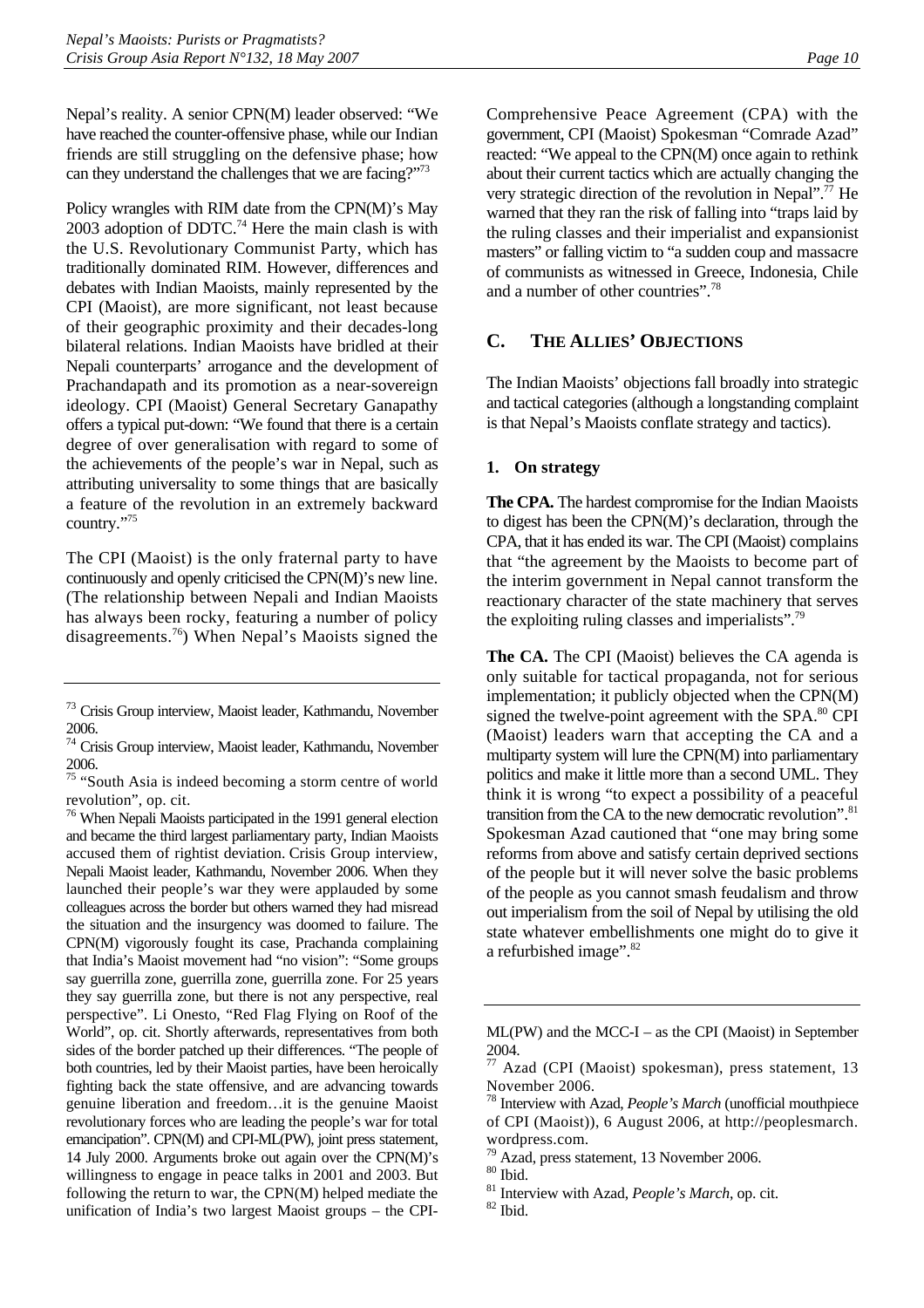<span id="page-14-0"></span>**Development of Democracy in Twenty-first Century (DDTC).** The CPN(M)'s bold abandonment of the dictatorship of the proletariat in favour of DDTC met with a cool reception. "What is new in the concept of  $21<sup>st</sup>$ century democracy raised by the CPN(M) and how is it qualitatively different from the democracy of the twentieth century (communism)?", asked Azad.<sup>83</sup> Indian Maoists worry that DDTC is vague on the concept of political competition, not clarifying whether it is applicable after seizing power or during the revolutionary process. They strongly oppose a general commitment to multiparty politics. The CPI (Maoist) supports neither the new phase of democratic republic nor the idea of a people's republic diluted by political competition.

#### **2. On tactics**

**Dissolving the "people's regime".** Indian Maoists consider the "people's governments" and "people's courts" a major achievement and fear their dissolution will lead to "an irreversible process of losing all the revolutionary gains achieved till now". [84](#page-14-2)

**Cantoning the PLA.** Indian Maoists called on their Nepali comrades "to withdraw from their agreement with the government of Nepal on depositing arms of PLA [the Maoist People's Liberation Army] as this would make the people defenceless in face of attacks by the reactionaries"[.85](#page-14-3) They criticise the proposed merger of the PLA and Nepalese Army into a new national army as "even more dangerous": "By merging the people's army with the reactionary army of the ruling classes (until now the faithful servant of the king), the people will become defenceless in case of a reactionary armed offensive by the enemy".<sup>[86](#page-14-4)</sup>

**Inviting in the UN.** Indian Maoists objected to the UN's role in supervising the arms management process. They say it is not neutral but "essentially an instrument of imperialism and particularly American imperialism".[87](#page-14-5)

**Relations with the Indian establishment.** The Indian Maoists are particularly affronted by their Nepali counterparts' wooing of the Indian government and the mainstream CPM.<sup>[88](#page-14-6)</sup> On his first formal visit to India, in November 2006, Prachanda reassured Delhi's political elite that "India is no more a reactionary state" and declared: "We have no working relations with the Indian Maoists, but only ideological relations".<sup>89</sup> For their Indian comrades, the Maoists' burgeoning relations with the CPM were the hardest to swallow. The CPM, which backs the Congressled government, has long been hostile towards Maoists, who in turn consider it a "reactionary party".

**Model for Naxalites.** The CPM's suggestion that Nepal's Maoists are an example of peaceful transition that their Indian counterparts should emulate met with an even frostier reaction.<sup>90</sup> Nepali Maoists also urged the Indian Maoists "to reconsider their revolutionary strategies and to practice multiparty democracy" and claimed "their current tactics in Nepal would be an example".<sup>91</sup> When an interviewer asked, "to what extent do you think the logic of your line on multiparty democracy applies also to the Maoist movements in India?", Prachanda replied, "we believe it applies to them too…They have to understand this and go down this route".<sup>[92](#page-14-10)</sup>

#### **3. Conflict or compromise?**

These disagreements led to strained relations between Maoists on either side of the Nepal-India border. Coming on top of their other differences, the CPI (Maoist) found Prachanda's call for it to follow the CPN(M) route "even more surprising",<sup>93</sup> and it formally objected.<sup>94</sup> The CPN(M) responded one week later, asking their comrades to understand the difference between "theoretical-political" and "diplomatic" expressions and proposing a bilateral meeting for detailed discussion. But in a further letter, the CPI (Maoist) complained that the Nepali Maoists should have offered a public self-criticism over their "negative" and "provocative" comments on their Indian comrades.<sup>[95](#page-14-13)</sup>

<span id="page-14-1"></span><sup>83</sup> Ibid*.* He offers his own answer: "We are still not clear what is this new concept and qualitative leap claimed by CPN(M) except for their line of multiparty democracy and political competition, which boils down to competing peacefully with the various reactionary and revisionist parties for power in a so-called transitional multiparty democratic republic".

<span id="page-14-2"></span> $^{84}$  Ibid.

<span id="page-14-3"></span><sup>&</sup>lt;sup>85</sup> Azad, press statement, 13 November 2006.

<span id="page-14-4"></span><sup>&</sup>lt;sup>86</sup> Interview with Azad, *People's March*, op. cit. <sup>87</sup> Ibid.

<span id="page-14-5"></span>

<span id="page-14-6"></span><sup>88</sup> Crisis Group interview, Nepali Maoist leader, Kathmandu, November 2006.

<span id="page-14-8"></span><span id="page-14-7"></span><sup>89</sup> Nilova Roy Chaudhury, "We have no working relation with Indian Maoists", *Hindustan Times*, 18 November 2006.  $90$  CPI (Maoist) spokesperson Azad warns that "[CPI (Marxist) leader] Sitaram Yechury has particularly sought to pit the Nepal Maoists against the Indian Maoists. While the CPI (Marxist) brutally suppresses the Maoists in West Bengal, it is hypocritically speaking in praise of the Nepal Maoists". Azad, "Maoists in India, a rejoinder", *Economic and Political Weekly*,

<sup>14</sup> October 2006.

<span id="page-14-9"></span><sup>&</sup>lt;sup>91</sup> Azad, press statement, 13 November 2006.

<span id="page-14-10"></span><sup>92</sup> Interview with *The Hindu*, op. cit.

<span id="page-14-11"></span><sup>&</sup>lt;sup>93</sup> Azad, press statement, 13 November 2006.

<span id="page-14-12"></span><sup>&</sup>lt;sup>94</sup> This objection was contained in a 16 February 2006 letter sent by the CPI (Maoist)'s international department. Crisis Group interviews, Maoist leaders, Kathmandu, November 2006.

<span id="page-14-13"></span><sup>&</sup>lt;sup>95</sup> Crisis Group interviews, Maoist leaders, Kathmandu, November 2006.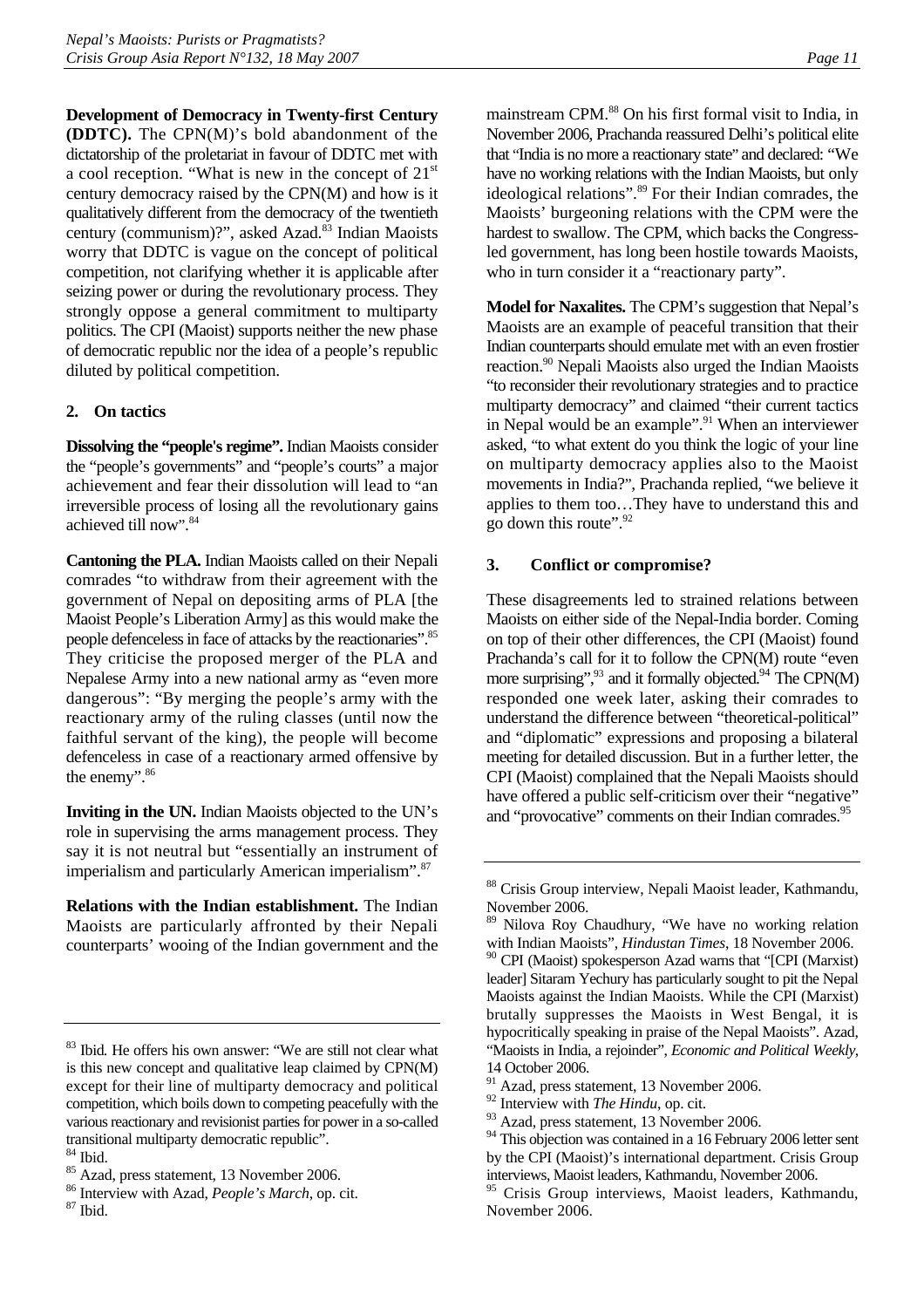<span id="page-15-0"></span>CCOMPOSA's August 2006 fourth conference, held in Nepal, offered a chance for Indian and Nepali Maoists to talk over their differences. The Indian Maoists admitted that their spokesman Azad had spoken "too much" in public interviews without consulting his Nepali comrades.<sup>96</sup> In an attempt to rein in the embarrassingly public war of words, the parties issued a joint press statement affirming that "all tactical questions … being adopted in the respective countries are the sole concern of the parties operating there.…We shall continue debates on ideological, political and strategic issues on which we differ in the true democratic traditions of the international communist movement. These debates and discussions will take place bilaterally and, occasionally, publicly."<sup>[97](#page-15-2)</sup>

During the bilateral meetings, Indian Maoists frequently suggested the CPN(M) consider two "revolutionary options". Ideally they should intensify work towards a mass uprising to capture central power. If that is not possible, they should consolidate their base areas and move towards Kathmandu gradually by capturing territory.<sup>98</sup> The CPN(M) rejected both options, arguing that they should first try for peaceful change through the CA and only if that fails revert to mass movement tactics.<sup>99</sup> In their rejection of the classic people's war strategy and new focus on urban demonstrations coupled with participation in government, the Nepali Maoists have clearly broken with their comrades' vision. Although they have reached a temporary truce, many of their cross-border colleagues would welcome the failure of the revised strategy and would probably use any setbacks to press for a return to the traditional line.

# **IV. THE END OF PEOPLE'S WAR?**

The Maoists have manoeuvred themselves into a share in government. This has caused consternation among their determined opponents, who complain that they have outwitted the SPA on every front and stand poised for power. However, from the Maoist leaders' perspective things do not look so rosy. They have had to make major concessions, they worry that they may have wasted the leverage they hoped to gain from their military capacity (by going into cantonments before securing any of their objectives), they fear most other political forces (from the UML through to the NC, the palace and foreign states, including India) are working to stall real change and freeze them out of meaningful power, and they will have a tough job keeping their cadres happy and persuading them they have made the right decisions.

## **A. THE BALANCE SHEET**

#### **1. Gains**

In 1996 the Maoists were a small, fringe party with no weapons, few active members and a support base limited to a few pockets of the remote countryside. Their ten-year armed insurgency transformed them into a powerful political force capable of standing alongside, and sometimes overshadowing, Nepal's major, established parties. Although they have joined a coalition government within the framework of the peace process, they have retained, and partially legitimised, their own armed force while expanding their openings for building urban support. In terms of their original strategy, they are still pursuing the second plan of the people's war counter-offensive phase and targeting a democratic republic as their immediate goal.

The Maoists point to several achievements from their tenyear, people's war campaign:

**Ending the old system.** The major achievement has been requiring all the political forces to accept that the 1990 dispensation was defunct, and a new constitution and system were needed. So far, this victory is largely confined to paper but most major parties have made serious commitments to significant changes. The Maoists believe their movement can take credit for making republicanism a mass demand and for boosting Nepalis' political consciousness and attention to demands that had previously been sidelined. They see this "progressive awareness" as their greatest strength, not an historical achievement but a basis for future mass mobilisation.<sup>[100](#page-15-5)</sup>

<span id="page-15-1"></span><sup>&</sup>lt;sup>96</sup> Crisis Group interview, CPN(M) leader who participated in CCOMPOSA conference, Kathmandu, November 2006.

<span id="page-15-2"></span> $97$  Azad and Satya (CPN(M) representative), press statement, 8 August 2006.

<span id="page-15-4"></span><span id="page-15-3"></span><sup>&</sup>lt;sup>98</sup> Crisis Group interview, Maoist leader involved in talks with CPI (Maoist) representatives, Kathmandu, December 2006. 99 Ibid.

<span id="page-15-5"></span><sup>100</sup> Crisis Group interview, Maoist leader, Kathmandu, November 2006.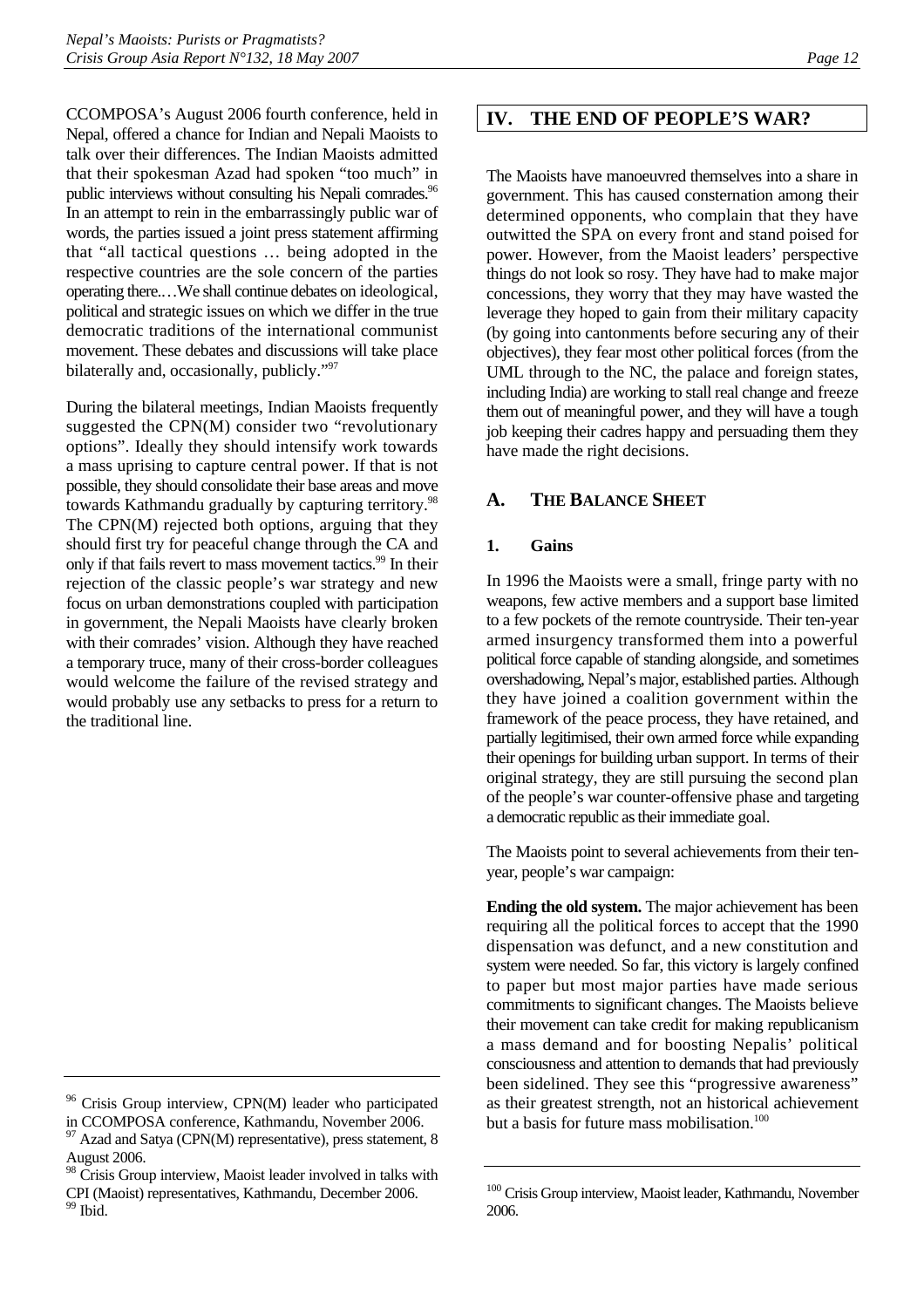<span id="page-16-0"></span>**Political and organisational capacity.** The CPN(M) has become a broad-based, active and militant organisation. In its nationwide reach, political determination and organisational capacity (not to mention its military base), it probably outshadows all other parties. It has developed into a fairly mature, cadre-based political-military party, with experience of war and open politics. Despite its internal debates, the central committee lays down an unambiguous political line and disseminates it through a well-structured network, from the central commands and regional bureaus down to district, area and cell committees. As a party, it generally enjoys clarity, discipline and dedication, characteristics that could serve it well if it does become a committed, mainstream player.

**Armed force.** The war's most visible achievement was the conversion of a rag-tag guerrilla force into the formidable PLA. Although its strength on paper (more than 30,000 troops in seven divisions and over twenty brigades) is exaggerated, its ability to confront a much larger state army has been well demonstrated. The Maoists have placed the PLA in cantonments under the terms of the CPA but organisationally it remains intact and accepting the UN-supervised process has earned it a form of legitimacy.

**Parallel governance.** As the war progressed, the Maoists became the de facto rulers of most of Nepal. They neither aimed for, nor achieved, unchallenged territorial control but made the most of the state's absence.<sup>101</sup> In the vacuum left by local government's collapse or flight, they formed parallel "people's governments" from central to region, district, village and ward level. Like their "base areas", these existed more in theory than in practice: it was not such a great sacrifice to dissolve them under the CPA. But the local influence they represented is something the Maoists are determined not to throw away. They continue to pursue the ends of parallel governance through other means, using tools such as regional and ethnic liberation fronts, Young Communist League cadres and the leverage in open politics brought by their entry into government.

The Maoists have also benefited from their transition into mainstream politics. The alliance with the SPA saved them from a potentially sapping stalemate, and their coming above ground after the April 2006 movement helped them consolidate earlier achievements and extend their reach. Apart from their new legitimacy, they have a better chance of addressing some of their chronic shortcomings, such as weak urban penetration and a poor trade union base.

Their five cabinet ministers and six dozen lawmakers<sup>102</sup> give them a foothold in the state alongside other political parties. Although they failed to win control of the most powerful ministries, they carefully selected their consolation prizes, choosing ministries which increase their influence in critical areas: Information and Communications Minister Krishna Bahadur Mahara is now the government spokesperson; having performed the same role for his party, he can make the most of the state-owned media under his control.<sup>103</sup> Local Development Minister Dev Gurung directs the urban, district and village-level bodies that implement development projects and distribute budgets. Forest Minister Matrika Yadav controls a key public resource and oversees the important network of thousands of community forest users groups. Hisila Yami is in charge of housing and physical planning, while Khadga Bahadur Biswakarma oversees NGOs and INGOs – both positions which offer significant influence.<sup>[104](#page-16-4)</sup>

#### **2. But no revolution**

Despite these achievements, the Maoists have been forced into serious concessions. A critique from a classical communist perspective suggests they have submitted to mainstream politics without making substantial gains.<sup>105</sup> They have gone back on their original boast that they would capture central power single-handedly, and they have not even secured a leading position among the political forces after the April 2006 mass movement. As the "eighth party", they are only one partner among many in the interim legislature and in a government headed by a non-communist prime minister. Maoist leaders acknowledge they have been forced into significant compromises.<sup>[106](#page-16-6)</sup>

<span id="page-16-1"></span><sup>&</sup>lt;sup>101</sup> The Maoists announced they had created three types of "base" area" (permanent, semi-permanent and temporary) but in fact they never secured any permanent base areas, as the RNA proved by entering their heartland on occasion – a provocation the Maoists met with tactical retreat rather than armed defence.

<span id="page-16-2"></span><sup>&</sup>lt;sup>102</sup> The Maoists' 73 seats in the 329-member interim legislature puts them on a par with the UML. They were also allowed to nominate ten further members; unlike the other parties, they did not allocate these position to their own members but gave them to sympathisers who do not have to follow the CPN(M) whip. See Crisis Group Report, *Nepal's Constitutional Process*, op. cit. 103 As well as regulating the independent media, the state runs

<span id="page-16-3"></span>its own daily newspapers, radio and TV stations. Mahara has experience in this area, gained as Maoist spokesman, as do numerous Maoist journalists and propagandists. Maheshwar Dahal, coordinator of the Revolutionary Journalists Association and former editor of Maoist mouthpiece *Janadesh*, has been appointed Mahara's media adviser; pro-Maoist writer Rishiraj Baral is the new chairman of Nepal Television. On taking office Mahara promptly appointed loyal Maoists to replace the editorial team of *Ghatna ra Bichar*, a popular Radio Nepal current affairs program.

<span id="page-16-4"></span><sup>104</sup> On the Maoists' behaviour in government, see below. 105 Rabindra Shrestha, "Maoko topi, Prachandako jutta", *Jana* 

<span id="page-16-6"></span><span id="page-16-5"></span>*Aastha*, 10 June 2007.<br><sup>106</sup> Crisis Group interview, Maoist leader, Kathmandu, December 2006.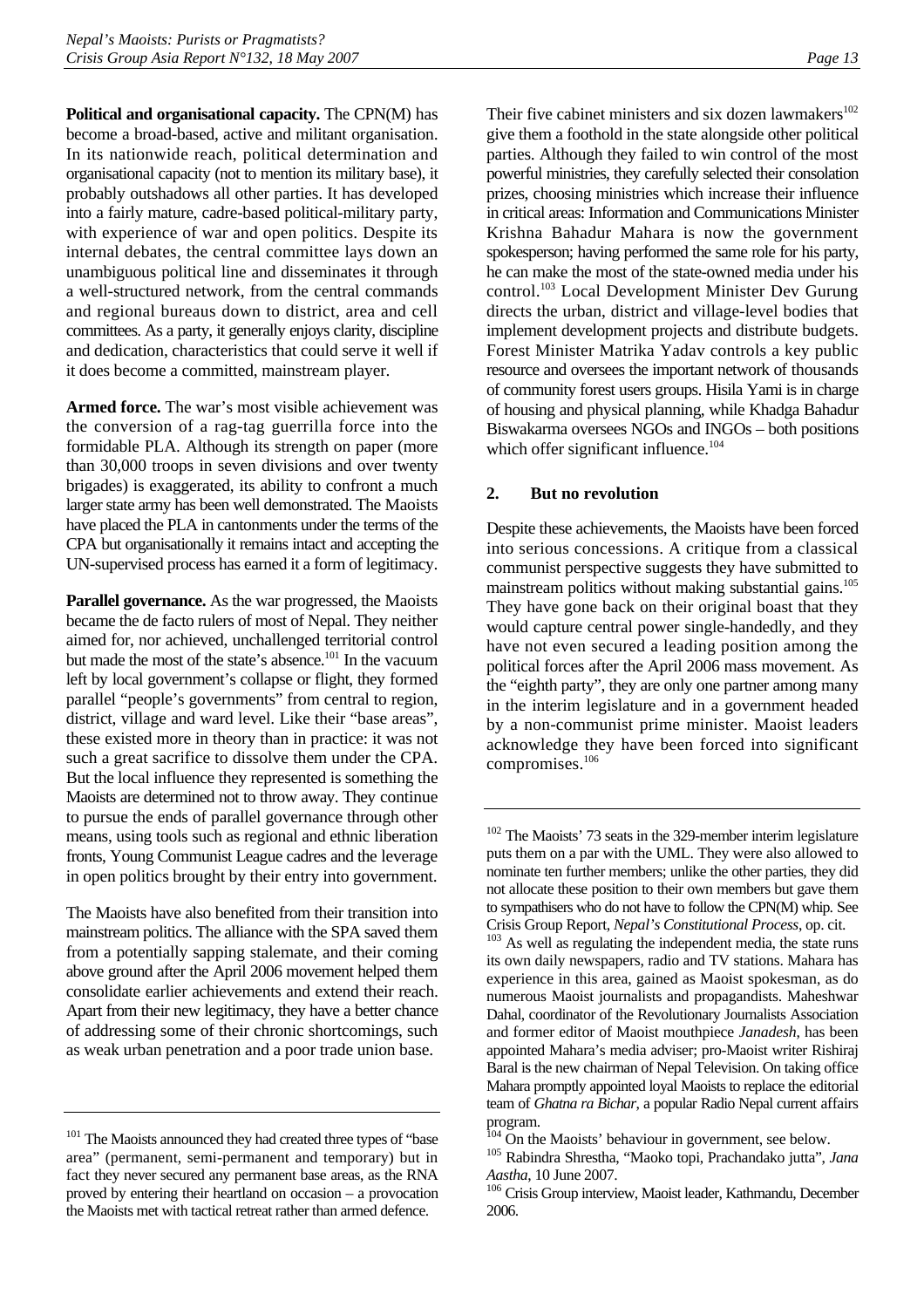<span id="page-17-0"></span>They ended their war without securing either their shortterm objective of an all-party roundtable or their longerterm goal of a republic. Instead of moving quickly into government, they lost months and used up much bargaining power haggling over the terms of their entry into the interim government. The interim constitution is similarly silent on many of their major aims – although it includes promises for land reform, it does not address the higher priorities of federalism and a restructured military.

Maoist leaders could earlier boast to their followers that their "new regime" had forced the "old regime" into negotiations but however much they seek to retain independent local influence, their assimilation into the state is slowly undermining their former independence. Their "people's governments" and "people's courts" (which were popular with many for producing rough but quick justice) have gone; in their place the Maoists have to justify efforts to reform the "old" bureaucracy, judiciary and security forces from within.

The Maoists' original plan, reflected in the November 2005 agreement with the mainstream parties, was that their PLA and the state's army would be of equal status and equally subject to UN supervision. However, they have had to accept that the arms management process is primarily targeted at their forces: most of the old RNA (now known as just the NA) is not under supervision, $107$  nor has its monopoly on providing security to the state been challenged. Maoist ministers have accepted army bodyguards – a welcome sign of growing confidence but also a sign of their weakness at the negotiating table. Similarly, they did not secure the dominant role in government they had hoped for. There had been a private agreement with the SPA that they would be offered the deputy prime ministership. In the end, they were forced to be satisfied with relatively junior ministries, while NC and UML dominated the major positions. (There is some advantage in this marginal participation in government: should the interim administration become unpopular, the Maoists will find it easier to escape the blame for its failures.)

According to Prachanda, their "revolution" is at a halfway point: they have achieved almost 60 per cent of their goals; the remaining 40 per cent will be come in the near future with election of the CA.[108 I](#page-17-2)f a republican system is not established, however, it will be hard for the Maoists to prove the decade of violence was worthwhile.

### **B. NEW ROADMAP(S)**

For the Maoists, the current interim period is a transitional phase to destroy the "old mechanism" and to build a new state structure through the CA constitution-making process.[109 I](#page-17-3)f this succeeds, they will declare the "peaceful revolution" a victory for their new strategy.<sup>110</sup> But if the process is derailed, they will try to lead a more traditional "revolution" in the form of a mass insurrection.<sup>111</sup> The one option that is not on the table is a return to full-scale insurgency. While the Maoists retain the capacity to go back to war (and could easily retrieve their weapons from UN supervision if they chose), few leaders want a return to the unproductive military stalemate they have already experienced. Most would prefer to have their cake and to eat it: to keep a foothold in government and enjoy the benefits of open politics and better relations with other forces, while also using the weapon of street pressure. This balance is difficult to envisage in theory and may be even harder to achieve in practice.

The Maoists had hoped that the April 2006 movement would establish a democratic republic immediately, leaving the CA for later, but the restoration of the old parliament blocked this plan.<sup>112</sup> To this extent, the push to establish a democratic republic through the CA is already a fallback option. The tension between negotiation and insurrection has been a feature of all policy debates within the CPN(M) since April 2006. One month after the mass movement, the central committee approved two alternative tactical plans: peace talks or revolt. They formulated a ten-point roadmap for peace talks $^{113}$  but also drew up a rough plan for mass insurrection named, with a nod to Lenin, the "April thesis".<sup>114</sup> The talks roadmap was published; the thesis was a (not very well kept) secret.

Initially, the first option appeared to be working. Confident the CA would vote for a republic, the Maoists restructured their party organisation to focus on electoral

<span id="page-17-1"></span><sup>&</sup>lt;sup>107</sup> The CPA specified only that the NA should place under supervision a number of troops and weapons similar to the Maoist total.

<span id="page-17-2"></span><sup>108</sup> Interview with Prachanda, *L'espresso*, November 2006, at www.espresso.repubblica.it/dettaglio/Prachanda:%20Our%20 Revolution%20Won/1431107, republished in www.blog.com.np/ united-we-blog/2006/11/10/.

<span id="page-17-4"></span><span id="page-17-3"></span>

<sup>&</sup>lt;sup>109</sup> Interview with Prachanda, *L'espresso*, op. cit.<br><sup>110</sup> Crisis Group interviews, Maoist leaders, Kathmandu, November 2006.<br><sup>111</sup> Ibid.

<span id="page-17-5"></span>

<span id="page-17-6"></span><sup>&</sup>lt;sup>112</sup> The Maoists blamed this on "a grand design of some international power centres", arguing that parliament was restored to rescue the king. Prachanda, press statement, 25 April 2006.

<span id="page-17-7"></span><sup>113</sup> For detail, see Crisis Group Report, *Nepal's Peace Agreement*, op. cit., p.6.

<span id="page-17-8"></span><sup>114</sup> Crisis Group interviews, Maoist central leaders, Kathmandu, November 2006. The title "April thesis" reflects the Maoists' ambition: it deliberately recalls Lenin's famous "April theses" published in the build-up to the October 1917 Russian revolution. (Lenin's article, published in *Pravda* on 7 April 1917, was titled "The tasks of the proletariat in the present revolution"; it can be found at www.marxists.org/archive/lenin/works/1917/apr/04.htm.)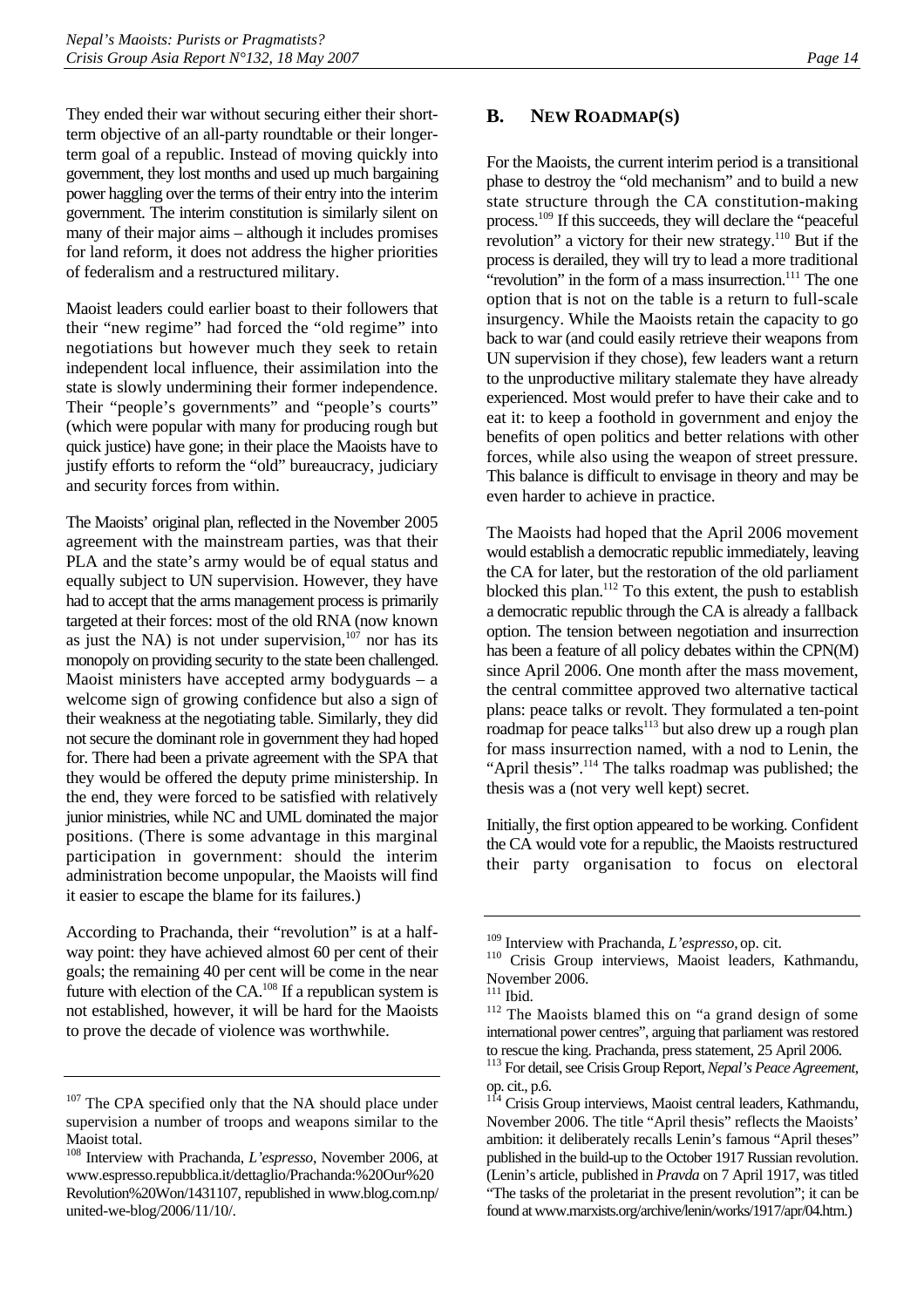<span id="page-18-0"></span>constituencies.[115 T](#page-18-1)hey believe they can be a strong force at the ballot box: they are a fresh face compared to the mainstream parties, have a popular agenda and an established organisational base. Prachanda has estimated they could win an outright majority.<sup>116</sup> But when the peace talks lost momentum after the June 2006 eightpoint agreement, another central committee meeting concluded that preparation for revolt should take priority over negotiations. The leadership managed to hold the line when the peace process again moved forward but the alternative plan for revolt is alive and well, with some of its committed supporters increasingly restive.

Whether through a peaceful constitutional process or insurrection, the Maoists are still committed to developing a new, Nepali revolutionary model and justifying their strategy in terms of their ideology. They hope to claim credit for the first successful communist revolution since the collapse of twentieth century communism and to export their "new ideology" around the world. They see a clear distinction between their commitment to respect political pluralism and the need to remodel their party on mainstream democratic lines. Despite building more cooperative relations with other parties, the Maoists have shown no interest in emulating their structure or way of working, which they still condemn as feudal and bourgeois. However much they have shifted strategy, they intend to retain ideological purity and will resist diluting their political culture.

# **C. A PHASED REVOLUTION**

The Maoists' first goal is a democratic republic which provides space to restructure the state and move towards a people's republic. With the establishment of a republic, they would focus on merging the NA and PLA into a new national army and implementing federalism. (Some of these goals have influenced the interim constitution, which in effect suspended the monarchy and moved away from defining Nepal as a unitary state.) Maoist leaders are confident that a democratic republican structure would help them to consolidate a powerful position.<sup>117</sup> They believe they could secure the post of head of the state for themselves or an allied party; they could play to their strengths in addressing class, caste, region and gender-based issues; they could implement a federal system in line with their longstanding proposal; $118$  and they could ensure that a reformed national army would either be loyal to them or at least neutralised as a threat.<sup>[119](#page-18-5)</sup>

According to the Maoists' analysis, this would put them in a dominant position within the multiparty system.<sup>120</sup> They could then try to form a people's republic, a Nepali version of Mao's "new democracy", preferably by amending the constitution or using other peaceful means, although they suspect some confrontation would be likely.<sup>121</sup> Under this system political competition would be much more restricted (see above); the Maoists would then aim to replace the "feudal production system" with their own type of "capitalist production system".[122 T](#page-18-8)his would entail distributing the land of large landlords among the landless poor and nationalising industries owned by the "comprador bureaucratic capitalist classes".<sup>[123](#page-18-9)</sup>

<span id="page-18-1"></span><sup>&</sup>lt;sup>115</sup> The three central "commands" were doubled in number, and fifteen regional bureaus were set up. The new commands are: Eastern (In-Charge Ram Bahadur Thapa (Badal)), Middle (Barshaman Pun (Ananta)), Western (Top Bahadur Rayamajhi), Mid-Western (Post Bahadur Bogati (Diwakar)), Far-Western (Netra Bikram Chand (Biplov)) and International (Chandra Prakash Gajurel (Gaurav)). The new regional bureaus are: Mechi (In-charge Gopal Kiranti), Koshi (Ram Karki), Sagarmatha-Janakpur (Haribol Gajurel), Mithila (Matrika Yadav), Narayani (Kul Prasad K.C.), Kathmandu valley (Hitman Shakya), Bagmati (Agni Sapkota), Dhaulagiri (Devendra Poudel), Lumbini (Pampha Bhushal), Gandaki (Hitraj Pande), Rapti (Hemanta Prakash Oli), Bheri-Karnali (Shakti Basnet), Seti (Lekhraj Bhatta), Mahakali (Narayan Prasad Sharma) and India (Hari Bhakta Kandel).

<span id="page-18-2"></span><sup>116</sup> In Prachanda's words, "I think the majority of the population will vote for us. More than 50 per cent should be for our party. In rural areas, according to our estimates, more than 80 per cent of the masses support our party. In urban areas and in the Terai there is a mixed situation. So now we are trying our best to win over population in urban areas and on the Terai's plains. Anyway, I think that Maoist party will be supported by more than 50 percent of the country. Overall the democratic, republican, radical and left forces will gain more than 75 per cent of the vote". Interview with Prachanda, *L'espresso*,op. cit.

<span id="page-18-3"></span><sup>&</sup>lt;sup>117</sup> Crisis Group interviews, Maoist leaders, Kathmandu, November 2006.

<span id="page-18-4"></span><sup>118</sup> Interview with Badal, *Pratyakraman*, September 2006. Federalism has become one of the defining features of the Maoists' proposed democratic republic. Although anti-Maoist violence in the Tarai raised concerns that playing the ethnic card might be counterproductive, Maoist leaders have not abandoned their plans for federal units framed on ethnic lines and still hope to both capture and control the potentially powerful field of identity politics.

<span id="page-18-5"></span><sup>&</sup>lt;sup>119</sup> Crisis Group interview, PLA division commander, December 2006.

<span id="page-18-6"></span><sup>&</sup>lt;sup>120</sup> Crisis Group interview, Maoist central committee member, Kathmandu, December 2006.

<span id="page-18-7"></span><sup>121</sup> Prachanda, "Naya nepalko ruprekha", *Nava Chetana*, November 2006.<br><sup>122</sup> Ibid.

<span id="page-18-8"></span>

<span id="page-18-9"></span><sup>&</sup>lt;sup>123</sup> Ibid. "Comprador", as used in Mao's analysis and, following from it, Nepali Maoist texts, refers to subservient domestic intermediaries or partners of foreign capital and governments who encourage the subordination of the national economy.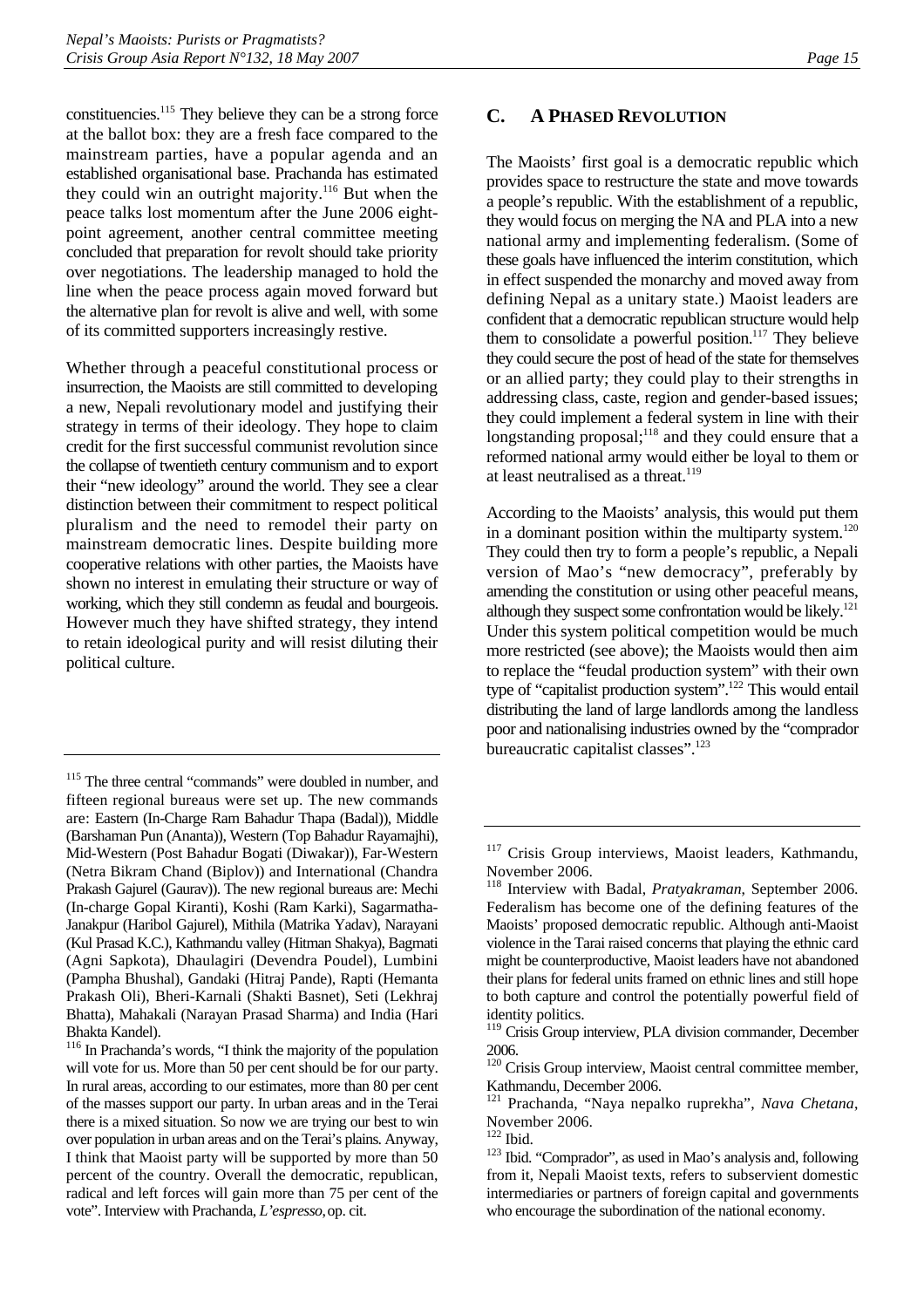<span id="page-19-0"></span>According to the DDTC plan, one section of the party leadership will go into government "to control, monitor and intervene" in the state while others will be responsible for party functioning.<sup>124</sup> These groups may periodically rotate but the core leadership, including Prachanda, Baburam Bhattarai, Ram Bahadur Thapa (Badal) and Mohan Baidya (Kiran), would avoid involvement in dayto-day government, instead instructing and monitoring the junior leaders whom they would deputise for the task.[125 N](#page-19-2)evertheless, Prachanda has not categorically ruled out the possibility of himself or other senior leaders going into government if needed.

Like other parties, the Maoists promise a "new Nepal". In Prachanda's words, "with good government we can become one of the richest countries in South Asia. But we need transport, hi-tech and scientific projects, infrastructures, and a lot of courage. In ten years we'll change the whole scenario, rebuilding this country to prosperity. In twenty years we could be similar to Switzerland".[126 T](#page-19-3)he Maoists have outlined their development priorities as: (i) improving transportation with an east-west railway line and a new east-west highway through the hill districts, with northsouth links to the existing highway across the plains; (ii) boosting electricity generation with a mix of small hydro-power projects and larger schemes funded by "antiimperialist foreign investment"; and (iii) replacing private education with a free, state education system and expanding free health care.<sup>127</sup> Maoists leaders say they believe in a mixed economy and will invite foreign investment under certain conditions.[128](#page-19-5)

# **D. LEADERS OF THE RADICAL LEFT?**

Despite their quarrels, Nepal's Maoists do not want to isolate themselves from their international allies. Rather, they want to pursue an ambitious goal of leading likeminded radical groups around the world, an objective they made clear from the beginning: "The Nepalese revolution is an integral part of the world proletarian revolution, and this will serve the world revolution. In this conext our Party takes it as a serious responsibility to contribute towards the further development of RIM…and to create a New International".<sup>129</sup> This is one goal that they have

not dropped: Maoist leaders now talk about establishing a "Fourth International" from Nepal.<sup>[130](#page-19-7)</sup>

In their quest to assume supremacy among revolutionary parties, they are considering two options. The first is to take over RIM's leadership.<sup>131</sup> They argue that this leadership should be from the "third world", rather than being dominated by radical Western intellectuals, who have few followers and no effective organisations but still give instructions to those who are leading genuine armed struggles.<sup>132</sup> They are particularly frustrated with the American Revolutionary Communist Party (RCP), which projects its chairman, Bob Avakian, as Mao's successor though he has no real experience of revolution. The Nepali Maoists think that RIM should be based in South Asia and that Prachanda has earned the right to lead it.<sup>[133](#page-19-10)</sup>

If they cannot win over RIM members with this argument, the CPN $(M)$  may form a new organisation.<sup>134</sup> With this goal in mind, it organised a five-day international seminar on "Imperialism and Proletarian Revolution in the  $21<sup>st</sup>$ Century" in late December 2006.<sup>135</sup> It was billed as part of the Nepali people's war tenth anniversary celebrations, and it drew more than three dozen representatives from fourteen Maoist parties – perhaps the most significant gathering since the formation of RIM in 1984.[136 N](#page-19-13)epali and Indian Maoists presented two concept papers, and the

<span id="page-19-1"></span><sup>&</sup>lt;sup>124</sup> "On the Experiences of History and Development of Democracy in the 21<sup>st</sup> Century", op. cit. <sup>125</sup> Crisis Group interviews, Maoist leaders, Kathmandu,

<span id="page-19-2"></span>November-December 2006.<br><sup>126</sup> Interview with Prachanda, *L'espresso*, op. cit.

<span id="page-19-3"></span>

<span id="page-19-5"></span><span id="page-19-4"></span>

<sup>&</sup>lt;sup>127</sup> Prachanda, "Naya nepalko ruprekha", op. cit. <sup>128</sup> Crisis Group interviews, Maoist leaders, Kathmandu, November 2006.

<span id="page-19-6"></span><sup>&</sup>lt;sup>129</sup> "Theoretical Premises for the Historic Initiation of the People's War", op. cit.

<span id="page-19-7"></span><sup>&</sup>lt;sup>130</sup> Crisis Group interviews, Maoist leaders, Kathmandu, January 2007. The "first international" united communist parties in the pre-Russian revolution period; the second and third internationals were established by Lenin and Stalin respectively, following which there has been no such forum.

<span id="page-19-8"></span><sup>&</sup>lt;sup>131</sup> Crisis Group interview, Maoist international command source, Kathmandu, November 2006. (The "international command" is the CPN(M)'s foreign affairs and relations department; see below.)<br> $132$  Ibid.

<span id="page-19-9"></span>

<span id="page-19-10"></span><sup>&</sup>lt;sup>133</sup> Crisis Group interviews, Maoist leaders, Kathmandu, November 2006.

<span id="page-19-11"></span><sup>&</sup>lt;sup>134</sup> Crisis Group interview, Maoist international command source, Kathmandu, November 2006.

<span id="page-19-12"></span><sup>&</sup>lt;sup>135</sup> The seminar took place at an unspecified location in Nepal on 26-30 December 2006.

<span id="page-19-13"></span><sup>&</sup>lt;sup>136</sup> The participant parties were: the Communist Party of Afghanistan, Communist Party of Bhutan (MLM), Communist Party of India (Maoist), Communist Party of India (MLM), Communist Party of India (ML-Naxalbari), Communist Party of Iran (MLM), CPN (Maoist), Communist Party of the Philippines, Maoist Communist Party-Italy, Maoist Communist Party (Turkey and North Kurdistan), Proletarian Party of East Bengal (CC), and the Proletarian Party of East Bengal (Maoist Unity Group). The Revolutionary Communist Party, USA and the Workers' Party of Iran were observers. See "Press communiqué of the International Seminar on Imperialism and Proletarian Revolution in the  $21<sup>st</sup>$  Century", A World to Win News Service, 19 February 2007.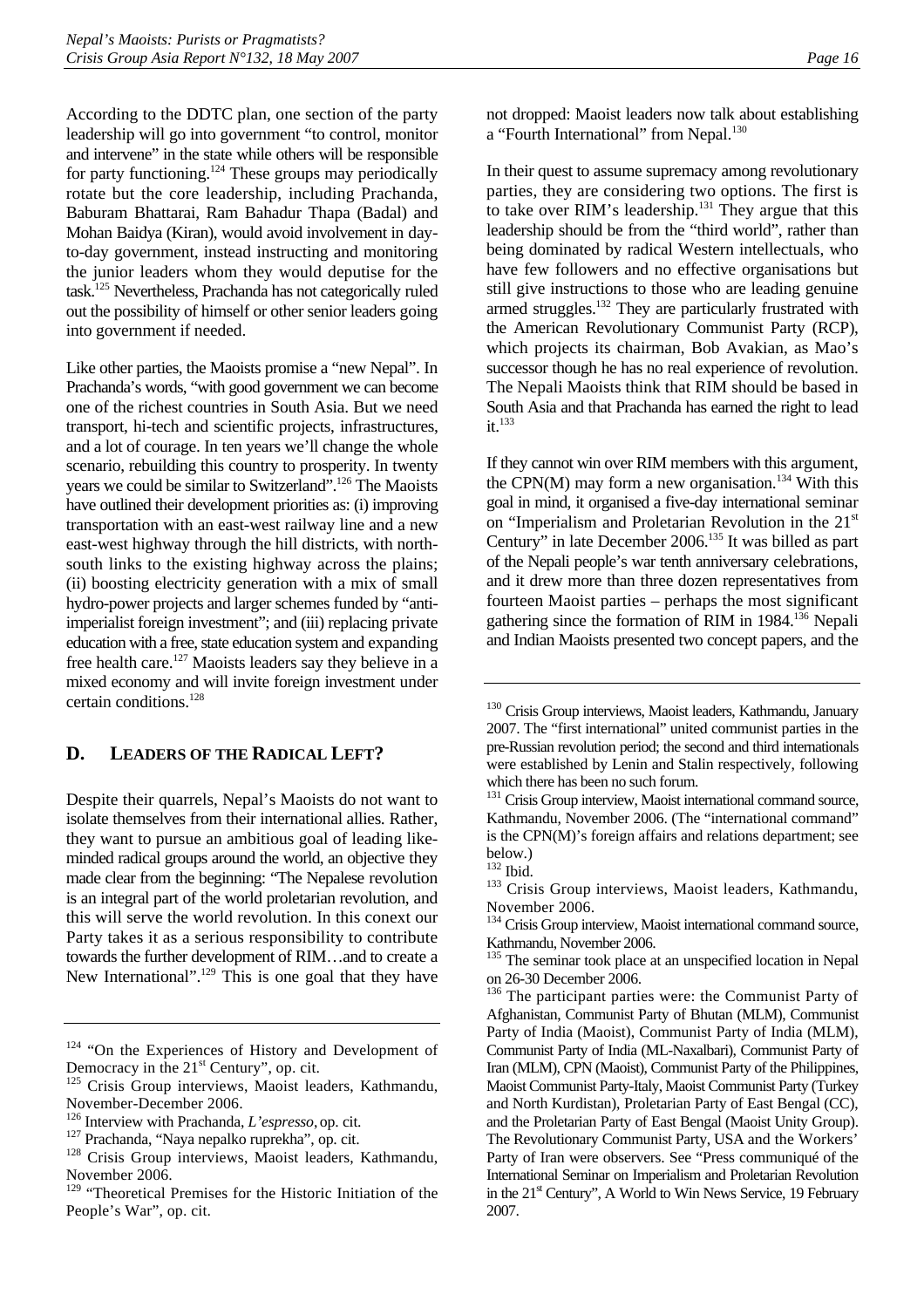<span id="page-20-0"></span>Nepali Maoists tried to present themselves as the leaders of the international communist movement.<sup>[137](#page-20-1)</sup>

In December 2006, Nepali Maoists also hosted RIM's sixth South Asian regional conference, with seven member parties participating.<sup>138</sup> The other parties expressed many reservations over the CPN(M)'s "revolutionary experiment". Still, they agreed to pursue their ideological struggle in private and to launch a "Nepal campaign" across South Asia to support Nepal's Maoist movement.[139 O](#page-20-3)ne problem was that the CPI (Maoist) is not a RIM member and was not at the meeting.<sup>140</sup> Although CCOMPOSA is only a regional grouping, the fact that it includes the CPI (Maoist) makes it more important to the Nepali Maoists than the global RIM. Only if they win support from South Asian Maoists parties, including the CPI (Maoist), can they build an effective international network. None of these difficulties has dulled the Maoists' ambition. Prachanda declares that, "even if we are a small country in South Asia, we think that our revolution can have impact all over the world".<sup>[141](#page-20-5)</sup>

<span id="page-20-3"></span>December 2006.

# **V. COOPERATION, CONTENTION AND CONFRONTATION**

While Maoist strategy documents attempt to bring coherence to their new situation, CPN(M) leaders face a complex task of balancing competing imperatives and pursuing sometimes conflicting tactics. Their headline policy is one of cooperation: maintaining the overall unity of the eight-party interim government and crafting a stronger alliance of leftist/republican forces. They have to maintain unity and discipline within their movement while managing the reshaping of their domestic and international relations. At the same time their private – and increasingly public – assessment is that the peace process will inevitably bring further confrontations, for which they are preparing.

# **A. THE MAOISTS ON THE THRESHOLD OF RESPECTABILITY**

The Maoists are slowly becoming part of the establishment in three areas:

**In parliament.** Maoist members of the interim legislature are showing signs of learning how to play by the rules but are not yet ready to follow all of them. They took a constructive role in various debates and have supported amending the interim constitution to introduce federalism and revise the electoral system.<sup>142</sup> Maoist lawmakers have a good attendance record; some have been appointed to cross-party committees.<sup>143</sup> They have quickly adopted the usual parliamentary tactics – such as forcing adjournments or resorting to more dramatic protests to stall proceedings<sup>144</sup> – and have pointed out that they are receiving training on proper parliamentary behaviour.<sup>145</sup> Still, taking part in the legislature is not the same as embracing democratic principles. Among the more dramatic departures from basic standards, one Maoist lawmaker claimed to have

<span id="page-20-1"></span><sup>&</sup>lt;sup>137</sup> Crisis Group interview, Maoist international command source, Kathmandu, January 2007.

<span id="page-20-2"></span><sup>&</sup>lt;sup>138</sup> Participating parties were: CPN(M), Communist Party of India (MLM), Communist Party of India (ML-Naxalbari), Communist Party of Afghanistan (Maoist), Bhutan Communist Party (MLM), Bangladesher Samyobadi Dal (ML) and Purbo Banglar Sarbohara Party (CC). Dipak Sapkota, "Chautho internationalka lagi pahal", *Mulyankan*, February 2007. Two Bangladeshi Maoist leaders entered Nepal clandestinely by the eastern border crossing of Kakarbhitta. "Prachandako surakshartha bishesh dasta", *Jana Aastha*, 27 December 2006. <sup>139</sup> Crisis Group interview, Maoist leader, Kathmandu,

<span id="page-20-4"></span><sup>&</sup>lt;sup>140</sup> One of the CPI (Maoist)'s founder members, the MCC-I, was a RIM member but its other main constituent, the CPI-ML(PW), was not; the CPI (Maoist) is now an observer within RIM and applying for full membership.

<span id="page-20-5"></span><sup>141</sup> Interview with Prachanda, *L'espresso*,op. cit. Elsewhere he has elaborated: "If [our revolution is] successful in Nepal, it has and will have direct impact on the one billion people of India, and it will also spill over into China. When it affects two or two and a half billion people, it means it will have impact all over the world". Interview with Prachanda, *The Kathmandu Post*, 7 February 2006.

<span id="page-20-6"></span><sup>&</sup>lt;sup>142</sup> For example, Krishna Bahadur Mahara and Dev Gurung spoke extensively about the role of the Maoists in bringing progressive change in the country during the inaugural session of the interim legislature. Other Maoist MPs have participated in discussions on water resources and drinking water.

<span id="page-20-7"></span><sup>&</sup>lt;sup>143</sup> For example, Devi Khadka and Lokendra Bista are members of the Natural Resources Committee.

<span id="page-20-8"></span><sup>&</sup>lt;sup>144</sup> For example, on 27 March 2007 they protested the formation of the Electoral Constituency Delineation Commission, complaining that appointments were decided unilaterally, by chanting slogans and surrounding the speaker's rostrum. In the last week of April, they disrupted the legislature again, demanding the immediate announcement of constituent assembly elections.

<span id="page-20-9"></span><sup>&</sup>lt;sup>145</sup> The Maoists' parliamentary affairs department, headed by Baburam Bhattarai and other leaders, gave classes to their newly appointed lawmakers just before the start of the interim legislature's first session.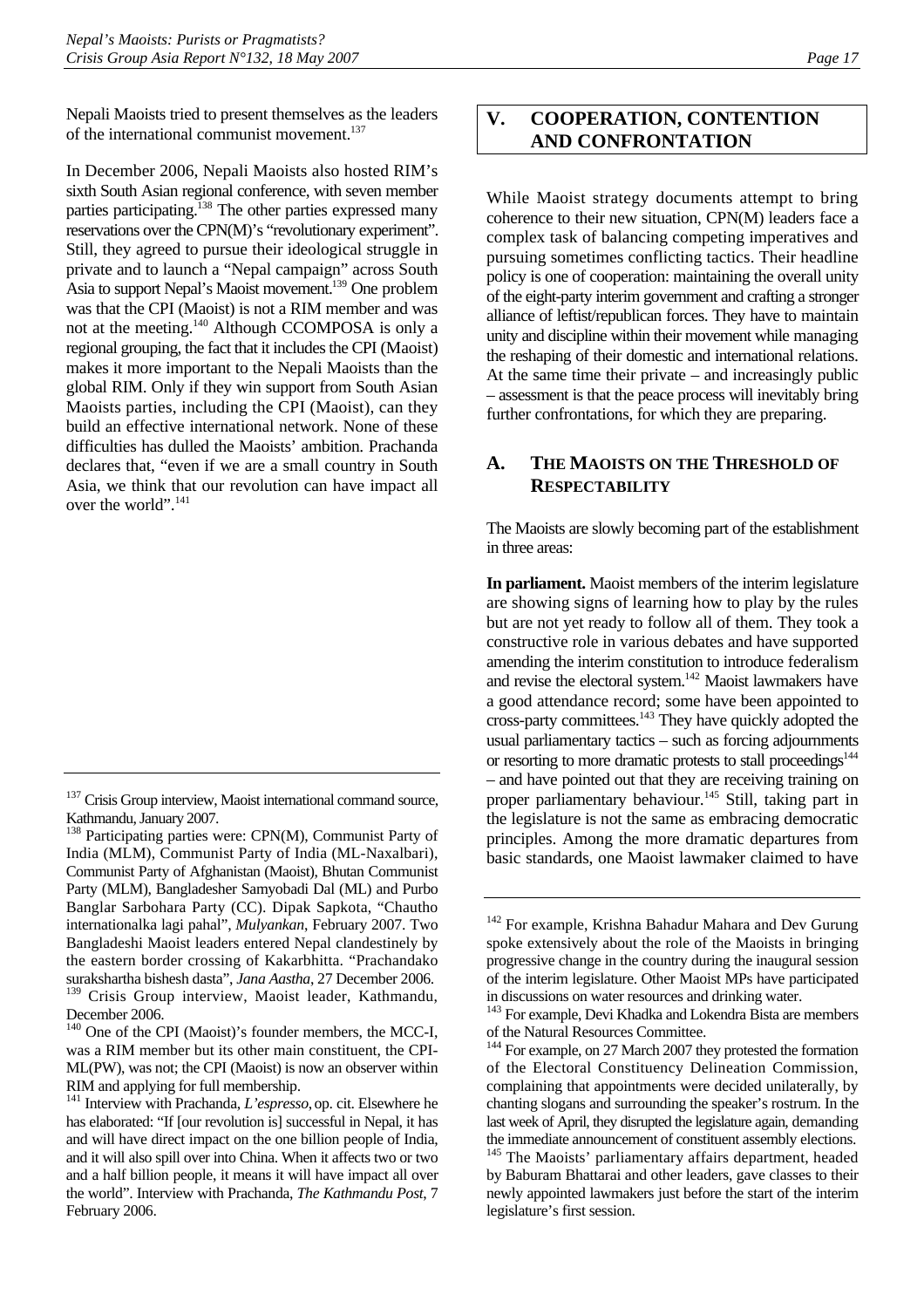<span id="page-21-0"></span>brought a gun into the house and threatened his opponents.[146 T](#page-21-1)op leaders such as Prachanda and Bhattarai have not joined the interim legislature, leaving some to question their commitment to the parliamentary system.

**In government.** The Maoists joined the interim government on 1 April 2007. Their ministers are behaving much like their counterparts from other parties, fulfilling their dayto-day duties while pushing their own agenda.<sup>147</sup> Their relationship with a fairly conservative bureaucracy is not straightforward; they have asked permission to transfer senior civil servants and to replace some with political appointees[.148 A](#page-21-3)part from appointing sympathetic journalists as advisers, Information Minister Mahara has reportedly told the state-owned media to highlight Maoist leaders' statements.<sup>149</sup> All these trends are in keeping with patterns established by successive democratic governments, and the Maoists have been similarly pragmatic when forced to accept policies they instinctively dislike. Once in power, Mahara rapidly reversed his opposition to foreign investment in the media;<sup>150</sup> Hisila Yami backed publicprivate partnerships for water supply. <sup>151</sup> While Maoist ministers have clashed with their cabinet colleagues, the top leadership has tried to patch up misunderstandings.<sup>[152](#page-21-7)</sup>

**In dealing with the international community.** The Maoists have managed to win a degree of international recognition – something that was always denied to them while underground. Maoist ministers regularly meet ambassadors and donors, most of whom have continued to support Maoist-run ministries, and have had some highprofile encounters with visiting dignitaries.<sup>153</sup> Their engagement with the UN has made it easier for other countries to stop considering them as untouchables, although the U.S. still considers them terrorists and does not deal with them.[154 A](#page-21-9) British minister who met Maoist leaders Bhattarai and Mahara was impressed by their willingness to engage with the outside world but stressed that encouragement of their role in the peace process will always be accompanied by strong messages on abandoning violence.<sup>155</sup> International actors who have pressed for action on human rights are dismayed by Maoist failure to implement many of their commitments, from demobilising underage soldiers and enabling the safe return of internally displaced people to guaranteeing fundamental rights such as press freedom.[156](#page-21-11)

# **B. A UNITED LEFT?**

The Maoists and mainstream leftist parties share some common policies and may agree to a tactical alliance, especially if the NC reunites and also draws on the support of smaller parties to form a more powerful conservative bloc. But there is still an ideological gulf between the Maoists and the UML, and each party is determined to assert itself as the leader of a broader leftist front. The Maoists have used the structure of the peace process – in which they and NC are the decision-making core – to weaken the UML's position. Internal politics will play a role in determining whether a working understanding

<span id="page-21-1"></span><sup>&</sup>lt;sup>146</sup> On 26 February 2007, during an all-party meeting in the parliamentary secretariat, Lokendra Bista said he was carrying a pistol and dared other lawmakers to take action against him. After objections, Maoist deputy leader Dev Gurung apologised for the incident. "Lawmakers express objection to Maoist MP's statement on arms", nepalnews.com, 1 March 2007.

<span id="page-21-2"></span><sup>&</sup>lt;sup>147</sup> For example, Mahara has announced that a right to information bill will soon be tabled. Forest Minister Matrika Yadav promised to crack down on smuggling of forest produce, while Minister for Planning and Physical Works Hisila Yami announced that the government will not privatise water utilities in Kathmandu.

<span id="page-21-3"></span><sup>&</sup>lt;sup>148</sup> "Maoist ministers seek to appoint, transfer officials", ekantipur.com, 26 April 2007.

<span id="page-21-4"></span><sup>149</sup> Mahara has appointed Maheshwor Dahal, former editor of the Maoist mouthpiece *Janadesh*, as his adviser. Sachin Roka and Bishnu Prasad Sapkota, coordinators of Maoist-run FM stations, have been appointed to run two politics programs on state-owned Radio Nepal. These appointments have led to concerns among mainstream journalists that there will be a concerted squeeze on the expression of liberal, non-Maoist viewpoints; Mahara's refusal to apologise for the killing of journalists during the conflict has also added to worries about Maoist attitudes on press freedom.

<span id="page-21-5"></span><sup>&</sup>lt;sup>150</sup> "No curb on foreign investment in media now", nepalnews.com, 2 April 2007.

<span id="page-21-6"></span><sup>&</sup>lt;sup>151</sup> "Campaign to promote household water treatment", nepalnews.com, 23 April 2007.

<span id="page-21-7"></span> $152$  For example, in a cabinet meeting, Prime Minister Koirala, who also holds the defence portfolio, rebuked Yadav for publicly accusing the Nepal Army of felling trees and killing endangered animals. Yadav cited the right to speak on matters within his ministerial jurisdiction, leading to a brief spat with Koirala and

walk-out by Maoist ministers. The issue was resolved only after Prachanda and Bhattarai visited the prime minister.

<span id="page-21-8"></span><sup>&</sup>lt;sup>153</sup> For example, Gareth Thomas, a British international development minister, met senior Maoist leaders and assured them of support to the peace process but warned there should be no intimidation in the run-up to the constituent assembly polls.

<span id="page-21-9"></span><sup>&</sup>lt;sup>154</sup> For the list of terrorist organisations, see www.treasury. gov/offices/enforcement/ofac/programs/terror/terror.pdf. The Janatantrik Tarai Mukti Morcha, a violent Tarai outfit, has also been added to the list. "U.S. says Maoists still a terrorist organisation; JTMM added", nepalnews.com, 2 May 2007. The American ambassador has consistently stated that the U.S. will review the Maoists' status only if they completely abandon violence. Interview with Ambassador James F. Moriarty,

<span id="page-21-10"></span>*Dishanirdesh*, Nepal Television, 26 March 2007. 155 Crisis Group interview, Gareth Thomas, Parliamentary Under-Secretary of State for International Development, London, May 2007.

<span id="page-21-11"></span><sup>&</sup>lt;sup>156</sup> Crisis Group interviews, Kathmandu, Brussels and London, May 2007.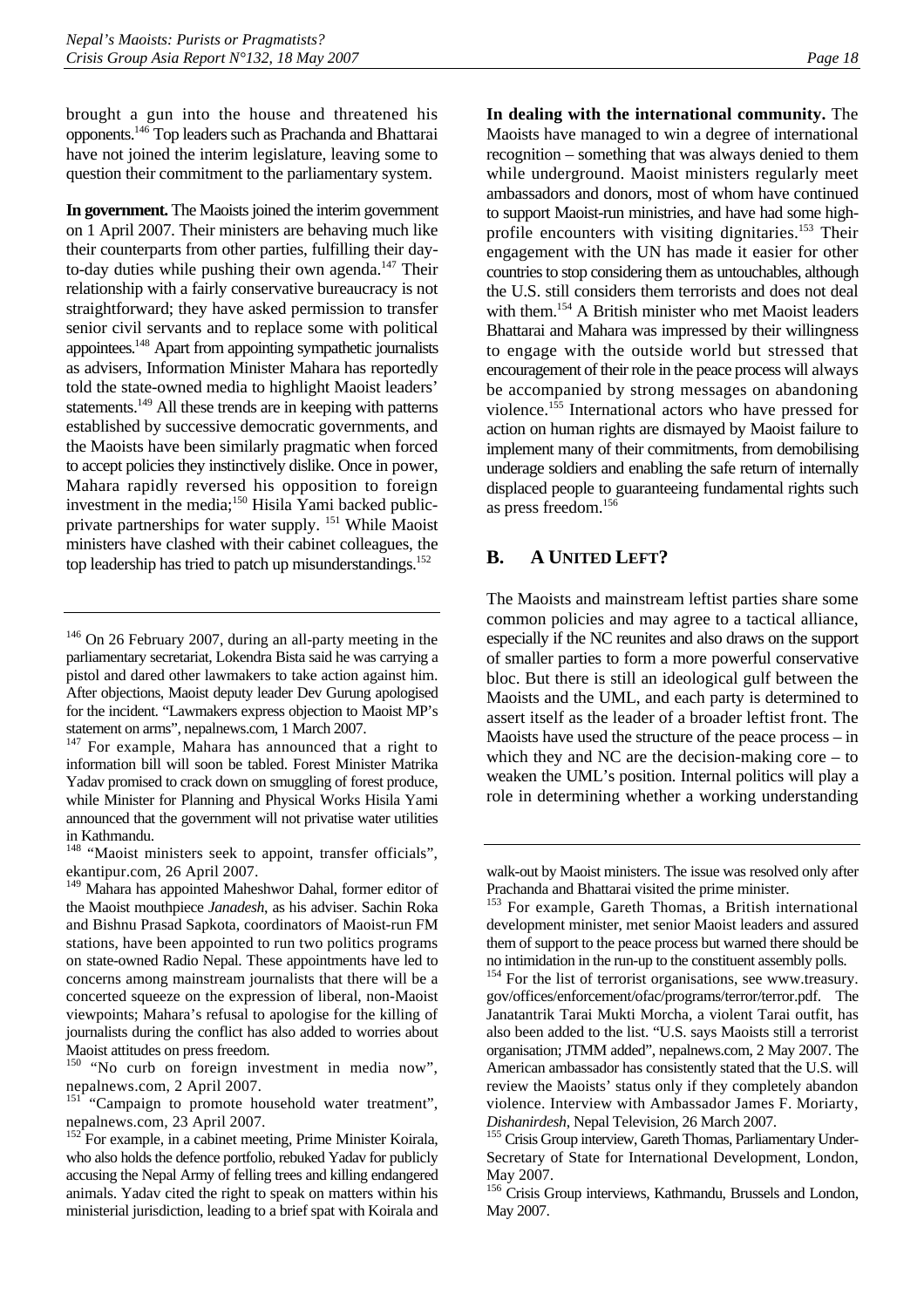<span id="page-22-0"></span>can be reached: both parties have factions for and against an alliance.

The case for a working alliance appears to be strong. Leftist parties can unite around the republican agenda (though some are more fervent believers than others, and there are differences over how to achieve the republic<sup>157</sup>), make a stronger stand within the legislature and government against what they see as NC heel-dragging, and maximise the left's potential at the ballot box as and when elections go ahead. Leaders of both parties stress that outright unification is impossible but a form of united front could be built.<sup>[158](#page-22-2)</sup>

Private feelers have given way to more public consideration of options. On 22 April 2007 (Lenin's birthday and the 57th anniversary of the original Communist Party of Nepal's establishment) the Maoists hosted a cross-party leftist leaders' gathering in Kathmandu. Most speakers wanted "to cement the absolute majority commanded by the communist forces in the parliament, the cabinet and the street".[159 B](#page-22-3)aburam Bhattarai said: "Let us fuse the ideologies espoused by late Pushpa Lal, late Madan Bhandari and Prachanda".[160 P](#page-22-4)rachanda and UML General Secretary Madhav Kumar Nepal held a follow-up meeting in which, according to Prachanda, they agreed to form a left republican alliance. $161$ 

This process will probably gain momentum if an election date is announced. Both the CPN(M) and UML fear that ongoing rivalry within the left could damage their individual election prospects. The Maoists, who lack an established voter base, may see advantage in a seat-sharing arrangement to avoid competing against the UML in most of the firstpast-the-post constituencies. The UML might trade this off in return for assurances of support in the proportional part of the vote.<sup>162</sup>

Both Maoists and UML leaders have warned that anticommunists want to prevent the polls. In Madhav Nepal's words, "reactionaries are trying to disrupt the forthcoming CA elections as they fear a communist majority in the CA".<sup>[163](#page-22-7)</sup> In fact, the various communist parties already command a majority in both the legislature and the cabinet but have been unable to leverage this due to their own internal differences.<sup>164</sup> This is unsurprising given the Maoists' outlook: their engagement with the UML and India's CPM is at heart contingent and instrumental. They have pressed ahead where they have seen advantage in the relationship but their priority remains to push for more radical change than mainstream communists can stomach.

## **C. TRANSITIONAL TENSIONS**

The Maoists remain a fairly cohesive movement and are sticking to the framework of the peace process as their preferred route forward. However, their current unity and commitment to a peaceful compromise cannot be taken for granted. If the elections do not take place and a republic is not established by other means, they will revert to insurrectionary tactics. If neither route is successful, they will face serious internal tensions. As outlined above, the Maoists arrived at their current strategy after much debate; individuals and groups opposed to the policy of "peaceful revolution" will be quick to seize upon any serious stumbles.

Since October 2005 the CPN(M) has followed Baburam Bhattarai's political line and Prachanda's leadership; both top figures will have tough questions to answer if they fail to deliver. The untested CA hypothesis – which had been sold to sceptics as "an experiment in revolution["165 –](#page-22-9) came under attack in the April 2007 central committee meeting. Netra Bikram Chand (Biplov), a younger generation leader who represents the Maoist stronghold of Rolpa and is currently in charge of the far-western command, won majority support for a new line which rejected the basis of the peace process.[166 I](#page-22-10)n his words:

<span id="page-22-1"></span><sup>&</sup>lt;sup>157</sup> As doubts grew over whether CA elections would happen, Prachanda demanded the interim legislature immediately declare a republic; the UML revived its proposal for a referendum on the monarchy. The Maoists said they would support the UML proposal but Prime Minister Koirala is not ready for either option. Crisis Group interviews, Maoist and UML leaders,

<span id="page-22-3"></span><span id="page-22-2"></span>Kathmandu, April 2007. 159 Sanjaya Dhakal, "Red Storm Rising?", nepalnews.com, 23 April 2007.

<span id="page-22-4"></span><sup>&</sup>lt;sup>160</sup> Ibid. Pushpa Lal was the Communist Party of Nepal's first leader; Madan Bhandari, who died in a road accident in 1994, was the UML's general secretary and architect of its transition into a mainstream party that accepted parliamentary democracy. 161 "UML, Maoists discuss left unity; bash PM", nepalnews.com, 25 April 2007.

<span id="page-22-6"></span><span id="page-22-5"></span><sup>&</sup>lt;sup>162</sup> The CA election system will be partly first-past-the-post constituency-based and partly list-based proportional representation. For the FTTP constituencies, a delimitation commission headed by former Supreme Court judge Arjun Bahadur Singh has proposed the hill and mountain regions should

have 124 seats and the Tarai 116. See Madhav Dhungel,

<span id="page-22-7"></span><sup>&</sup>quot;Nirvachan kshetrako tanatan", *Nepal*, 29 April 2007. 163 "Reactionaries fear communist majority in CA: MK Nepal", nepalnews.com, 22 April 2007.

<span id="page-22-8"></span> $^{164}$  Five of the eight ruling parties are communist (CPN(M), UML, NWPP, ULF and Janamorcha Nepal), as are twelve of the 22 cabinet ministers. Communists have 182 of the 329 seats in the interim legislature (UML 83, CPN(M) 83, Janamorcha 9, NWPP 4 and ULF 3), including the speaker; even if NC reunites, it has only 134 seats. See www.parliament.gov.np/member hr.htm.

<span id="page-22-9"></span><sup>&</sup>lt;sup>165</sup> Crisis Group interviews, Maoist leaders and cadres, Kathmandu, 2006.

<span id="page-22-10"></span><sup>166</sup> Crisis Group interview, Maoist leaders, Kathmandu, April 2007.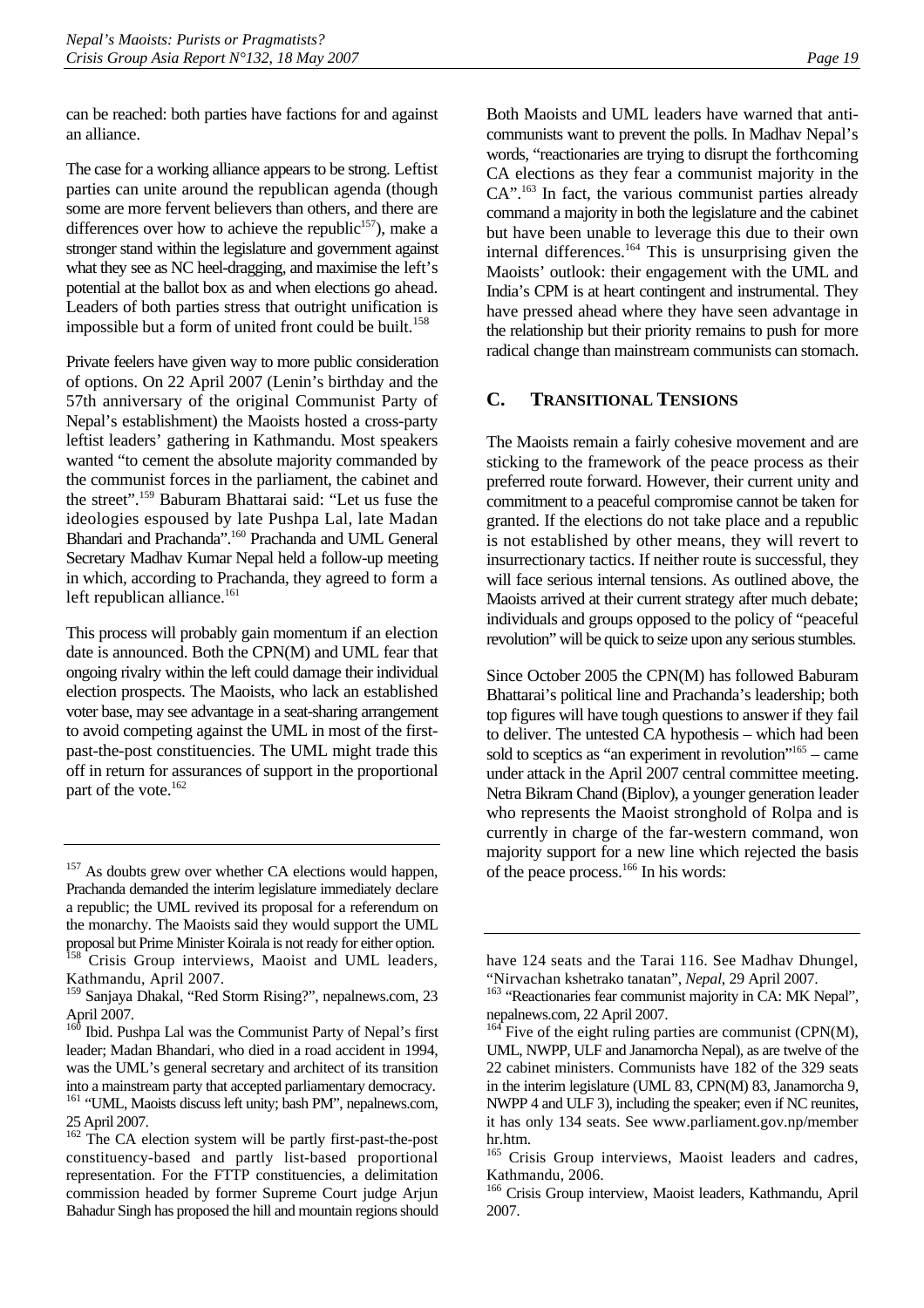<span id="page-23-0"></span>We have been constantly raising three demands: the restructuring of the state, constituent assembly elections and a federal democratic republic.…But in a way we have ended up sacrificing and undermining the basic concept and achievements of our ten-year people's war for the sake of these tactical objectives. Sadly it is now clear that following America and India's plan, Girija Prasad and the *dalal* tendency<sup>167</sup> are using our own weakness and sacrifices as weapons to advance their conspiracy to finish us off and scupper the restructuring of the state, constituent assembly elections and federal democratic republic.<sup>[168](#page-23-2)</sup>

Bhattarai opposed targeting India but accepted the party decision. While the new line was officially set by Prachanda, key elements were based on Biplov's arguments and senior leader Mohan Vaidya's advice. Their and Bhattarai's perspectives are quite far apart but Prachanda is attempting a middle path between them. The CPN(M) has always contained some factions and lobbies but they were largely invisible during its underground days. Some groups are based on loyalties that predate the party's formation,<sup>169</sup> some coalesce around ideological positions; there are also occasional personality clashes and rivalry between leaders, most of whom have their own coteries.

Still, there is little likelihood of an imminent split or, despite the aggressive language of certain lobbies, a return to allout war. The ever more public display of doubts over the peace process may make Prachanda look weak but may also strengthen his hand in negotiations with the other parties – he can credibly point to the difficulty of selling the process to cadres that are becoming restive at the loss of momentum. Commanders still have control over PLA fighters but must assuage their dissatisfaction on two fronts: they are suffering from the cantonments' poor physical infrastructure, and some are starting to wonder if the party leadership will be able to deliver a satisfactory settlement, including a genuine merger of the PLA and NA.[170 D](#page-23-4)iscipline problems appear to be growing, from lower level cadres' disrespect of party decisions to

unauthorised extortion and intimidation; a central monitoring committee led by Mohan Vaidya recommended that the party take steps to reestablish discipline.<sup>171</sup>

### **D. CLASHES TO COME**

Maoist leaders believe that further political confrontation is inevitable, whether they follow the CA route or opt for revolt. In their view, the king, sections of the army and other royalist elements will try to obstruct the CA and may go so far as attempting a coup to halt the process. (The Maoists would counter this by mobilising a mass movement and making their own bid to seize power.) As always, they see deliberate polarisation as one of the best means of moving the political process forward. If their efforts to encourage a sharper polarisation between leftist and conservative political forces are successful, this may heighten the likelihood of confrontation. There are four areas where clashes are likely.

**Nepali Congress.** The complex relationship between the Maoist leadership and Prime Minister Girija Prasad Koirala (who leads the NC) lies at the heart of the peace process. On one level they have built a successful working partnership: the CPN(M) and NC have been the drivers of the peace process and the key arbiters of disputes during the negotiations, often to the exclusion of other parties. $172$ The Maoists have devoted serious attention to studying Koirala's character and political behaviour and have exploited the fact that he relies more on personal confidants than party or government structures. Prachanda and Bhattarai have won a degree of trust with Koirala and his main gatekeepers, and this has served them well.<sup>173</sup> But both sides know that their relationship is fundamentally antagonistic: they share an interest in marginalising other political players only so that there is a less crowded arena for their future showdown.<sup>[174](#page-23-8)</sup>

<span id="page-23-1"></span><sup>&</sup>lt;sup>167</sup> A *dalal* is literally a go-between or middleman. For the Maoists, this term covers both comprador capitalists (and their local brokers) and politicians compromised by working for outside interests (the main targets in this instance).

<span id="page-23-2"></span><sup>168</sup> Biplov, "Naya karyanitilai dhridhatapurvak karyanvayan garaun", *Janadesh*, 17 April 2007.

<span id="page-23-3"></span> $169$  Members of the parties that joined to form the CPN(M) sometimes function as distinct lobbies within it. For example, Baburam Bhattarai represents the former CPN (Mashal), while Prachanda, Baidya and Badal were with its rival, Masal.

<span id="page-23-4"></span><sup>170</sup> Crisis Group interview, PLA source, Kathmandu, April 2007. The interviewee suggested that following the cantonment process, relations between the PLA and the party's political leadership had somewhat cooled.

<span id="page-23-5"></span><sup>&</sup>lt;sup>171</sup> Vaidya's committee organised a national training program in April 2007 that concluded the CPN(M) needed a "purification process". "Yasari hundaichha maobadi shuddhikrit", *Pahal*, 6 May 2007. Such efforts are nothing new. Maintaining discipline and political coherence is a constant challenge which has frequently demanded leaders' attention. See Crisis Group Report,

<span id="page-23-7"></span><span id="page-23-6"></span>*Nepal's Maoists*, op. cit., pp. 12-14.<br><sup>172</sup> See Crisis Group Report, *Nepal's Peace Agreement*, op. cit.<br><sup>173</sup> It was Koirala's trusted emissaries, in particular his nephew Shekhar Koirala and current home minister Krishna Prasad Sitaula, who initiated the secret dialogue with the Maoists in Delhi in the spring of 2005 and did more than any other mainstream party leaders to shape the eventual November 2005

<span id="page-23-8"></span>deal. See Crisis Group Report, *Nepal's New Alliance*, op. cit. 174 This consideration informs Maoist tactics in dealing with possible allies on the left and also underlies the NC's reluctance to drop the monarchy entirely: by holding out the chance of a ceremonial role for the king it can win the backing of moderate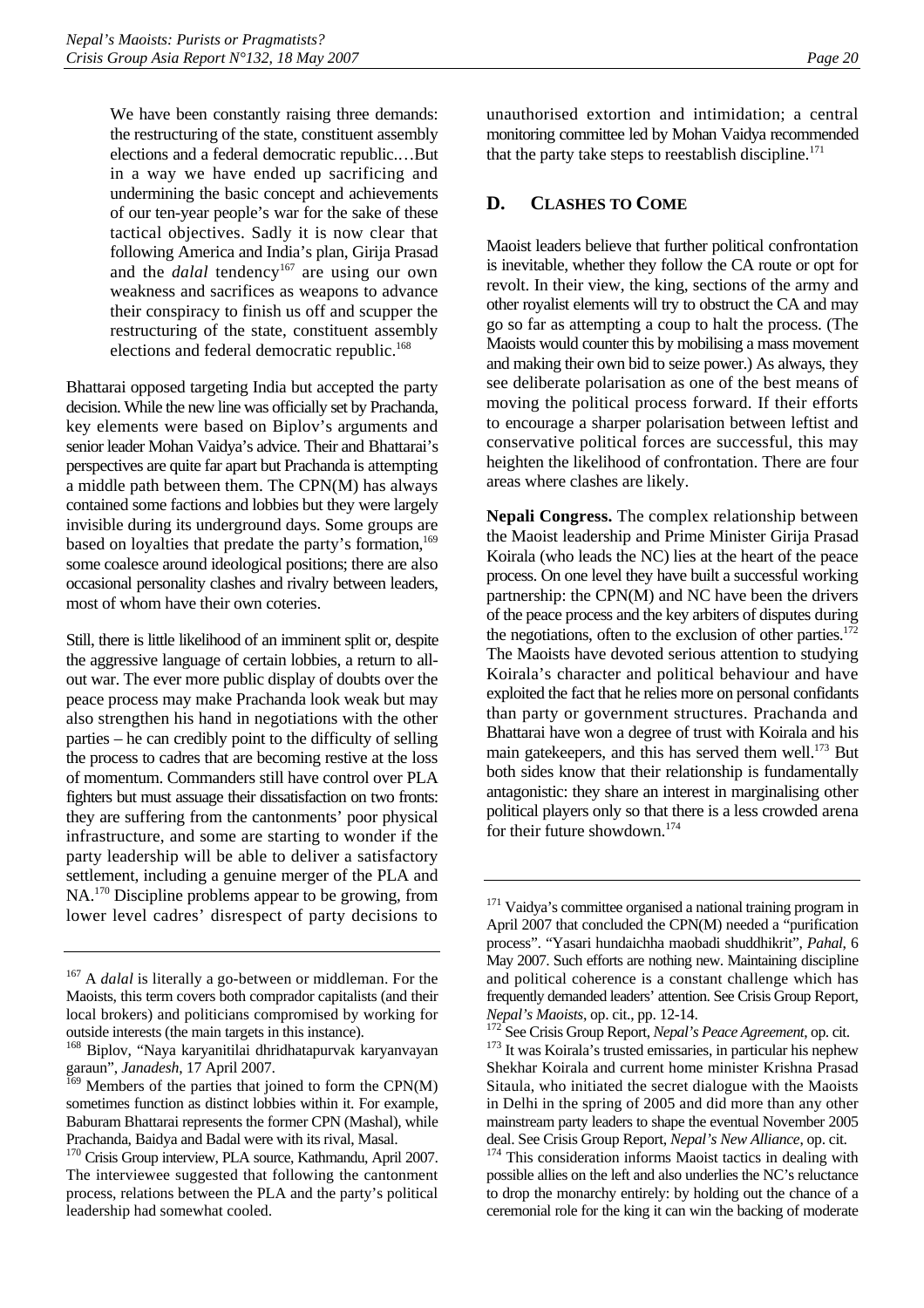This subtle relationship plays out in a strange, but not illogical, mix of cooperation and frontal assault. Each party needs the other but it also needs to keep up a barrage of charge and counter-charge, partly to shift the blame for delays in the process and partly to manoeuvre on more substantive issues. When Koirala needled the Maoists by saying he was bringing "terrorists" to the mainstream, Prachanda retorted: "Wait and see. The coming days will show who brought whom".[175 T](#page-24-0)heir main policy difference is over the monarchy. If the elections are delayed, the Maoists want the interim legislature to declare a republic; Koirala has generally advocated a ceremonial monarchy (while suggesting Gyanendra abdicate in favour of his grandson, Hridayendra), although if he felt the country were irrevocably heading towards republicanism, he would want to position the NC at the forefront of any change.

Other more immediate issues have already led to friction and could cause escalating tension. These include the lack of action on the Rayamajhi commission report;<sup>176</sup> failure to investigate disappearances;<sup>177</sup> and the lack of interest in implementing key elements of the CPA, from land reform to army restructuring.[178 S](#page-24-3)oon after joining the interim government, the Maoists upped the ante. They accused Koirala of deliberately delaying the constitutional process, and the April 2007 central committee meeting

royalists who know they cannot face off against the Maoists on their own. On NC calculations see Crisis Group Report, *Nepal's Peace Agreement*, op. cit., pp. 16-18. Former royalist prime minister and Rastriya Janashakti Party Chairman Surya Bahadur Thapa has already responded to the signs of left cooperation by calling for unity among "democratic forces", saying that "Nepali Congress, as the biggest democratic party, should take the lead, and Prime Minister Girija Prasad Koirala should take the

<span id="page-24-0"></span>initiative". *The Himalayan Times*, 29 April 2007. 175 S. Chandrasekharan, "Nepal: CEC urges postponement of CA Elections", saag.org/notes4/note378.html.

<span id="page-24-1"></span><sup>176</sup> The Rayamajhi Commission was formed to probe the royal government's use of force to suppress the April 2006 movement. Its report has not been published, and no action has been taken against any of those it criticised for their actions.

<span id="page-24-2"></span>The CPA committed both the state and the Maoists to investigate outstanding cases of forced disappearances within 60 days. Neither side has implemented this commitment; the state is responsible for many more alleged disappearances (around 1,300), some of which have been well documented, such as the four dozen supposed Maoist activists who were secretly detained, tortured and probably killed by the RNA in late 2003. See "Report of investigation into arbitrary detention, torture and disappearances at Maharajgunj RNA barracks, Kathmandu, in 2003–2004", Office of the High Commissioner for Human Rights (OHCHR), Kathmandu, 2006, at http://nepal.ohchr.org/ en/index.html.

<span id="page-24-3"></span><sup>178</sup> For example, the state has still not released all Maoists detainees, has not nationalised royal property and has not formed the national peace and rehabilitation commission specified in the CPA.

decided to target him from all fronts – the street, parliament and government.<sup>179</sup> Maoist MPs started disrupting legislature sessions and their ministers boycotted the 18 April cabinet meeting.<sup>[180](#page-24-5)</sup>

If there is agreement on dealing with the monarchy, the confrontation with Congress may be postponed or even avoided. For all their public griping, the Maoists have generally been happy to support Koirala as prime minister – not least because he is likely to bequeath the NC a messy succession struggle, which they hope to exploit. Still, both parties recognise that their visions of a future Nepal and its political institutions are very different. There will have to be a battle over the direction the country takes and they are determined to lead the opposing forces in it.

**The monarchy.** Despite their past dalliance with the palace, ending the monarchy is a core issue for the Maoists. They have always assumed that a transition towards a republic could only come about through a decisive final confrontation. The November 2005 Chunbang meeting concluded that "the party should never, and will never, fall prey to the fantasy that monarchy can be easily ended through the CA and a republic will appear just like that".<sup>181</sup> This conclusion has not changed. According to Maoist leader Badal, they have only destroyed the enemy's outer periphery; the inner circle (i.e., the monarchy) is yet to break.<sup>[182](#page-24-7)</sup>

The king has been quiet but not passive. In the face of cuts to his status and privileges, he has dug in his heels with a mix of truculence and defiance. When the government brought the royal palace service under the civil service and ordered the dismissal of key officials, Gyanendra extended their tenure and promoted them.<sup>183</sup> He refused to answer the Rayamajhi Commission's queries about his role in suppressing the April 2006 movement and justified his 2005 coup in a "democracy day message" on 19 February 2007.<sup>184</sup> On the anniversary of his surrender of power, he made a very public, army-escorted temple visit,

<span id="page-24-5"></span><span id="page-24-4"></span>

<sup>&</sup>lt;sup>179</sup> "Khulyo morcha sangharshko" *Janadesh*, 1 May 2007.<br><sup>180</sup> The Maoists were also disappointed when Koirala formally invited the Madheshi Janadhikar Forum (MJF) for talks, granting it recognition despite the fact that its activists killed 30 Maoists in Gaur on 21 March 2007, when they clashed while organising rival meetings. Police raids on Maoist Young Communist League offices in Kathmandu, Bhaktapur and Lalitpur on 15 April 2007, reportedly on the prime minister's orders, added to tensions.

<span id="page-24-6"></span><sup>181</sup> See *Nepal kamyunist parti (maobadi) ko aitihasik dastavejharu*, op. cit., p. 314. 182 Badal, "Jatiya mukti aandolan ra baigyanik karyadishako

<span id="page-24-7"></span>prashna", *Hamro Jaljala*, September 2006.<br><sup>183</sup> Crisis Group interview, government official, Kathmandu,

<span id="page-24-8"></span>April 2007.

<span id="page-24-9"></span><sup>184</sup> See Crisis Group Report, *Nepal's Peace Agreement*, op. cit., p. 21.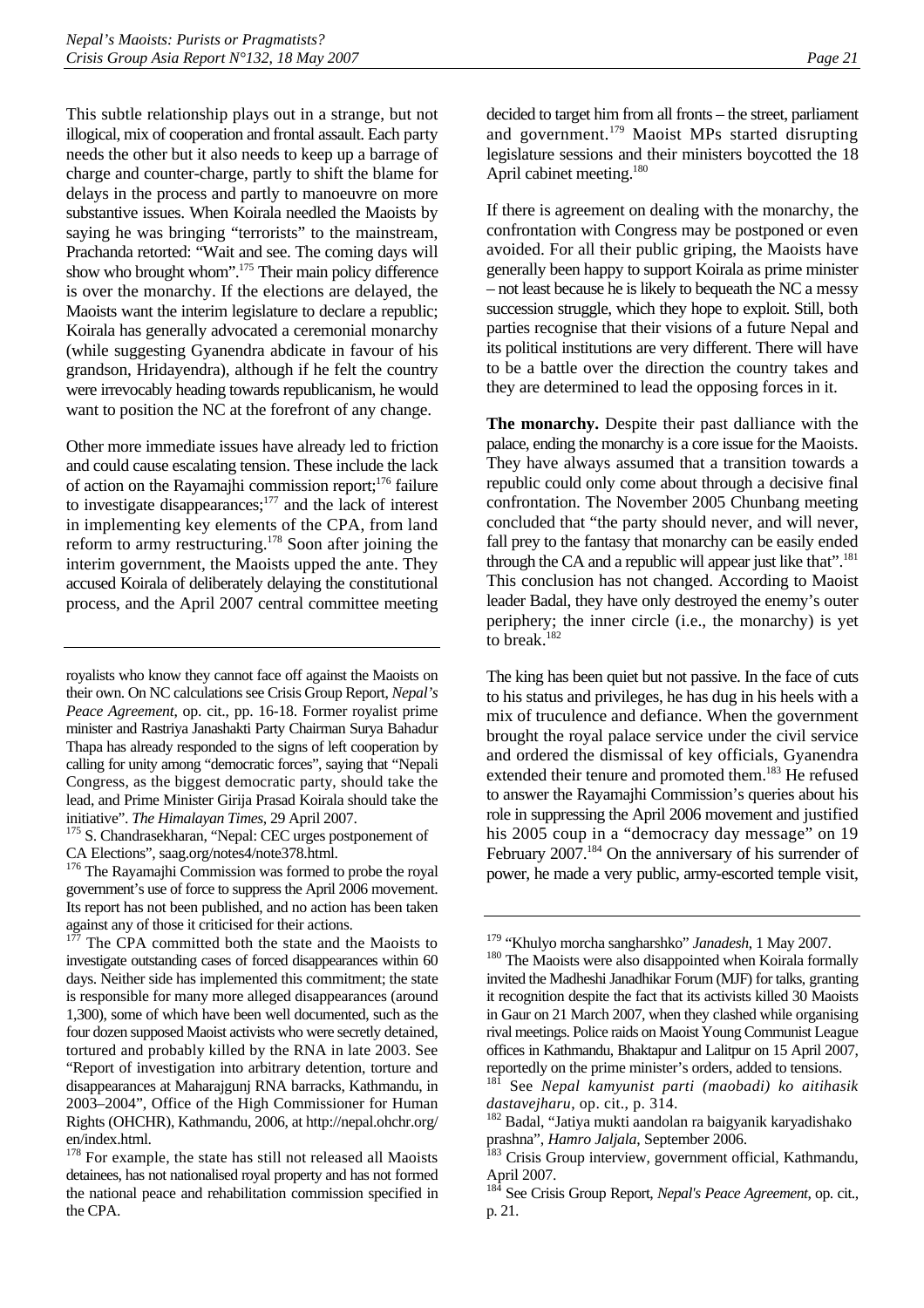received a 21-gun salute from the NA and had the old, abolished, national anthem played – none of which seemed in keeping with the letter or spirit of the interim constitution[.185](#page-25-0) Gyanendra still has some support from small political parties,<sup>186</sup> a few international sympathisers, a section of the army and his 3,000-strong palace guard.

**The Nepalese Army.** There is likely to be increased friction with the NA over its unwillingness to countenance substantive reform and continuing resistance to democratic control. The army's traditional loyalty to the palace has theoretically been severed, and some generals say they have no desire to burn their fingers by serving the king's ambitions once again[.187 S](#page-25-2)till, they will take "strong steps" to protect their institutional interests, which could extend to stepping in if the country faces serious instability.<sup>188</sup> They will also hold out against merging Maoist fighters into a reformed force, citing reasons of professionalism and political neutrality but privately determined that as a militarily undefeated force, they should not have unpalatable reforms imposed on them.

Resolving these questions will be difficult even if a republic is smoothly established. The Maoists' and army's mutual distrust is understandable: each has good reason to question the other's intentions. Maoists leaders fear a serious attempt at army restructuring could prompt an army revolt backed by foreign powers opposed to the emergence of the radical left.<sup>189</sup> The army suspects that Maoist talk of merging the two forces is thin cover for a plan to take it over from within and disable the last bulwark against full Maoist control. The only peaceful way out of this deadlock is a process of security sector reform that leaves the army less likely to play politics but also prevents the security forces becoming the tools of any one political grouping. Unfortunately, no mainstream party is interested in pursuing this agenda. The timid are still too scared of the army

to demand action; the confident are too tempted by the idea of trying to turn it into their own instrument.

**India.** Nepal's most influential neighbour prompts deep ambivalence among the Maoists. India looked favourably on them in the early years of the insurgency, and they long saw it as a fairly safe refuge. But as Delhi adopted a tougher line, the Maoists in turn played on latent anti-Indian sentiment among their supporters. They accepted Indian facilitation of the November 2005 deal with the SPA partly out of necessity and partly on the understanding that Delhi would drop its longstanding support for constitutional monarchy. The Maoists did not imagine India would remain sympathetic indefinitely, so they planned to keep it at arms length until a republic was established and then review relations.[190 F](#page-25-5)or a year after the April 2006 movement, they behaved cautiously and diplomatically, reining in anti-Indian rhetoric and recognising the need for constructive engagement.<sup>[191](#page-25-6)</sup>

However, the strains are showing. The 2007 central committee meeting concluded that India had not dropped its twin-pillar policy and was trying to preserve a ceremonial monarchy. The Maoists also allege that Indian intelligence agencies are waging a covert war against them through regional armed groups such as the Janatantrik Tarai Mukti Morcha.<sup>192</sup> This has led to a slight backtracking: the Maoists have decided to give priority to "nationality" alongside republicanism, implying that they once again see Delhi as a serious threat to the nation. Their leaders say they will only restore warmer relations if India supports republicanism[.193 T](#page-25-8)hey are aware that they cannot afford to anger their neighbour, that "no government can survive here without some support from New Delhi".<sup>194</sup> Nevertheless, this relationship will experience further tensions.

**United Nations.** The Maoists called early and consistently for UN involvement in a peace process. However, they have always been suspicious of the UN (tending to view it as subordinate to Western/imperialist interests) and sought its engagement for a clearly limited function. They realised that bringing in the UN could help them effect the transition into open politics safely and with recognition, especially for the PLA. But if the UN-led arms management process

<span id="page-25-0"></span><sup>&</sup>lt;sup>185</sup> The interim constitution, promulgated on 15 January 2007, in effect suspended the monarchy and left the prime minister to assume the head of state's duties. Prime Minister Koirala received the credentials of a new ambassador for the first time in April 2007, a role that previously was performed by the king. "PM Koirala receives credentials of Chinese ambassador", nepalnews.com, 19 April 2007.

<span id="page-25-1"></span><sup>&</sup>lt;sup>186</sup> A handful of small royalist parties have applied for registration with the Election Commission: the Rastriya Prajatantra Party (Nepal), Nepal Sadbhavana Party, Samajbadi Party and Janamukti Party. "Four pro-monarchy parties registered with EC", nepalnews.com, 20 April 2007.

<span id="page-25-2"></span><sup>&</sup>lt;sup>187</sup> The interim constitution and amended Army Act place the army under the direct control of the government.

<span id="page-25-3"></span><sup>&</sup>lt;sup>188</sup> Crisis Group interviews, security and political sources, Kathmandu, November-December 2006.

<span id="page-25-4"></span><sup>189</sup> Crisis Group interviews, Maoist leaders, Kathmandu, November 2006.

<span id="page-25-5"></span><sup>&</sup>lt;sup>190</sup> Crisis Group interviews, Maoist leaders, Kathmandu, November 2006.

<span id="page-25-6"></span><sup>191</sup> On his first formal visit to India in November 2006, Prachanda met former prime ministers and expressed thanks for India's support for the democratic movement. See "Visit To The South", *Spotlight*, 24 November 2006.

<span id="page-25-7"></span><sup>192</sup> Sudheer Sharma, "Maobadima pherieko bharat-rananiti", *Kantipur*, 23 April 2007.

<span id="page-25-8"></span><sup>&</sup>lt;sup>193</sup> Crisis Group interviews, Maoist leaders, Kathmandu, April 2007.

<span id="page-25-9"></span><sup>&</sup>lt;sup>194</sup> Crisis Group interview, Baburam Bhattarai, April 2007.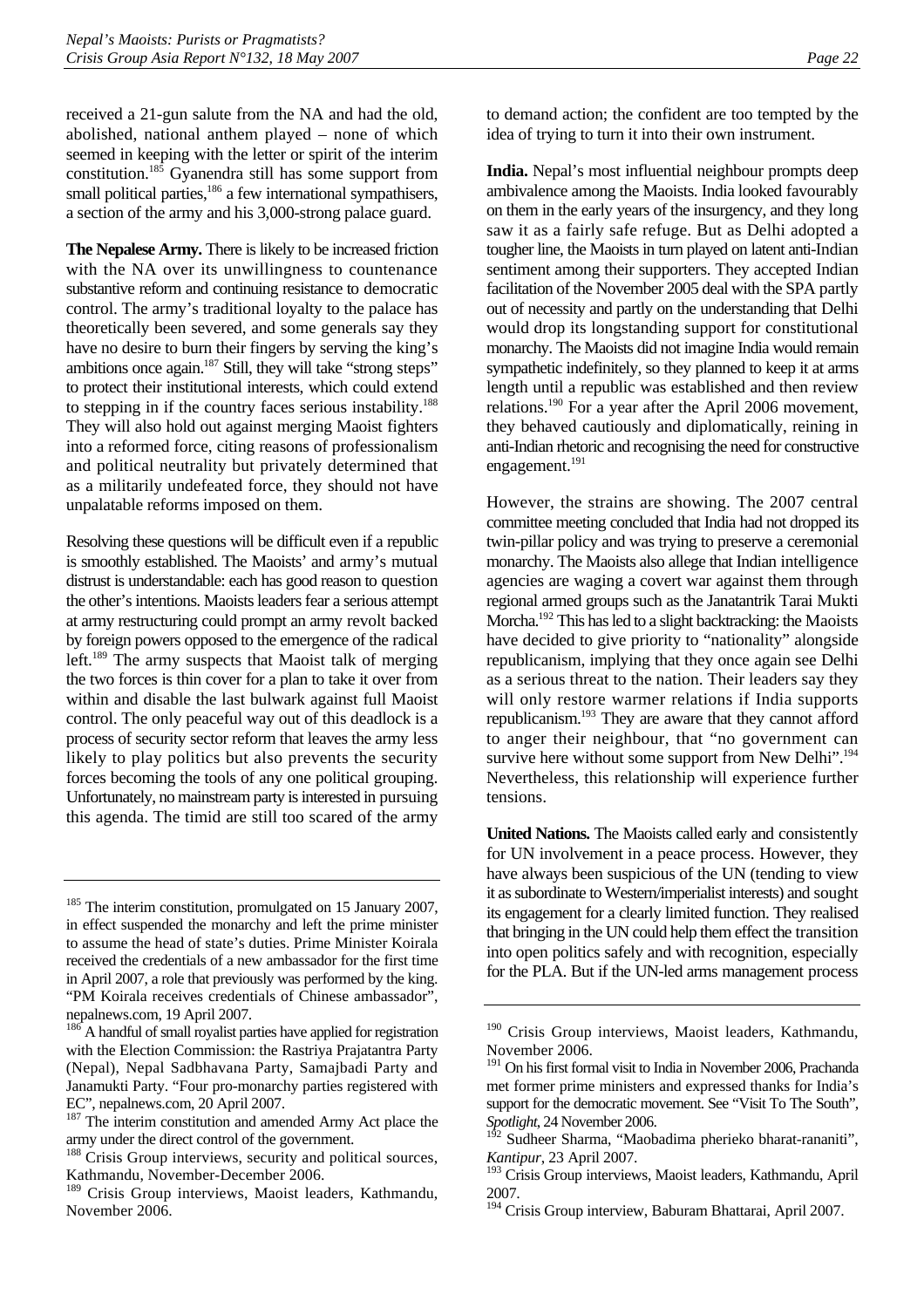<span id="page-26-0"></span>cannot deliver a deal on the longer term merging of their fighters into a new national army, there will be further criticism of the original decision. Prachanda has followed the example of other Maoist leaders in publicly criticising the Special Representative of the Secretary-General, Ian Martin.<sup>195</sup> Although plenty of politicians from other parties have also been happy to use the UN as a convenient scapegoat, the Maoists are willing to stall a key element of the arms process – the verification of their combatants – to demand faster progress from other parties and to remind the international community that they do not feel obliged to fulfil their part of the deal if others hold back on their own commitments.

## **E. PLAN B**

The Maoists have from the outset warned that they will keep other revolutionary options open if the peace process fails. Such warnings are partly bravado and brinkmanship (for example, the "October revolution" that they threatened in 2006 was never a realistic option) but also reflect serious fallback plans. Maoist strategists are having second thoughts about the constituent assembly: they fear that delays may strengthen the palace's hand and that even if the CA declares a republic, the king will not accept its decision without a fight.<sup>[196](#page-26-2)</sup>

Prachanda has long threatened revolt if the elections are not held on time;[197 w](#page-26-3)hen a delay became inevitable, Maoist leaders made a show of blaming Prime Minister Koirala's "grand conspiracy".<sup>198</sup> Prachanda announced the end of unity with the SPA and warned that agreement on declaring a republic through the interim legislature can be the only base for its renewal[.199 T](#page-26-5)he April 2007 central committee meeting also approved a plan to launch a mass movement, suggesting the start of more serious confrontation. Initially, the Maoists are collecting signatures for a republican

petition but they also have plans to surround Singha Durbar, the seat of government, to take their protest to the top. $200$ The first goal is to pressure Prime Minister Koirala into concessions; failing this they will experiment with their mass movement plan.<sup>201</sup>

The Maoists, like most other parties, were rarely as enthusiastic about the elections in private as they made out in public. They were neither convinced the CA could deliver revolutionary change nor as sure of their electoral prospects as they would have liked. The delay in the polls is a convenient opportunity to push for more rapid change and to placate growing unrest in their party.

The likelihood of a further confrontation was the main rationale for reorganisation of the Maoists' militant wing, the Young Communist League (YCL). The YCL was first formed in the early 1990s, during the initial preparations for people's war. It was then converted into the guerrilla squads which were the forerunners of the PLA and in December 2006 relaunched by the CPN(M)'s December 2006 central committee meeting[.202 A](#page-26-8)lthough its members are largely unarmed youths, in keeping with its military origins it is led by PLA commanders who did not go into the cantonments. Former PLA fourth division commander Rashmi (Ganeshman Pun of Rukum) is the chairman of its 25-member central committee.

Semi-underground YCL committees have been formed from central to regional, district and village level. Groups of members are based in Kathmandu and other urban areas, while former militia members make up the bulk of its presence in villages. NC leader Sujata Koirala (the prime minister's daughter) has alleged that the YCL is training its cadres in "booth capturing" for the CA election.<sup>[203](#page-26-9)</sup> YCL units have been openly carrying out extralegal activities in Kathmandu like a parallel police force; $^{204}$ in April 2007 the state police started to take action against them but it is not clear if this will significantly limit their capacity.[205 S](#page-26-11)ome of their actions are calculated to win sympathy (they have helped with traffic management, embarked on city clean-up campaigns and seized illegally imported goods to hand over to the police) but this only adds to the consternation of mainstream parties, who fear the combination of populism backed by intimidation.

<span id="page-26-1"></span><sup>&</sup>lt;sup>195</sup> Prachanda criticised Martin's assertion that the Maoists had imposed preconditions for cooperating in the second stage of PLA verification. See "Prachanda criticises Martin, says no preconditions have been set for verification", nepalnews.com, 3 May 2007.

<span id="page-26-2"></span><sup>&</sup>lt;sup>196</sup> Crisis Group interviews, Maoist leaders, Kathmandu, May 2007.

<span id="page-26-3"></span><sup>197</sup> Interview with Prachanda, *Sanshleshan*, December 2006.

<span id="page-26-4"></span>Biplov, "Naya karyanitilai dhridhatapurvak karyanvayan garaun", *Janadesh*, 17 April 2007. The government has not officially announced that it cannot meet the proposed June date but on 12 April 2007 Chief Election Commissioner Bhojraj Pokhrel wrote to the prime minister saying he would need at least 110 days to prepare for polls, in effect pushing back the likely election date to November, after the monsoon and festival season.

<span id="page-26-5"></span><sup>199 &</sup>quot;Ekatako naya adhar sojhai ganatantra", *Janadesh*, 17 April 2007.

<span id="page-26-7"></span><span id="page-26-6"></span><sup>&</sup>lt;sup>200</sup> "Lakhaun janatale singhdarbar gherne", *Pahal*, 6 May 2007.<br><sup>201</sup> Crisis Group interview, Maoist leader, Kathmandu, April 2007.

<span id="page-26-8"></span><sup>202</sup> This meeting was held on 12-20 December 2006 in Bhaktapur.

<span id="page-26-9"></span><sup>&</sup>lt;sup>203</sup> "Sujata accuses YCL of training on booth capturing", nepalnews.com,17 April 2007.

<span id="page-26-10"></span><sup>&</sup>lt;sup>204</sup> YCL cadres also seized royal land in Sallaghari, Bhaktapur on 22 April 2007.

<span id="page-26-11"></span><sup>&</sup>lt;sup>205</sup> Police raided YCL offices on 15 April 2007; six days later they arrested seven YCL cadres from Kapan.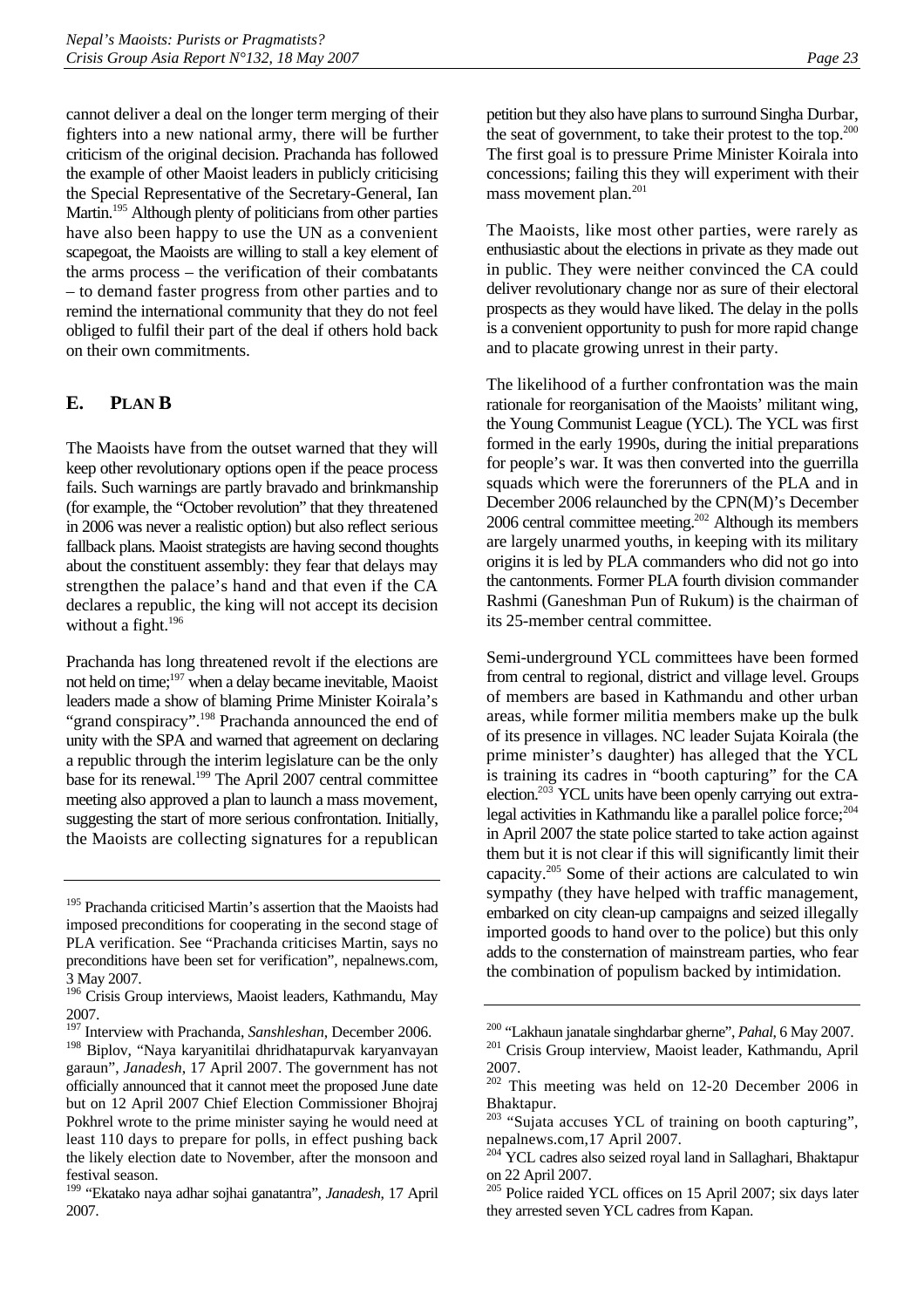<span id="page-27-0"></span>In case of a violent confrontation, the YCL will be mobilised as the Maoists' primary frontline force but the PLA is also standing by in reserve.<sup>206</sup> Prachanda has said, "if reactionaries take action against the consensus, then a revolt will take place in Nepal and we will lead it. There will be no alternative but for the PLA to come out of the cantonments to join the revolt alongside millions of people"[.207 A](#page-27-2)lthough most of their fighters and weapons are confined in the UN-supervised cantonments, Maoists leaders view this arrangement as valid only for enabling the CA elections. If the process falls apart, they will readily consider remobilising the PLA and calling it out with its weapons.<sup>208</sup> Frequent demonstrations by cantoned PLA troops outside their camps are meant to remind their political rivals that they still have other options and may not be afraid to use them.

# **VI. CONCLUSION**

Nepal's Maoists have been driven by ideological purism but managed to sustain their long insurgency and enter a peace process thanks to their pragmatism. The tension between these opposing impulses lies at the heart of their evolving approach to strategy and tactics. Their commitment to the peace process is not hollow but it is conditional: progress (which, for them, would have to include some radical reforms) would strengthen the hand of more moderate leaders who have argued the case for compromise. If the process stalls, those who prefer a return to confrontation will feel emboldened – as will those who are still hoping the peace deal will fall apart.

#### **Kathmandu/Brussels, 18 May 2007**

<span id="page-27-1"></span><sup>206</sup> Crisis Group interview, YCL source, Kathmandu, January

<span id="page-27-2"></span><sup>2007.&</sup>lt;br><sup>207</sup> Interview with Prachanda, Sansheleshan, op. cit.

<span id="page-27-3"></span><sup>&</sup>lt;sup>208</sup> Crisis Group interview, PLA deputy commander, Kathmandu, December 2006.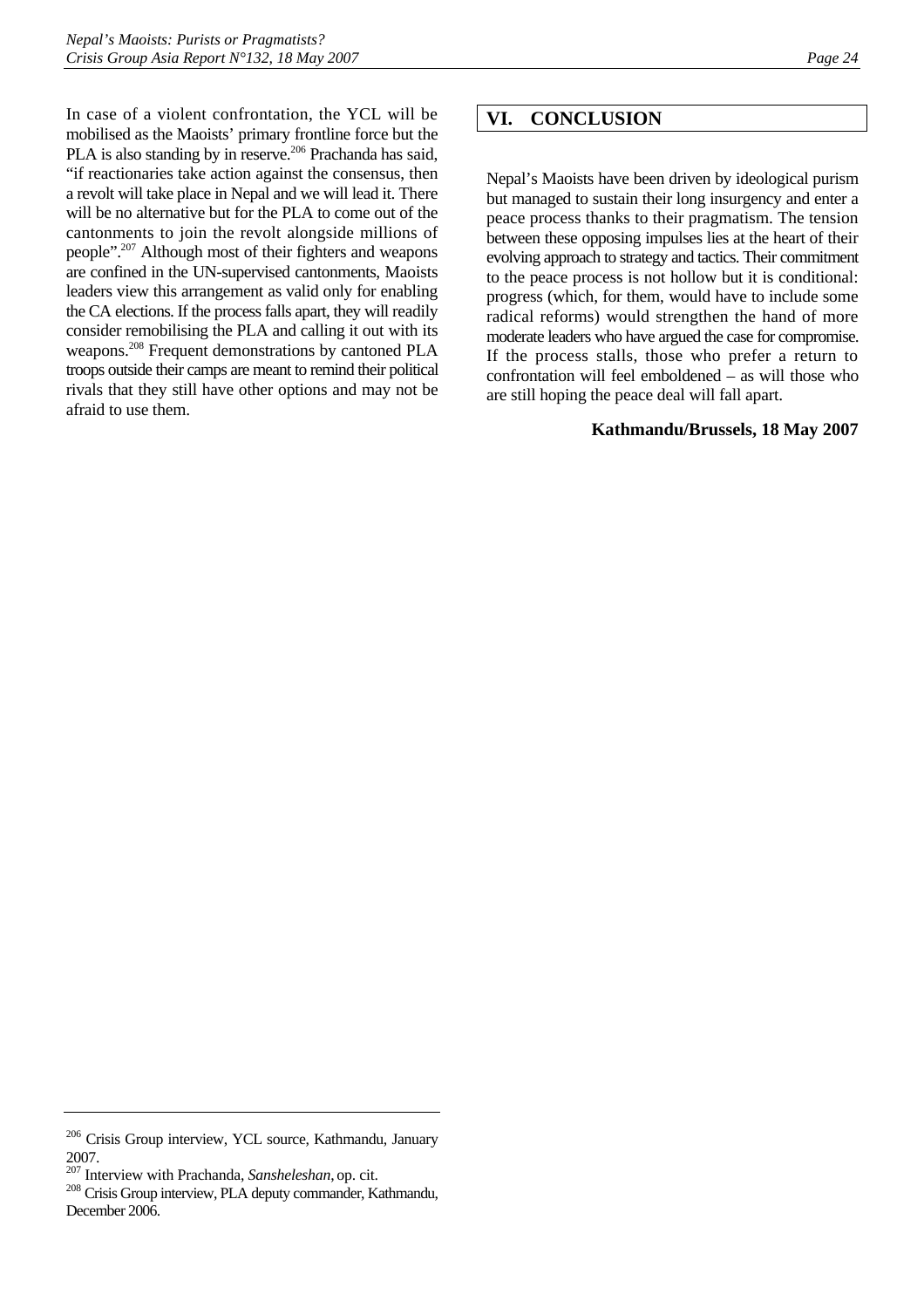## **APPENDIX A**

# **MAP OF NEPAL**



Map No. 4304 UNITED NATIONS January 2007 (Colour)

Department of Peacekeeping Operations Cartographic Section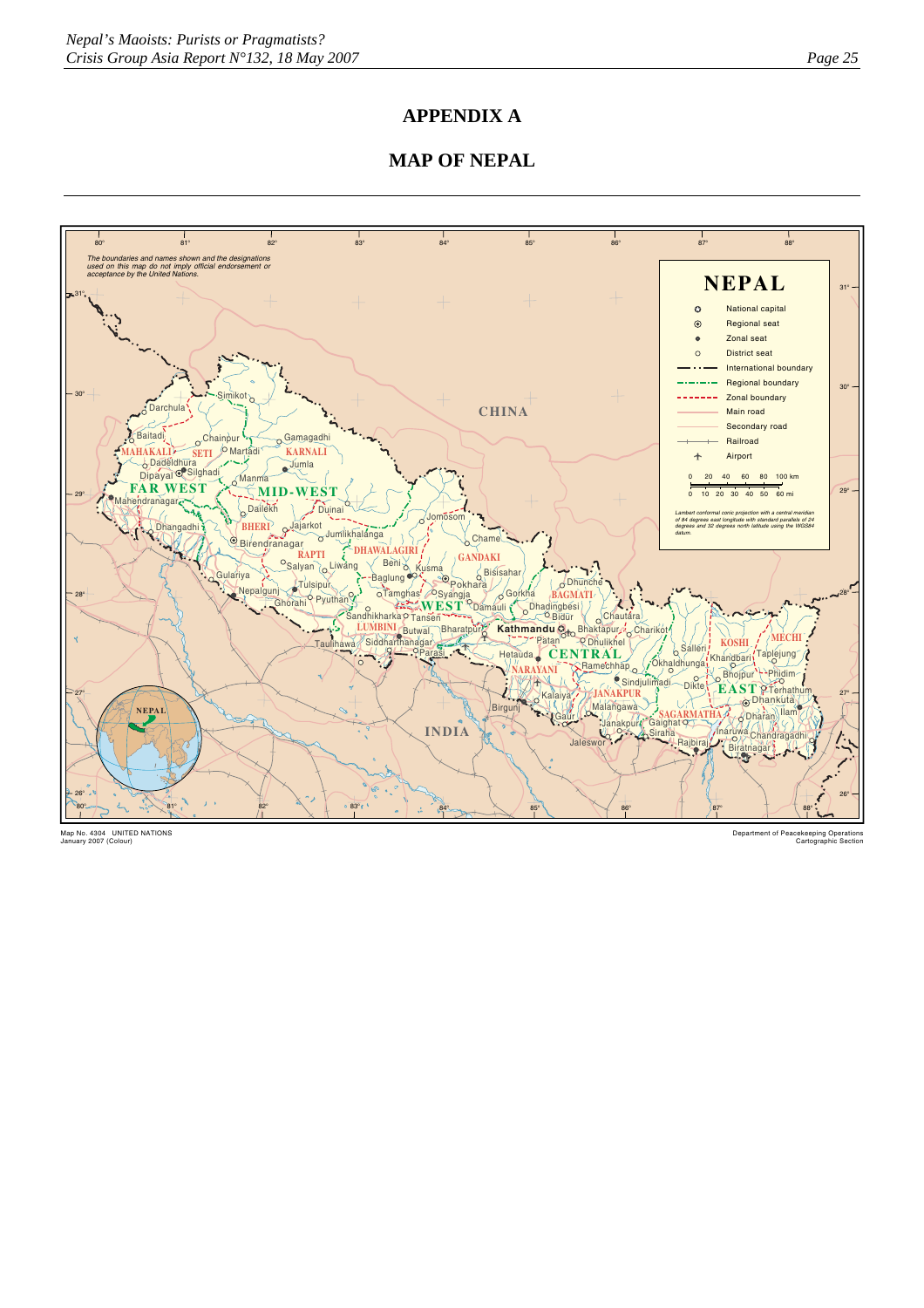# **APPENDIX B**

# **GLOSSARY OF ACRONYMS**

| CA                  | constituent assembly                                                     |
|---------------------|--------------------------------------------------------------------------|
| <b>CCOMPOSA</b>     | Coordinating Committee of Maoist Parties and Organisations of South Asia |
| <b>CPA</b>          | Comprehensive Peace Agreement                                            |
| CPI (Maoist)        | Communist Party of India (Maoist)                                        |
| CPI-ML (Liberation) | Communist Party of India-Marxist-Leninist (Liberation)                   |
| CPI-ML(PW)          | Communist Party of India-Marxist-Leninist (People's War)                 |
| <b>CPM</b>          | Communist Party of India (Marxist)                                       |
| CPN(M)              | Communist Party of Nepal (Maoist)                                        |
| CPN (Unity Centre)  | Communist Party of Nepal (Unity Centre)                                  |
| <b>DDTC</b>         | Development of Democracy in the Twenty-first Century                     |
| MCC-I               | Maoist Communist Centre of India                                         |
| NA/RNA              | (Royal) Nepalese Army                                                    |
| <b>NC</b>           | Nepali Congress                                                          |
| NC(D)               | Nepali Congress (Democratic)                                             |
| NSP(A)              | Nepal Sadbhavana Party (Anandidevi)                                      |
| <b>NWPP</b>         | Nepal Workers and Peasants' Party                                        |
| <b>PLA</b>          | People's Liberation Army (Maoist)                                        |
| <b>PWG</b>          | People's War Group, see CPI-ML(PW)                                       |
| <b>RIM</b>          | Revolutionary Internationalist Movement                                  |
| <b>SPA</b>          | Seven-Party Alliance                                                     |
| <b>ULF</b>          | <b>United Left Front</b>                                                 |
| <b>UML</b>          | Communist Party of Nepal (Unified Marxist-Leninist)                      |
| <b>URPC</b>         | United Revolutionary People's Council                                    |
| <b>WPRM</b>         | World People's Resistance Movement                                       |
| <b>YCL</b>          | Young Communist League                                                   |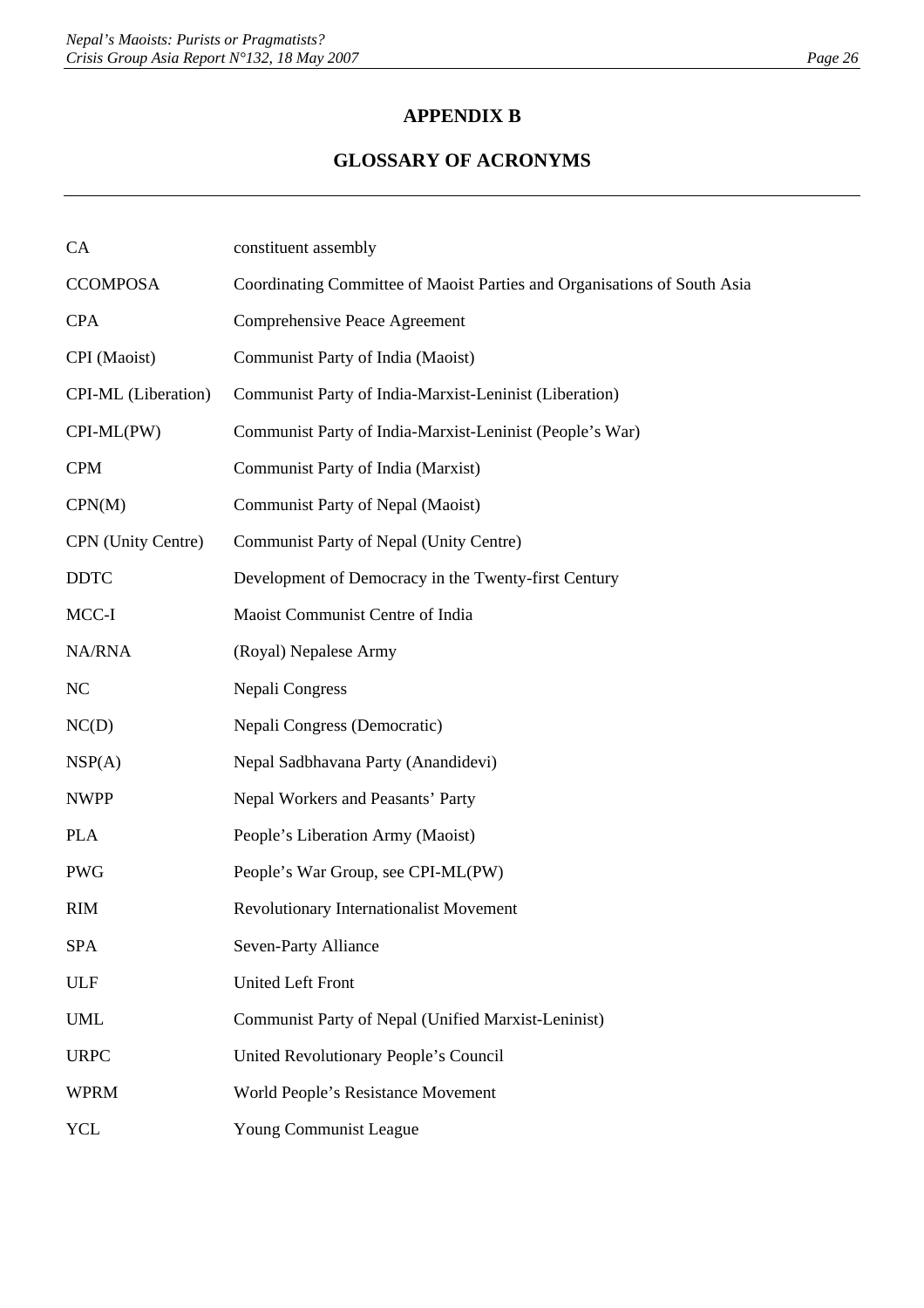# **APPENDIX C**

# **ABOUT THE INTERNATIONAL CRISIS GROUP**

The International Crisis Group (Crisis Group) is an independent, non-profit, non-governmental organisation, with some 130 staff members on five continents, working through field-based analysis and high-level advocacy to prevent and resolve deadly conflict.

Crisis Group's approach is grounded in field research. Teams of political analysts are located within or close by countries at risk of outbreak, escalation or recurrence of violent conflict. Based on information and assessments from the field, it produces analytical reports containing practical recommendations targeted at key international decision-takers. Crisis Group also publishes *CrisisWatch*, a twelve-page monthly bulletin, providing a succinct regular update on the state of play in all the most significant situations of conflict or potential conflict around the world.

Crisis Group's reports and briefing papers are distributed widely by email and printed copy to officials in foreign ministries and international organisations and made available simultaneously on the website, www.crisisgroup.org. Crisis Group works closely with governments and those who influence them, including the media, to highlight its crisis analyses and to generate support for its policy prescriptions.

The Crisis Group Board – which includes prominent figures from the fields of politics, diplomacy, business and the media – is directly involved in helping to bring the reports and recommendations to the attention of senior policy-makers around the world. Crisis Group is co-chaired by the former European Commissioner for External Relations Christopher Patten and former U.S. Ambassador Thomas Pickering. Its President and Chief Executive since January 2000 has been former Australian Foreign Minister Gareth Evans.

Crisis Group's international headquarters are in Brussels, with advocacy offices in Washington DC (where it is based as a legal entity), New York, London and Moscow. The organisation currently operates twelve regional offices (in Amman, Bishkek, Bogotá, Cairo, Dakar, Islamabad, Istanbul, Jakarta, Nairobi, Pristina, Seoul and Tbilisi) and has local field representation in sixteen additional locations (Abuja, Baku, Beirut, Belgrade, Colombo, Damascus, Dili, Dushanbe, Jerusalem, Kabul, Kampala, Kathmandu, Kinshasa, Port-au-Prince, Pretoria and Yerevan). Crisis Group currently covers nearly 60 areas of actual or potential conflict across four continents. In Africa, this includes Burundi, Central African Republic, Chad, Côte d'Ivoire, Democratic Republic of the Congo, Eritrea, Ethiopia,

Guinea, Liberia, Rwanda, Sierra Leone, Somalia, Sudan, Uganda, Western Sahara and Zimbabwe; in Asia, Afghanistan, Bangladesh, Indonesia, Kashmir, Kazakhstan, Kyrgyzstan, Myanmar/Burma, Nepal, North Korea, Pakistan, Phillipines, Sri Lanka, Tajikistan, Thailand, Timor-Leste, Turkmenistan and Uzbekistan; in Europe, Armenia, Azerbaijan, Bosnia and Herzegovina, Cyprus, Georgia, Kosovo and Serbia; in the Middle East, the whole region from North Africa to Iran; and in Latin America, Colombia, the rest of the Andean region and Haiti.

Crisis Group raises funds from governments, charitable foundations, companies and individual donors. The following governmental departments and agencies currently provide funding: Australian Agency for International Development, Austrian Federal Ministry of Foreign Affairs, Belgian Ministry of Foreign Affairs, Canadian Department of Foreign Affairs and International Trade, Canadian International Development Agency, Canadian International Development Research Centre, Czech Ministry of Foreign Affairs, Dutch Ministry of Foreign Affairs, Finnish Ministry of Foreign Affairs, French Ministry of Foreign Affairs, German Foreign Office, Irish Department of Foreign Affairs, Japanese International Cooperation Agency, Principality of Liechtenstein Ministry of Foreign Affairs, Luxembourg Ministry of Foreign Affairs, New Zealand Agency for International Development, Royal Danish Ministry of Foreign Affairs, Royal Norwegian Ministry of Foreign Affairs, Swedish Ministry for Foreign Affairs, Swiss Federal Department of Foreign Affairs, Turkish Ministry of Foreign affairs, United Kingdom Foreign and Commonwealth Office, United Kingdom Department for International Development, U.S. Agency for International Development.

Foundation and private sector donors include Carnegie Corporation of New York, Carso Foundation, Compton Foundation, Ford Foundation, Fundación DARA Internacional, Iara Lee and George Gund III Foundation, William & Flora Hewlett Foundation, Hunt Alternatives Fund, Kimsey Foundation, Korea Foundation, John D. & Catherine T. MacArthur Foundation, Charles Stewart Mott Foundation, Open Society Institute, Pierre and Pamela Omidyar Fund, Victor Pinchuk Foundation, Ploughshares Fund, Provictimis Foundation, Radcliffe Foundation, Sigrid Rausing Trust, Rockefeller Philanthropy Advisors and Viva Trust.

**May 2007**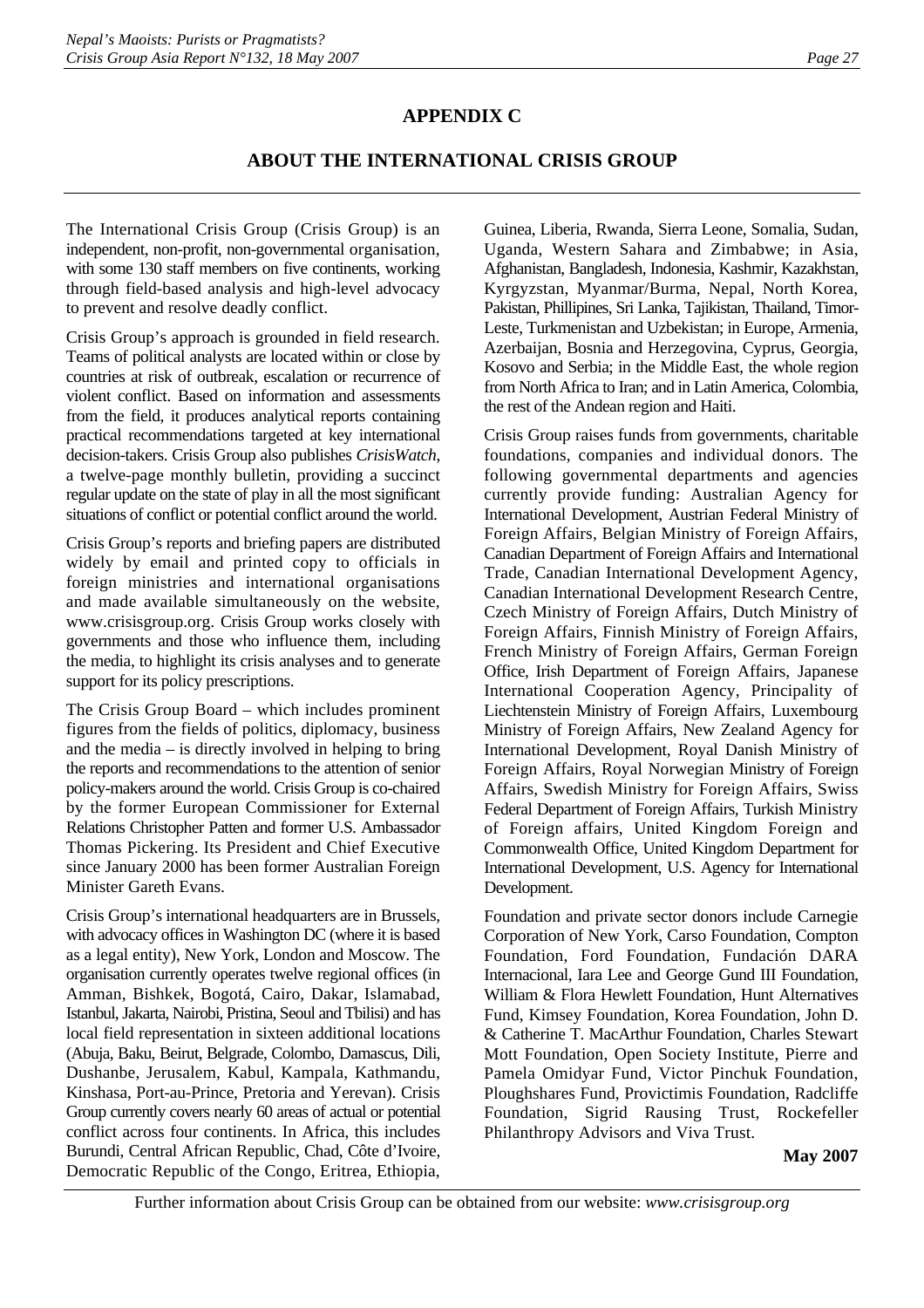## **APPENDIX D**

# **INTERNATIONAL CRISIS GROUP REPORTS AND BRIEFINGS ON ASIA SINCE 2004**

#### **CENTRAL ASIA**

*The Failure of Reform in Uzbekistan: Ways Forward for the International Community*, Asia Report N°76, 11 March 2004 (also available in Russian)

*Tajikistan's Politics: Confrontation or Consolidation?*, Asia Briefing Nº33, 19 May 2004

*Political Transition in Kyrgyzstan: Problems and Prospects*, Asia Report N°81, 11 August 2004 (also available in Russian)

*Repression and Regression in Turkmenistan: A New International Strategy*, Asia Report N°85, 4 November 2004 (also available in Russian)

*The Curse of Cotton: Central Asia's Destructive Monoculture*, Asia Report N°93, 28 February 2005 (also available in Russian)

*Kyrgyzstan: After the Revolution*, Asia Report N°97, 4 May 2005 (also available in Russian)

*Uzbekistan: The Andijon Uprising*, Asia Briefing N°38, 25 May 2005 (also available in Russian)

*Kyrgyzstan: A Faltering State*, Asia Report N°109, 16 December 2005 (also available in Russian)

*Uzbekistan: In for the Long Haul*, Asia Briefing N°45, 16 February 2006

*Central Asia: What Role for the European Union?*, Asia Report N°113, 10 April 2006

*Kyrgyzstan's Prison System Nightmare***,** Asia Report N°118, 16 August 2006 (also available in Russian)

*Uzbekistan: Europe's Sanctions Matter*, Asia Briefing N°54, 6 November 2006

*Kyrgyzstan on the Edge,* Asia Briefing N°55, 9 November 2006

*Turkmenistan after Niyazov*, Asia Briefing N°60, 12 February 2007

#### **NORTH EAST ASIA**

*Taiwan Strait IV: How an Ultimate Political Settlement Might Look*, Asia Report N°75, 26 February 2004

*North Korea: Where Next for the Nuclear Talks?*, Asia Report N°87, 15 November 2004 (also available in Korean and in Russian)

*Korea Backgrounder: How the South Views its Brother from Another Planet*, Asia Report N°89, 14 December 2004 (also available in Korean and in Russian)

*North Korea: Can the Iron Fist Accept the Invisible Hand?*, Asia Report N°96, 25 April 2005 (also available in Korean and in Russian)

*Japan and North Korea: Bones of Contention*, Asia Report Nº100, 27 June 2005 (also available in Korean)

*China and Taiwan: Uneasy Détente*, Asia Briefing N°42, 21 September 2005

*North East Asia's Undercurrents of Conflict*, Asia Report N°108, 15 December 2005 (also available in Korean and in Russian)

*China and North Korea: Comrades Forever?*, Asia Report N°112, 1 February 2006 (also available in Korean)

*After North Korea's Missile Launch: Are the Nuclear Talks Dead?*, Asia Briefing N°52, 9 August 2006 (also available in Korean and in Russian)

*Perilous Journeys: The Plight of North Koreans in China and Beyond*, Asia Report N°122, 26 October 2006 (also available in Korean and Russian)

*North Korea's Nuclear Test: The Fallout*, Asia Briefing N°56, 13 November 2006 2005 (also available in Korean and in Russian)

*After the North Korean Nuclear Breakthrough: Compliance or Confrontation?*, Asia Briefing N°62, 30 April 2007

#### **SOUTH ASIA**

*Unfulfilled Promises: Pakistan's Failure to Tackle Extremism*, Asia Report N°73, 16 January 2004

*Nepal: Dangerous Plans for Village Militias*, Asia Briefing Nº30, 17 February 2004 (also available in Nepali)

*[Devolution in Pakistan: Reform or Regression?](http://www.crisisweb.org/home/index.cfm?id=2549&l=1)*, Asia Report N°77, 22 March 2004

*Elections and Security in Afghanistan*, Asia Briefing Nº31, 30 March 2004

*India/Pakistan Relations and Kashmir: Steps toward Peace*, Asia Report Nº79, 24 June 2004

*Pakistan: Reforming the Education Sector*, Asia Report N°84, 7 October 2004

*Building Judicial Independence in Pakistan*, Asia Report N°86, 10 November 2004

*Afghanistan: From Presidential to Parliamentary Elections*, Asia Report N°88, 23 November 2004

*Nepal's Royal Coup: Making a Bad Situation Worse*, Asia Report N°91, 9 February 2005

*Afghanistan: Getting Disarmament Back on Track*, Asia Briefing N°35, 23 February 2005

*Nepal: Responding to the Royal Coup*, Asia Briefing N°35, 24 February 2005

*Nepal: Dealing with a Human Rights Crisis*, Asia Report N°94, 24 March 2005

*The State of Sectarianism in Pakistan*, Asia Report N°95, 18 April 2005

*Political Parties in Afghanistan*, Asia Briefing N°39, 2 June 2005

*Towards a Lasting Peace in Nepal: The Constitutional Issues*, Asia Report N°99, 15 June 2005

*Afghanistan Elections: Endgame or New Beginning?*, Asia Report N°101, 21 July 2005

*Nepal: Beyond Royal Rule*, Asia Briefing N°41, 15 September 2005

*Authoritarianism and Political Party Reform in Pakistan*¸ Asia Report N°102, 28 September 2005

*Nepal's Maoists: Their Aims, Structure and Strategy*, Asia Report N°104, 27 October 2005

*Pakistan's Local Polls: Shoring Up Military Rule*, Asia Briefing N°43, 22 November 2005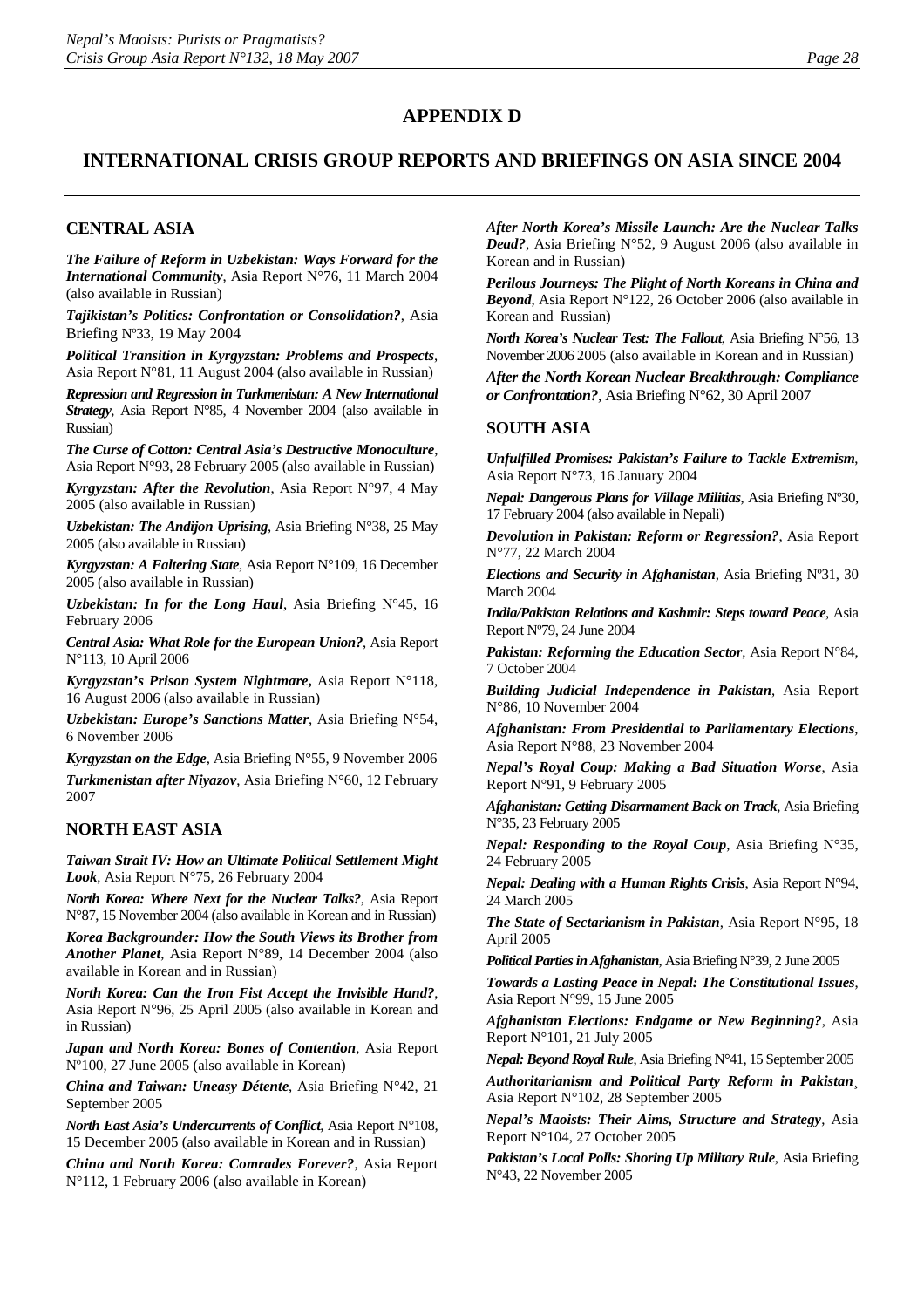*Nepal's New Alliance: The Mainstream Parties and the Maoists*, Asia Report 106, 28 November 2005

*Rebuilding the Afghan State: The European Union's Role*, Asia Report N°107, 30 November 2005

*Nepal: Electing Chaos*, Asia Report N°111, 31 January 2006 *Pakistan: Political Impact of the Earthquake*, Asia Briefing

N°46, 15 March 2006 *Nepal's Crisis: Mobilising International Influence*, Asia Briefing

N°49, 19 April 2006 *Nepal: From People Power to Peace?*, Asia Report N°115, 10

May 2006 *Afghanistan's New Legislature: Making Democracy Work*, Asia

Report N°116, 15 May 2006

*India, Pakistan and Kashmir: Stabilising a Cold Peace*, Asia Briefing N°51, 15 June 2006

*Pakistan: the Worsening Conflict in Balochistan*, Asia Report N°119, 14 September 2006

*Bangladesh Today*, Asia Report N°121, 23 October 2006

*Countering Afghanistan's Insurgency: No Quick Fixes*, Asia Report N°123, 2 November 2006

*Sri Lanka: The Failure of the Peace Process*, Asia Report N°124, 28 November 2006

*Pakistan's Tribal Areas: Appeasing the Militants*, Asia Report N°125, 11 December 2006

*Nepal's Peace Agreement: Making it Work*, Asia Report Nº126, 15 December 2006

*Afghanistan's Endangered Compact*, Asia Briefing Nº59, 29 January 2007 (also available in French)

*Nepal's Constitutional Process*, Asia Report N°128, 26 February 2007

*Pakistan: Karachi's Madrasas and Violent Extremism*, Asia Report N°130, 29 March 2007

*Discord in Pakistan's Northern Areas*, Asia Report N°131, 2 April 2007

#### **SOUTH EAST ASIA**

*Indonesia Backgrounder: Jihad in Central Sulawesi*, Asia Report N°74, 3 February 2004

*Myanmar: Sanctions, Engagement or Another Way Forward?*, Asia Report N°78, 26 April 2004

*Indonesia: Violence Erupts Again in Ambon*, Asia Briefing N°32, 17 May 2004

*Southern Philippines Backgrounder: Terrorism and the Peace Process*, Asia Report N°80, 13 July 2004 (also available in Indonesian)

*Myanmar: Aid to the Border Areas*, Asia Report N°82, 9 September 2004

*Indonesia Backgrounder: Why Salafism and Terrorism Mostly Don't Mix*, Asia Report N°83, 13 September 2004

*Burma/Myanmar: Update on HIV/AIDS policy*, Asia Briefing Nº34, 16 December 2004

*Indonesia: Rethinking Internal Security Strategy*, Asia Report N°90, 20 December 2004

*Recycling Militants in Indonesia: Darul Islam and the Australian Embassy Bombing*, Asia Report N°92, 22 February 2005 (also available in Indonesian)

*Decentralisation and Conflict in Indonesia: The Mamasa Case*, Asia Briefing N°37, 3 May 2005

*Southern Thailand: Insurgency, Not Jihad*, Asia Report N°98, 18 May 2005 (also available in Thai)

*Aceh: A New Chance for Peace*, Asia Briefing N°40, 15 August 2005

*Weakening Indonesia's Mujahidin Networks: Lessons from Maluku and Poso*, Asia Report N°103, 13 October 2005 (also available in Indonesian)

*Thailand's Emergency Decree: No Solution*, Asia Report N°105, 18 November 2005 (also available in Thai)

*Aceh: So far, So Good*, Asia Update Briefing N°44, 13 December 2005 (also available in Indonesian)

*Philippines Terrorism: The Role of Militant Islamic Converts*, Asia Report Nº110, 19 December 2005

*Papua: The Dangers of Shutting Down Dialogue,* Asia Briefing N°47, 23 March 2006 (also available in Indonesian)

*Aceh: Now for the Hard Part*, Asia Briefing N°48, 29 March 2006

*Managing Tensions on the Timor-Leste/Indonesia Border*, Asia Briefing N°50, 4 May 2006

*Terrorism in Indonesia: Noordin's Networks*, Asia Report N°114, 5 May 2006 (also available in Indonesian)

*Islamic Law and Criminal Justice in Aceh*, Asia Report N°117, 31 July 2006 (also available in Indonesian)

*Papua: Answers to Frequently Asked Questions*, Asia Briefing N°53, 5 September 2006

*Resolving Timor-Leste's Crisis*, Asia Report N°120, 10 October 2006 (also available in Indonesian)

*Aceh's Local Elections: The Role of the Free Aceh Movement (GAM)*, Asia Briefing N°57, 29 November 2006

*Myanmar: New Threats to Humanitarian Aid*, Asia Briefing N°58, 8 December 2006

*Jihadism in Indonesia: Poso on the Edge*, Asia Report N°127, 24 January 2007

*Southern Thailand: The Impact of the Coup*, Asia Report N°129, 15 March 2007

*Indonesia: How GAM Won in Aceh* , Asia Briefing N°61, 21 March 2007

*Indonesia: Jemaah Islamiyah's Current Status*, Asia Briefing N°63, 3 May 2007

#### **OTHER REPORTS AND BRIEFINGS**

For Crisis Group reports and briefing papers on:

- **Africa**
- Europe
- Latin America and Caribbean
- Middle East and North Africa
- Thematic Issues
- *CrisisWatch*

please visit our website [www.crisisgroup.org](http://www.crisisgroup.org/)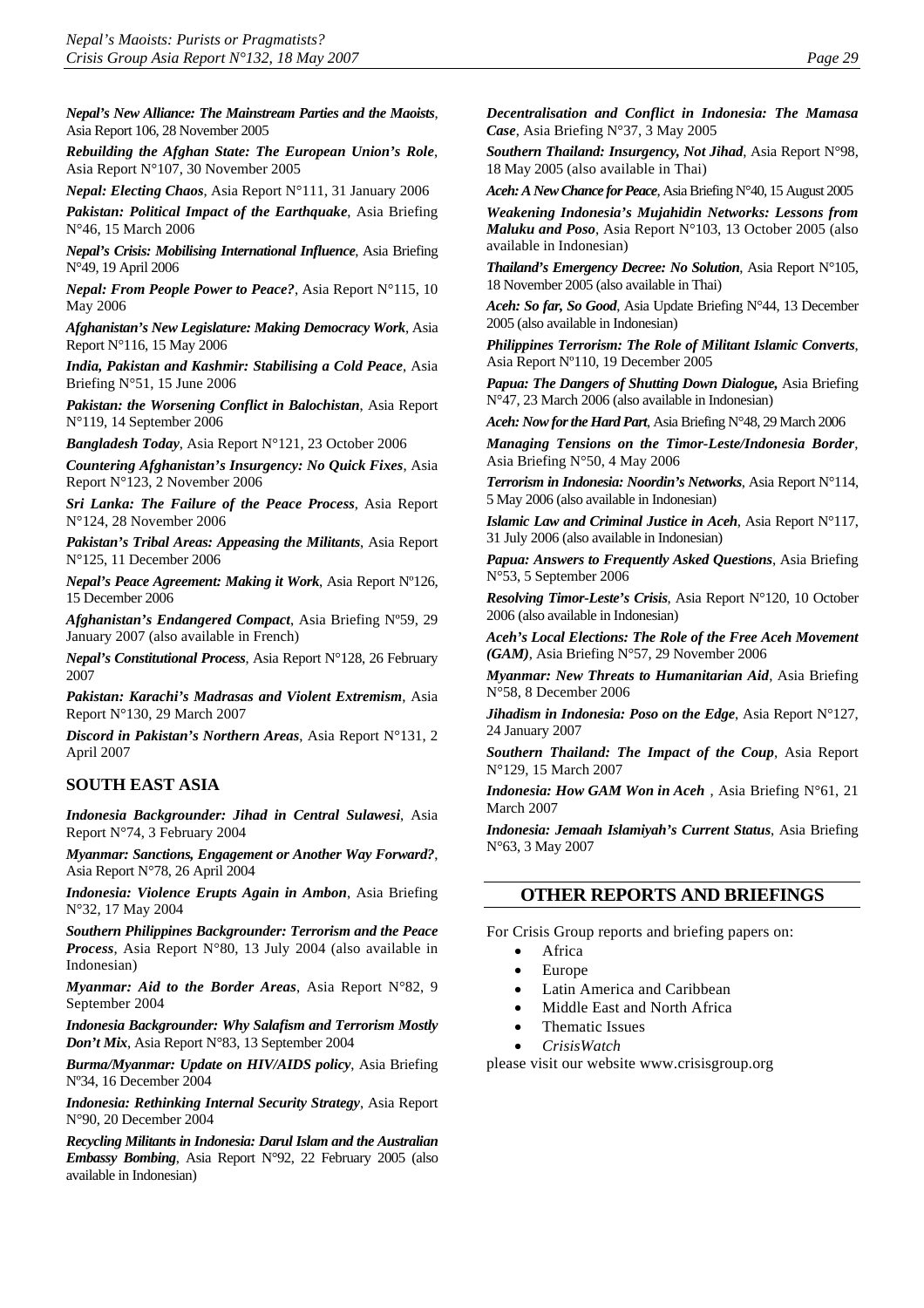# **APPENDIX E**

# **INTERNATIONAL CRISIS GROUP BOARD OF TRUSTEES**

#### *Co-Chairs*

#### **Christopher Patten**

*Former European Commissioner for External Relations, Governor of Hong Kong and UK Cabinet Minister; Chancellor of Oxford University*

**Thomas Pickering**  *Former U.S. Ambassador to the UN, Russia, India, Israel, Jordan, El Salvador and Nigeria*

*President & CEO*

**Gareth Evans** *Former Foreign Minister of Australia*

*Executive Committee*

**Cheryl Carolus** *Former South African High Commissioner to the UK and Secretary General of the ANC*

#### **Maria Livanos Cattaui\***

*Member of the Board of Directors, Petroplus Holding AG, Switzerland; former Secretary-General, International Chamber of Commerce*

**Yoichi Funabashi** *Chief Diplomatic Correspondent & Columnist, The Asahi Shimbun, Japan* 

**Frank Giustra** *Chairman, Endeavour Financial, Canada*

**Stephen Solarz** *Former U.S. Congressman*

**George Soros** *Chairman, Open Society Institute*

**Pär Stenbäck** *Former Foreign Minister of Finland \*Vice-Chair*

**Morton Abramowitz** *Former U.S. Assistant Secretary of State and Ambassador to Turkey*

**Adnan Abu-Odeh** *Former Political Adviser to King Abdullah II and to King Hussein and Jordan Permanent Representative to the UN*

**Kenneth Adelman** *Former U.S. Ambassador and Director of the Arms Control and Disarmament Agency*

**Ersin Arioglu** *Member of Parliament, Turkey; Chairman Emeritus, Yapi Merkezi Group*

**Shlomo Ben-Ami** *Former Foreign Minister of Israel*

**Lakhdar Brahimi** *Former Special Adviser to the UN Secretary-General and Algerian Foreign Minister*

**Zbigniew Brzezinski**

*Former U.S. National Security Advisor to the President*

**Kim Campbell** *Former Prime Minister of Canada; Secretary General, Club of Madrid*

**Naresh Chandra** *Former Indian Cabinet Secretary and Ambassador of India to the U.S.*

**Joaquim Alberto Chissano** *Former President of Mozambique*

**Victor Chu** *Chairman, First Eastern Investment Group, Hong Kong*

**Wesley Clark** *Former NATO Supreme Allied Commander, Europe*

**Pat Cox** *Former President of European Parliament*

**Uffe Ellemann-Jensen** *Former Foreign Minister of Denmark*

**Mark Eyskens** *Former Prime Minister of Belgium*

**Joschka Fischer** *Former Foreign Minister of Germany*

**Leslie H. Gelb** *President Emeritus of Council on Foreign Relations, U.S.* 

**Carla Hills** *Former Secretary of Housing and U.S. Trade Representative*

**Lena Hjelm-Wallén** *Former Deputy Prime Minister and Foreign Affairs Minister, Sweden*

**Swanee Hunt** *Chair, The Initiative for Inclusive Security; President, Hunt Alternatives Fund; former Ambassador U.S. to Austria* 

**Anwar Ibrahim** *Former Deputy Prime Minister of Malaysia*

**Asma Jahangir** *UN Special Rapporteur on the Freedom of Religion or Belief; Chairperson, Human Rights Commission of Pakistan*

**Nancy Kassebaum Baker** *Former U.S. Senator* 

**James V. Kimsey** *Founder and Chairman Emeritus of America Online, Inc. (AOL)*

**Wim Kok** *Former Prime Minister of Netherlands*

**Ricardo Lagos** *Former President of Chile* 

**Joanne Leedom-Ackerman** *Novelist and journalist, U.S.*

**Mark Malloch Brown**

*Former UN Deputy Secretary-General and Administrator of the UN Development Programme*